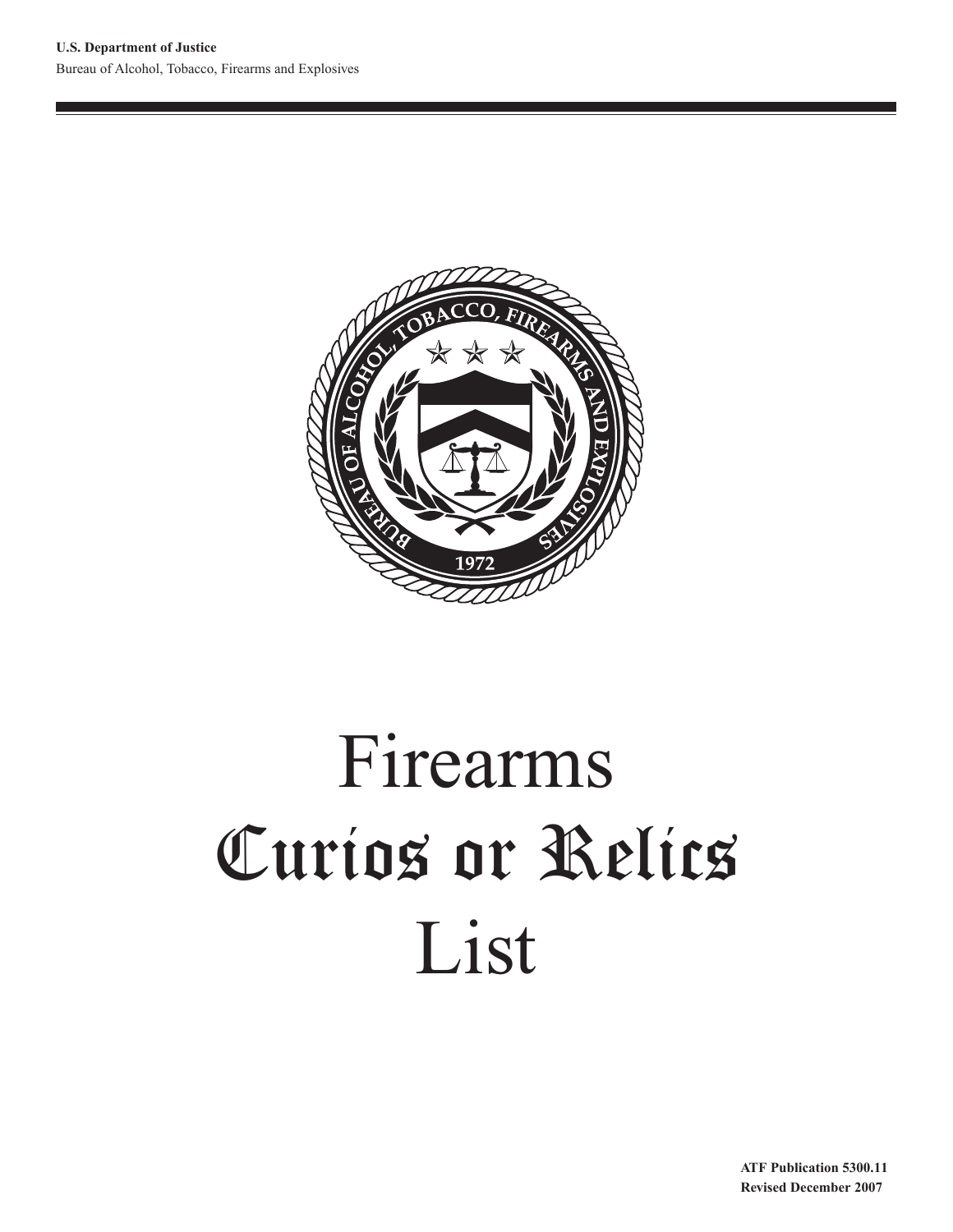# **FIREARMS CURIOS OR RELICS LIST**

# **(1972 - 2007)**

# **- Entries Are Cumulative and Current Through December 31, 2007 -**

## TABLE OF CONTENTS

| <b>ITEM</b>    |                                                                                                                                                                                                                                                                                                                               | <u>PAGE</u> |
|----------------|-------------------------------------------------------------------------------------------------------------------------------------------------------------------------------------------------------------------------------------------------------------------------------------------------------------------------------|-------------|
| Introduction   | Federally Licensed Firearms Collectors<br>۰<br>What are Curios or Relics<br>Regulations Applicable to Licensed Collectors<br>٠<br>Curios or Relics, and collectors items (Definitions and Determinations)<br>۰<br>Collectors Wanting a Determination<br>۰<br><b>Import Restrictions</b><br>The Firearms Curios or Relics List | $2 - 12$    |
| <u>SEC. I.</u> | Ammunition classified as Curios or Relics prior to 1986<br>amendments of the Gun Control Act (GCA).                                                                                                                                                                                                                           | $13 - 16$   |
| SEC. II.       | Firearms classified as Curios or Relics (still under the GCA).                                                                                                                                                                                                                                                                | $17 - 33$   |
| SEC. III.      | Weapons removed from the National Firearms Act (NFA) as collector's items which are<br>determined to be Curios or Relics subject to the provisions of the GCA.                                                                                                                                                                | $34 - 42$   |
| SEC. IIIA.     | Weapons removed from the National Firearms Act (NFA) as collector's items<br>that are antiques not subject to the provisions of the GCA.                                                                                                                                                                                      | $43 - 45$   |
| SEC. IV.       | NFA weapons classified as Curios or Relics<br>(still under the NFA and the GCA).                                                                                                                                                                                                                                              | $46 - 51$   |
|                | <b>Frequently Asked Questions (FAQs)</b><br><u>COMPILER'S NOTES:</u>                                                                                                                                                                                                                                                          | $52 - 54$   |

- 1. "\*" indicates an entry made since ATF P 5300.11 was last published by way of hardcopy (10-95), supplemental, or Internet posting;
- 2. "S/N" and "S/Ns" mean "serial number" and "serial numbers;"
- 3. "Cal." and "cals." mean "caliber" and "calibers;"
- 4. "Mfd." means "manufactured."

-

This publication is a cumulative digest of determinations made by the Bureau of Alcohol, Tobacco, Firearms and Explosives (ATF) and is not inclusive of all weapons meeting curio or relic classification (i.e., firearms manufactured at least 50 years prior to the current date).

The "Introduction" section, under "Regulations Applicable to Licensed Collectors," refers to selected regulation citations applicable to licensed collector activities. The citations listed are illustrative and are meant to emphasize current regulations affecting licensed collectors. There is no intent to supercede law and regulation as described in The Gun Control Act of 1968 (GCA) as it is amended. Updated versions are published in ATF P 5300.4, Federal Firearms Regulations Reference Guid[e1.](#page-1-0) Questions arising from these citations should refer to this publication.

<span id="page-1-0"></span><sup>&</sup>lt;sup>1</sup> ATF P 5300.4, Federal Firearms Regulations Reference Guide, can be obtained from the ATF Distribution Center (202) 648-6420.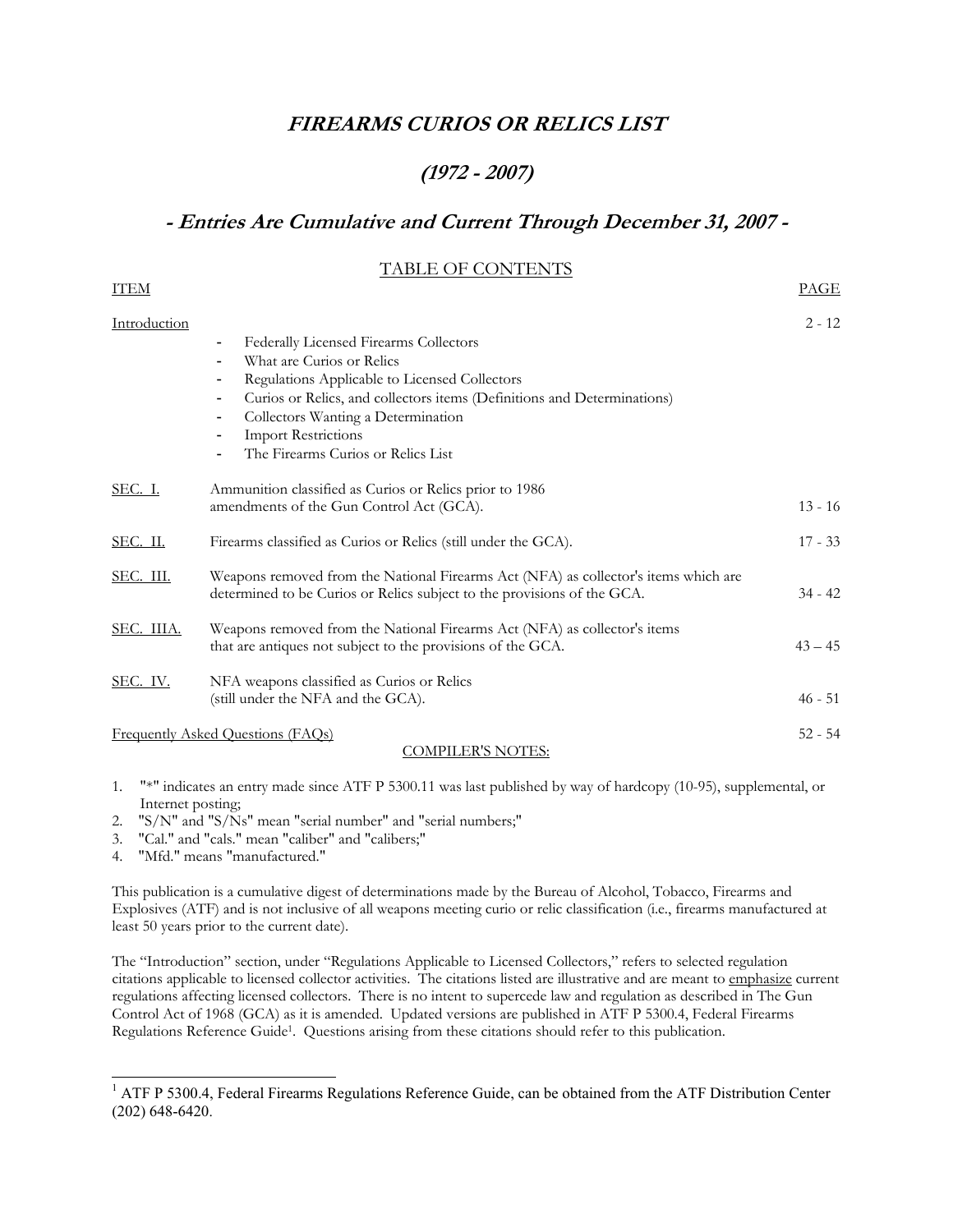# **INTRODUCTION**

## **FEDERALLY LICENSED FIREARMS COLLECTORS**

ATF is responsible for enforcing the provisions of the GCA and its subsequent amendments. A significant part of the GCA concerns the licensing and recordkeeping requirements pertaining to the manufacture, importation, distribution, and sale of firearms. A collector of Curios or Relics may obtain a collector's license under the GCA (see 18 U.S.C. Chapter 44 and the regulations issued thereunder in 27 CFR Part 478). The privileges conferred by this license extend only to transactions involving weapons classified as curio or relic firearms. In transactions involving firearms not classified as Curios or Relics, the licensed collector has the same status as a nonlicensee. A person need not be federally licensed to collect Curios or Relics. Generally, persons must be licensed in order to lawfully receive Curios or Relics from outside their State of residence.

The principal advantage of a Collector's License, therefore, is that a collector can acquire Curios or Relics in interstate commerce. Although a licensed collector may acquire and dispose of Curios or Relics at any location, dispositions to nonlicensees must generally be made to residents of the same State in which the collector is licensed. Further, **A LICENSED COLLECTOR IS NOT AUTHORIZED TO ENGAGE IN BUSINESS AS A DEALER IN ANY FIREARMS, INCLUDING CURIOS OR RELICS. A FEDERAL FIREARMS DEALER'S LICENSE IS REQUIRED FOR THIS ACTIVITY.** The term "engaged in business" as applied to a dealer in firearms refers, in part, to a person who devotes time, attention, and labor to engaging in such activity as a regular course of trade or business with the principal objective of livelihood and profit. Therefore, any person intending to "engage in the business" of selling firearms, including firearms defined by ATF as Curios or Relics, must first obtain a dealer's license. For example, if a collector acquires Curios or Relics for the purpose of sale rather than to enhance a collection, the collector would have to be licensed as a dealer in firearms under the GCA. **The sole intent and purpose of the collector's license is to enable a firearms collector to obtain curio or relic firearms from outside his or her State of residence.**

In order to obtain a collector's license, applicants need to prepare and submit ATF Form 7CR, Application for License (Collector of Curios or Relics), with the appropriate fee, \$30 for 3 years, and in accordance with the instructions on the form. This form may be obtained from the Firearms and Explosives Licensing Center in Atlanta, Georgia, (404) 679- 5040 or from your local ATF office.

## **WHAT ARE CURIOS OR RELICS?**

As set out in the regulations (27 CFR 478.11), Curios or Relics include firearms which are of special interest to collectors by reason of some quality other than is associated with firearms intended for sporting use or as offensive or defensive weapons. To be recognized as Curios or Relics, firearms must fall within one of the following categories:

- 1) Firearms which were manufactured at least 50 years prior to the current date, but not including replicas thereof;
- 2) Firearms which are certified by the curator of a municipal, State, or Federal museum which exhibits firearms to be Curios or Relics of museum interest; and
- 3) Any other firearms which derive a substantial part of their monetary value from the fact that they are novel, rare, bizarre, or because of their association with some historical figure, period, or event. Proof of qualification of a particular firearm under this category may be established by evidence of present value and evidence that like firearms are not available except as collector's items, or that the value of like firearms available in ordinary commercial channels is substantially less.

## **SELECTED REGULATIONS (27 C.F.R.) APPLICABLE TO LICENSED COLLECTORS**

**§ 478.11 Meaning of terms. Collector:** Any person who acquires, holds, or disposes of firearms as Curios or Relics.

**Collection premises:** The premises described on the license of a collector as the location at which he maintains his collection of curios and relics. **Licensed collector:** A collector of curios and relics only and licensed under the provisions of this part. **Person:** Any individual, corporation, company, association, firm, partnership, society, or joint stock company.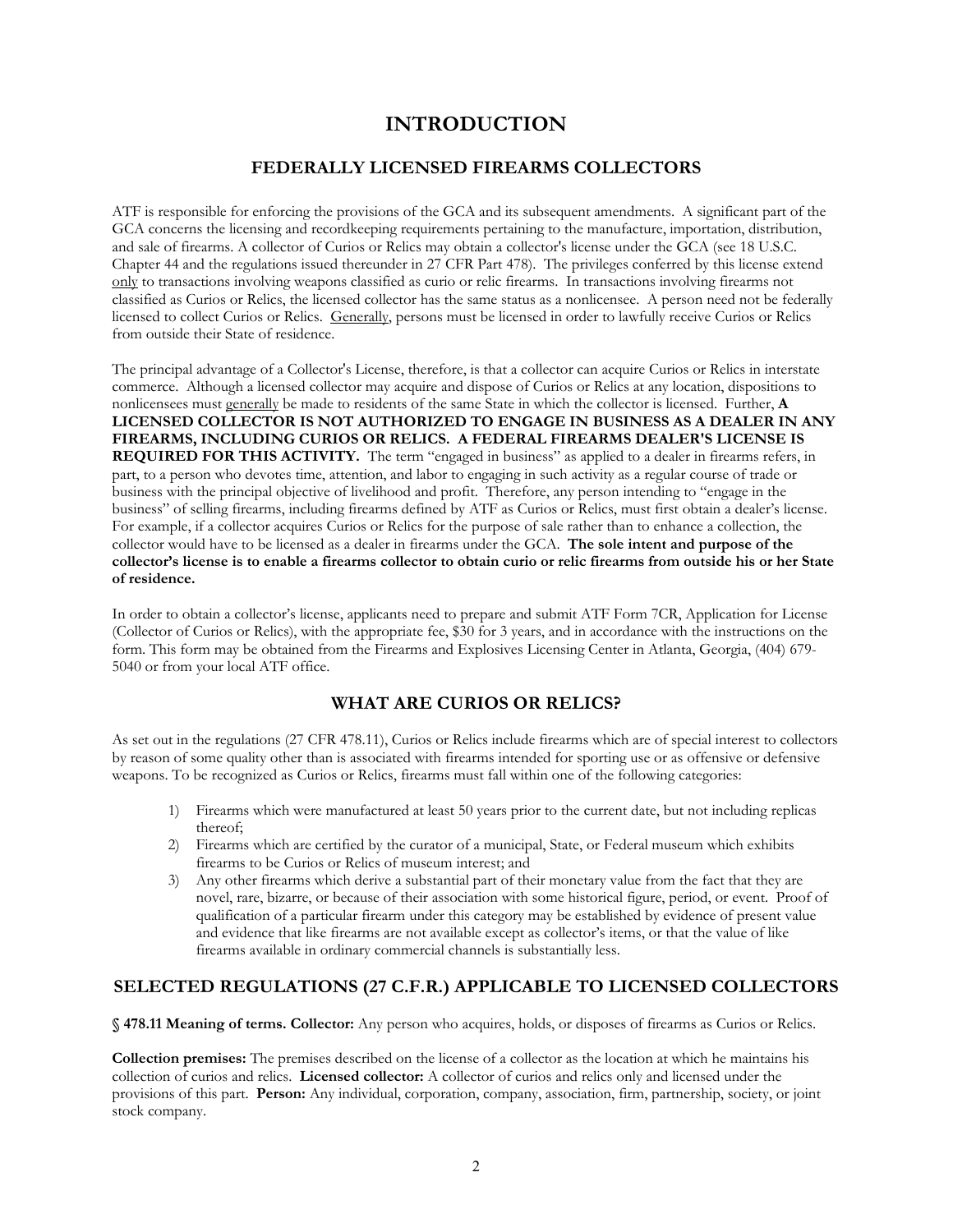**§ 478.23 Right of entry and examination.** (a) [A]ny ATF officer, when there is reasonable cause to believe a violation of the Act has occurred and that evidence of the violation may be found on the premises of any licensed manufacturer, licensed importer, licensed dealer, or licensed collector, may, upon demonstrating such cause before a Federal magistrate and obtaining from the magistrate a warrant authorizing entry, enter during business hours (or, in the case of a licensed collector, the hours of operation) the premises, including places of storage, of any such licensee for the purpose of inspecting or examining:

- 1) Any records or documents required to be kept by such licensee under this part and
- 2) Any inventory of firearms or ammunition kept or stored by any licensed manufacturer, licensed importer, or licensed dealer at such premises or any firearms Curios or Relics or ammunition kept or stored by any licensed collector at such premises.

 (c) Any ATF officer, without having reasonable cause to believe a violation of the Act has occurred or that evidence of the violation may be found and without demonstrating such cause before a Federal magistrate or obtaining from the magistrate a warrant authorizing entry, may enter during hours of operation the premises, including places of storage, of any licensed collector for the purpose of inspecting or examining the records, documents, firearms, and ammunition referred to in paragraph (a) of this section (1) for ensuring compliance with the recordkeeping requirements of this part not more than once during any 12-month period or (2) when such inspection or examination may be required for determining the disposition of one or more particular firearms in the course of a bona fide criminal investigation. At the election of the licensed collector, the annual inspection permitted by this paragraph shall be performed at the ATF office responsible for conducting such inspection in the closest proximity to the collector's premises.

(d) The inspections and examinations provided by this section do not authorize an ATF officer to seize any records or documents other than those records or documents constituting material evidence of a violation of law. If an ATF officer seizes such records or documents, copies shall be provided the licensee within a reasonable time.

**§ 478.25a Responses to requests for information.** Each licensee shall respond immediately to, and in no event later than 24 hours after the receipt of, a request by an ATF officer at the National Tracing Center for information contained in the records required to be kept by this part for determining the disposition of one or more firearms in the course of a bona fide criminal investigation. The requested information shall be provided orally to the ATF officer within the 24 hour period. Verification of the identity and employment of National Tracing Center personnel requesting information may be established at the time the requested information is provided by telephoning the toll-free number 1-800-788- 7133 or using the toll-free facsimile (FAX) number 1-800-578-7223.

**§ 478.29 Out-of-State acquisition of firearms by nonlicensees.** No person, other than a licensed importer, licensed manufacturer, licensed dealer, or licensed collector, shall transport into or receive in the State where the person resides (or if a corporation or other business entity, where it maintains a place of business) any firearm purchased or otherwise obtained by such person outside that State: **Provided,** That the provisions of this section:

- (a) Shall not preclude any person who lawfully acquires a firearm by bequest or intestate succession in a State other than his State of residence from transporting the firearm into or receiving it in that State, if it is lawful for such person to purchase or possess such firearm in that State,
- (b) Shall not apply to the transportation or receipt of a rifle or shotgun obtained from a licensed manufacturer, licensed importer, licensed dealer, or licensed collector in a State other than the transferee's State of residence in an over-the-counter transaction at the licensee's premises obtained in conformity with the provisions of  $\frac{6}{9}$  478.96(c), and
- (c) Shall not apply to the transportation or receipt of a firearm obtained in conformity with the provisions of §§ 478.30 and 478.97.

**§ 478.29a Acquisition of firearms by nonresidents.** No person, other than a licensed importer, licensed manufacturer, licensed dealer, or licensed collector, who does not reside in any State shall receive any firearms unless such receipt is for lawful sporting purposes.

**§ 478.31 Delivery by common or contract carrier.** (a) No person shall knowingly deliver or cause to be delivered to any common or contract carrier for transportation or shipment in interstate or foreign commerce to any person other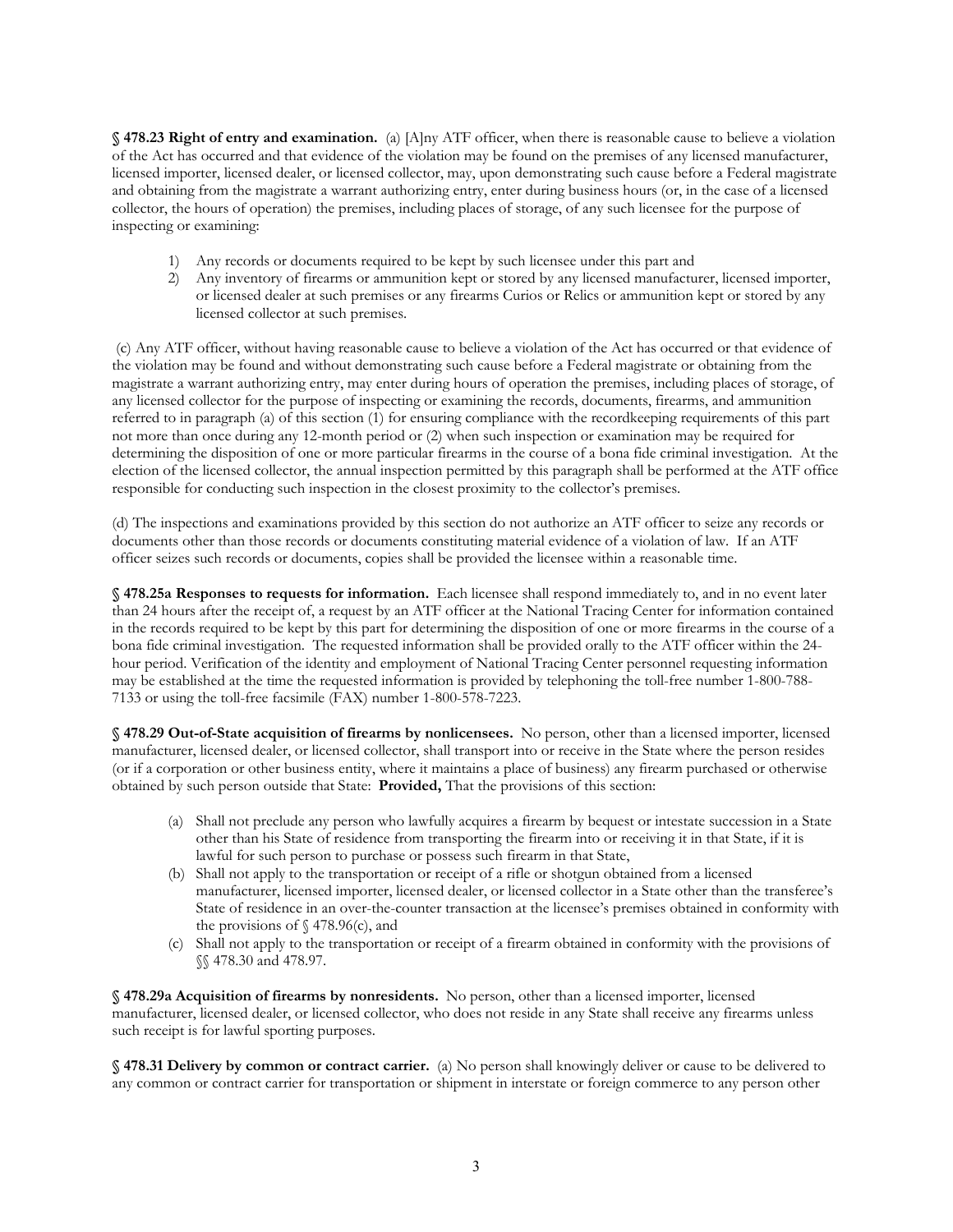than a licensed importer, licensed manufacturer, licensed dealer, or licensed collector, any package or other container in which there is any firearm or ammunition without written notice to the carrier that such firearm or ammunition is being transported or shipped:

Provided, That any passenger who owns or legally possesses a firearm or ammunition being transported aboard any common or contract carrier for movement with the passenger in interstate or foreign commerce may deliver said firearm or ammunition into the custody of the pilot, captain, conductor or operator of such common or contract carrier for the duration of that trip without violating any provision of this part.

(b) No common or contract carrier shall require or cause any label, tag, or other written notice to be placed on the outside of any package, luggage, or other container indicating that such package, luggage, or other container contains a firearm.

(c) No common or contract carrier shall transport or deliver in interstate or foreign commerce any firearm or ammunition with knowledge or reasonable cause to believe that the shipment, transportation, or receipt thereof would be in violation of any provision of this part:

**Provided, however,** That the provisions of this paragraph shall not apply in respect to the transportation of firearms or ammunition in in-bond shipment under Customs laws and regulation.

(d) No common or contract carrier shall knowingly deliver in interstate or foreign commerce any firearm without obtaining written acknowledgement of receipt from the recipient of the package or other container in which there is a firearm**: Provided,** That this paragraph shall not apply with respect to the return of a firearm to a passenger who places firearms in the carrier's custody for the duration of the trip.

**§ 478.39a Reporting theft or loss of firearms.** Each licensee shall report the theft or loss of a firearm from the licensee's inventory (including any firearm which has been transferred from the licensee's inventory to a personal collection and held as a personal firearm for at least 1 year), or from the collection of a licensed collector, within 48 hours after the theft or loss is discovered. Licensees shall report thefts or losses by telephoning 1-800-800-3855 (nationwide toll-free number) and by preparing ATF Form 3310.11, Federal Firearms Licensee Theft/Loss Repor[t2,](#page-4-0) in accordance with the instructions on the form. The original of the report shall be forwarded to the office specified thereon, and Copy 1 shall be retained by the licensee as part of the licensee's permanent records. Theft or loss of any firearm shall also be reported to the appropriate local authorities.

**§ 478.41 General. (c)** Each person seeking the privileges of a collector licensed under this part shall file an application, with the required fee (see  $\S$  478.42), with ATF in accordance with the instructions on the form (see  $\S$  478.44), and pursuant to § 478.47, receive from the Chief, National Licensing Center, the license covering the collection of curios and relics. A separate license may be obtained for each collection premises, and such license shall, subject to the provisions of the Act and other applicable provisions of law, entitle the licensee to transport, ship, receive, and acquire curios and relics in interstate or foreign commerce, and to make disposition of curios and relics in interstate or foreign commerce, to any other person licensed under provisions of this part, for the period stated on the license.

(d) The collector license provided by this part shall apply only to transactions related to a collector's activity in acquiring, holding, or disposing of curios and relics. A collector's license does not authorize the collector to engage in a business required to be licensed under the Act or this part. Therefore, if the acquisitions and dispositions of curios and relics by a collector bring the collector within the definition of a manufacturer, importer, or dealer under this part, he shall qualify as such.

**§ 478.44 Original license. (b)** Any person who desires to obtain a license as a collector under the Act and this part, or who has not timely submitted an application for renewal of the previous license issued under this part, shall file an application, ATF Form 7CR (Curios and Relics), with ATF in accordance with the instructions on the form. The application must be executed under the penalties of perjury and the penalties imposed by 18 U.S.C. 924. The application shall be accompanied by a completed ATF Form 5300.37 and ATF Form 5300.36 and shall include the appropriate fee

 $\overline{a}$ 

<span id="page-4-0"></span> $2$  ATF F 3310.11, Federal Firearms Licensee Theft/Loss Report, can be obtained from the ATF Distribution Center, (202) 648-6420.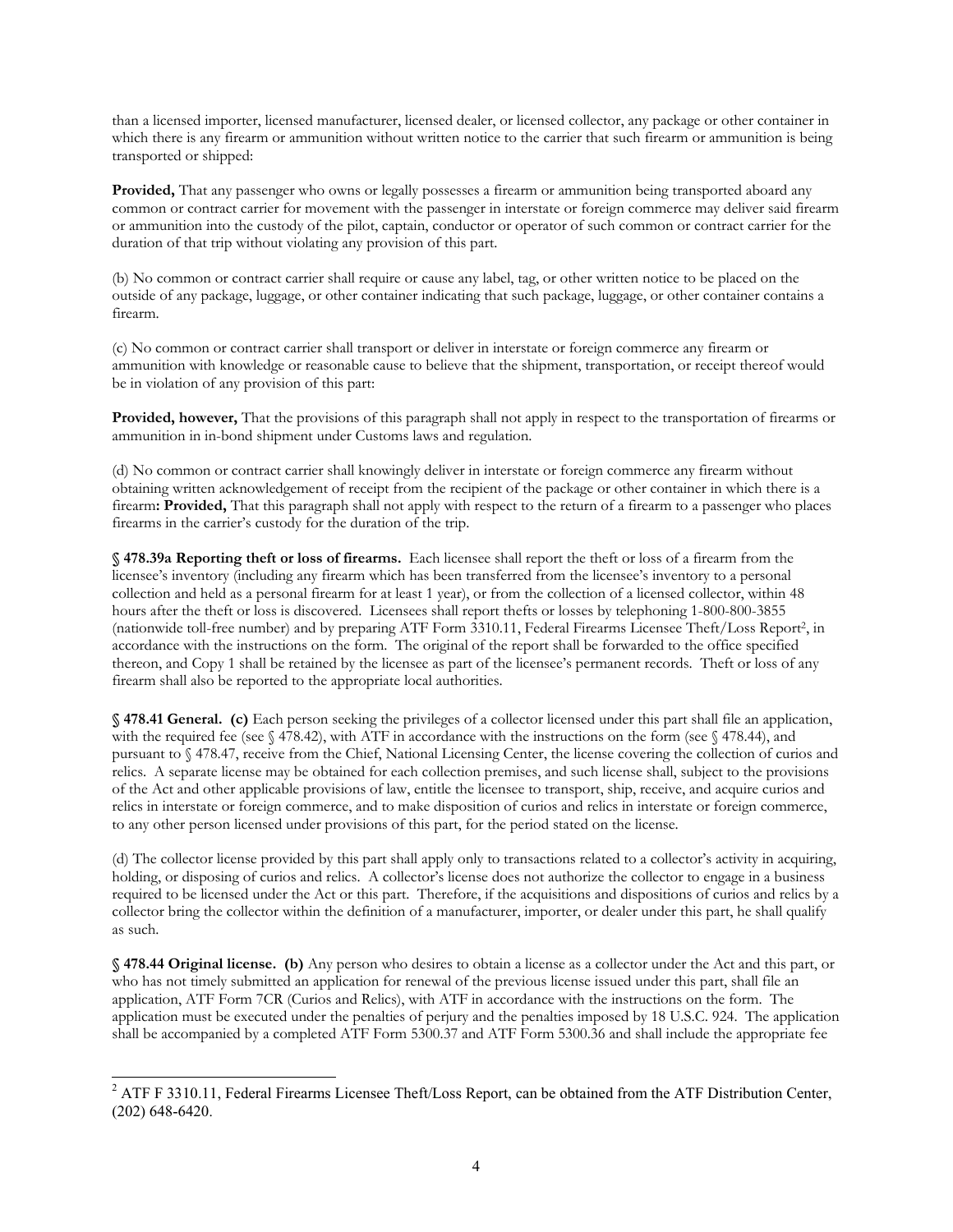in the form of a money order or check made payable to the Bureau of Alcohol, Tobacco, Firearms and Explosives. ATF Forms 7CR (Curios and Relics), ATF Forms 5300.37, and ATF Forms 5300.36 may be obtained by contacting any ATF office.

**§ 478.47 Issuance of license.** (a) Upon receipt of a properly executed application for a license on ATF Form 7, ATF Form 7CR, or ATF Form 8 Part II, the Chief, National Licensing Center, shall, upon finding through further inquiry or investigation, or otherwise, that the applicant is qualified, issue the appropriate license. Each license shall bear a serial number, and such number may be assigned to the licensee to whom issued for so long as the licensee maintains continuity of renewal in the same location (State).

(b) The Chief, National Licensing Center, shall approve a properly executed application for license on ATF Form 7, ATF Form 7CR, or ATF Form 8 Part II, if:

- (1) The applicant is 21 years of age or over;
- (2) The applicant (including, in the case of a corporation, partnership, or association, any individual possessing, directly or indirectly, the power to direct or cause the direction of the management and policies of the corporation, partnership, or association) is not prohibited under the provisions of the Act from shipping or transporting in interstate or foreign commerce, or possessing in or affecting commerce, any firearm or ammunition, or from receiving any firearm or ammunition which has been shipped or transported in interstate or foreign commerce;
- (3) The applicant has not willfully violated any of the provisions of the Act or this part;
- (4) The applicant has not willfully failed to disclose any material information required, or has not made any false statements as to any material fact, in connection with his application;
- (5) The applicant has in a State premises from which he conducts business subject to license under the Act or from which he intends to conduct such business within a reasonable period of time, or in the case of a collector, premises from which he conducts his collecting subject to license under the Act or from which he intends to conduct such collecting within a reasonable period of time; and
- (6) The applicant has filed an ATF Form 5300.37 (Certification of Compliance with State and Local Law) with ATF in accordance with the instructions on the form certifying under penalties of perjury that –
	- (i) The business to be conducted under the license is not prohibited by State or local law in the place where the licensed premises are located;
	- (ii) Within 30 days after the application is approved the business will comply with the requirements of State and local law applicable to the conduct of business;
	- (iii) The business will not be conducted under the license until the requirements of State and local law applicable to the business have been met; and
	- (iv) The applicant has completed and sent or delivered ATF F 5300.36 (Notification of Intent to Apply for a Federal Firearms License) to the chief law enforcement officer of the locality in which the premises are located, which indicates that the applicant intends to apply for a Federal firearms license. For purposes of this paragraph, the "chief law enforcement officer" is the chief of police, the sheriff, or an equivalent officer.

(c) The Chief, National Licensing Center, shall approve or the Director of Industry Operations shall deny an application for license within the 60-day period beginning on the date the properly executed application was received: **Provided,** That when an applicant for license renewal is a person who is, pursuant to the provisions of §478.78, §478.143, or § 478.144, conducting business or collecting activity under a previously issued license, action regarding the application will be held in abeyance pending the completion of the proceedings against applicant's existing license or license application, final determination of the applicant's criminal case, or final action by the Director on an application for relief submitted pursuant to § 478.144, as the case may be.

(d) When the Director of Industry Operations or the Chief, National Licensing Center, fails to act on an application for license within the 60-day period prescribed by paragraph (c) of this section, the applicant may file an action under section 1361 of title 28, United States Code, to compel ATF to act upon the application.

**§ 478.49 Duration of license.** The license entitles the person to whom issued to engage in the business or activity specified on the license, within the limitations of the Act and the regulations contained in this part, for a three year period, unless terminated sooner.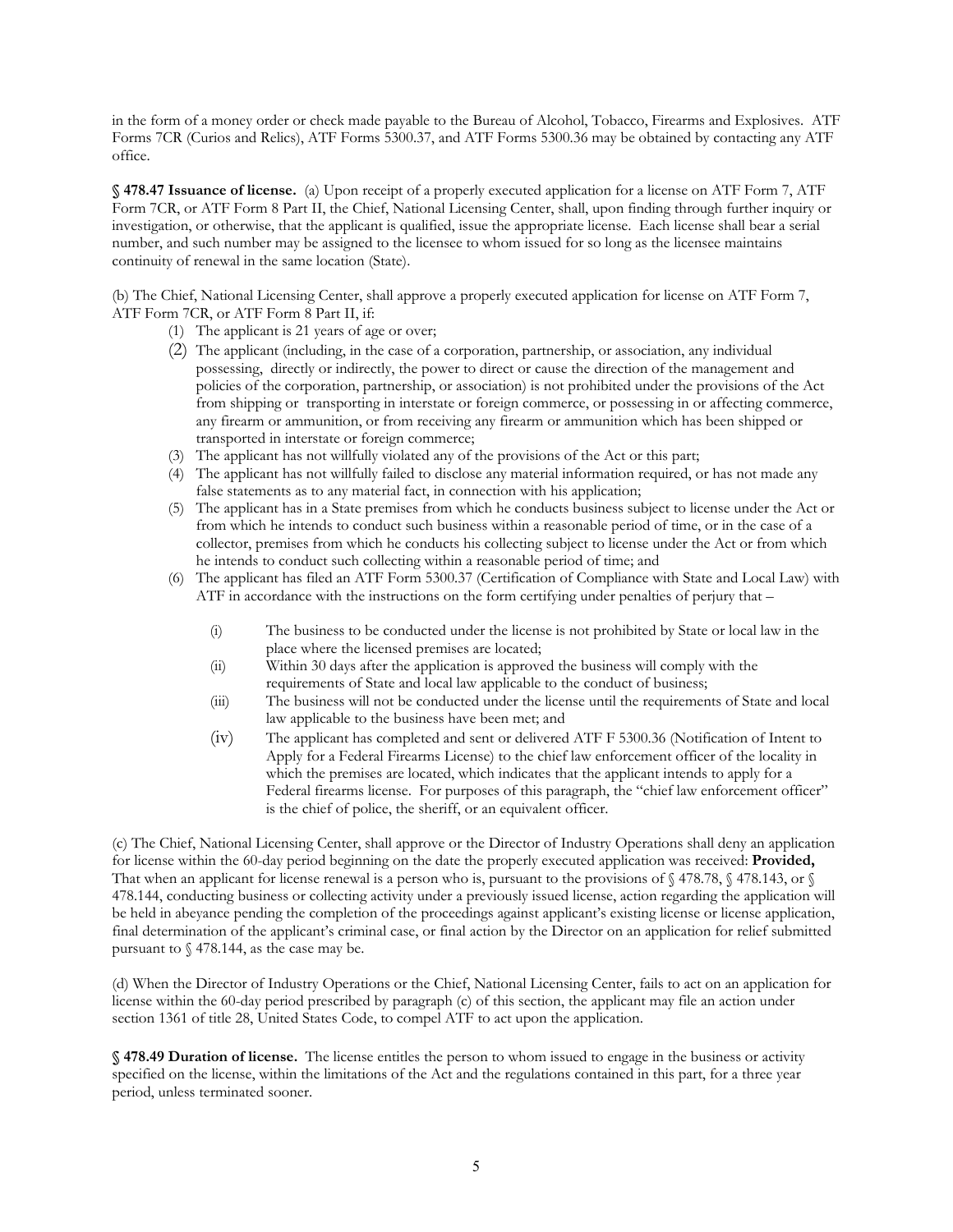**§ 478.50 Locations covered by license.** The license covers the class of business or the activity specified in the license at the address specified therein. A separate license must be obtained for each location at which a firearms or ammunition business or activity requiring a license under this part is conducted except:

(a) No license is required to cover a separate warehouse used by the licensee solely for storage of firearms or ammunition if the records required by this part are maintained at the licensed premises served by such warehouse;

(b) A licensed collector may acquire curios and relics at any location, and dispose of Curios or Relics to any licensee or to other persons who are residents of the State where the collector's license is held and the disposition is made[.3](#page-6-0)

(c) A licensee may conduct business at a gun show pursuant to the provision of § 478.100 or

(d) A licensed importer, manufacturer, or dealer may engage in the business of dealing in curio or relic firearms with another licensee at any location pursuant to the provision of § 478.100.

**§ 478.58 State or other law.** A license issued under this part confers no right or privilege to conduct business or activity contrary to State or other law. The holder of such a license is not by reason of the rights and privileges granted by that license immune from punishment for operating a firearm or ammunition business or activity in violation of the provisions of any State or other law. Similarly, compliance with the provisions of any State or other law affords no immunity under Federal law or regulations.

**§ 478.91 Posting of License.** Any license issued under this part shall be kept posted and kept available for inspection on the premises covered by the license.

**§ 478.94 Sales or deliveries between licensees.** A licensed importer, licensed manufacturer, or licensed dealer selling or otherwise disposing of firearms, and a licensed collector selling or otherwise disposing of Curios or Relics, to another licensee shall verify the identity and licensed status of the transferee prior to making the transaction. Verification shall be established by the transferee furnishing to the transferor a certified copy of the transferee's license and by such other means as the transferor deems necessary: **Provided,** That it shall not be required **(a)** for a transferee who has furnished a certified copy of its license to a transferor to again furnish such certified copy to that transferor during the term of the transferee's current license **(b)** for a licensee to furnish a certified copy of its license to another licensee if a firearm is being returned either directly or through another licensee to such licensee and **(c)** for licensees of multilicensed business organizations to furnish certified copies of their licenses to other licensed locations operated by such organization: **Provided further,** That a multilicensed business organization may furnish to a transferor, in lieu of a certified copy of each license, a list, certified to be true, correct, and complete, containing the name, address, license number, and the date of license expiration of each licensed location operated by such organization, and the transferor may sell or otherwise dispose of firearms as provided by this section to any licensee appearing on such list without requiring a certified copy of a license therefrom. A transferor licensee who has the certified information required by this section may sell or dispose of firearms to a licensee for not more than 45 days following the expiration date of the transferee's license.

**§ 478.96 Out-of-State and mail order sales. (c)(1)** A licensed importer, licensed manufacturer, or licensed dealer may sell or deliver a rifle or shotgun, and a licensed collector may sell or deliver a rifle or shotgun that is a curio or relic to a nonlicensed resident of a State other than the State in which the licensee's place of business is located if –

- (i) The purchaser meets with the licensee in person at the licensee's premises to accomplish the transfer, sale, and delivery of the rifle or shotgun;
- (ii) The licensed importer, licensed manufacturer, or licensed dealer complies with the provisions of § 478.102;
- (iii) The purchaser furnishes to the licensed importer, licensed manufacturer, or licensed dealer the firearms transaction record, Form 4473, required by § 478.124; and
- (iv) The sale, delivery, and receipt of the rifle or shotgun fully comply with the legal conditions of sale in both

 $\overline{a}$ 

<span id="page-6-0"></span><sup>&</sup>lt;sup>3</sup> Exception to this provision is provided for in  $\S$  178.96(c)(1)(i) in which a licensed collector is specifically **authorized to sell a curio or relic shotgun or rifle to a nonlicensed resident of another State as long as the transaction is consummated at the licensed collector's premises and the transaction is legal in both States.**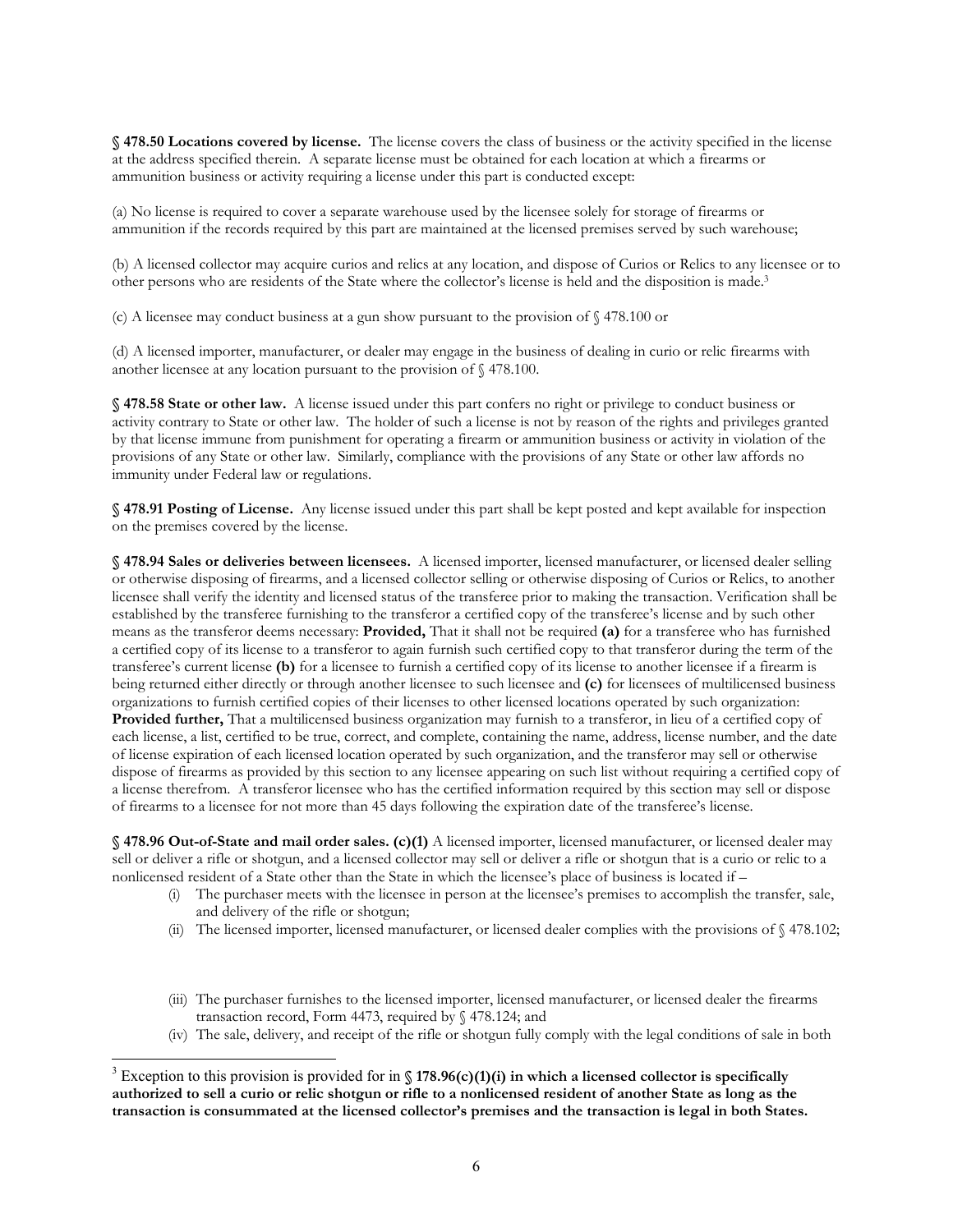such States.

**§ 478.99 Certain prohibited sales or deliveries. (a) Interstate sales or deliveries.** A licensed importer, licensed manufacturer, licensed dealer, or a licensed collector shall not sell or deliver any firearm to any person not licensed under this part and who the licensee knows or has reasonable cause to believe does not reside in (or if a corporation or other business entity does not maintain a place of business in) the State in which the licensee's place of business or activity is located. **Provided,** That the foregoing provisions of this paragraph **(1)** shall not apply to the sale or delivery of a rifle or shotgun (curio or relic, in the case of a licensed collector) to a resident of a State other than the State in which the licensee's place of business or collection premises is located if the requirements of § 478.96(c) are fully met, and **(2)** shall not apply to the loan or rental of a firearm to any person for temporary use for lawful sporting purposes. (See § 478.97)

**(b) Sales or deliveries to underage persons.** A licensed importer, licensed manufacturer, licensed dealer, or licensed collector shall not sell or deliver **(1)** any firearm or ammunition to any individual who the importer, manufacturer, dealer, or collector knows or has reasonable cause to believe is less than 18 years of age, and, if the firearm, or ammunition, is other than a shotgun or rifle, or ammunition for a shotgun or rifle, to any individual who the importer, manufacturer, dealer, or collector knows or has reasonable cause to believe is less than 21 years of age, or **(2)** any firearm to any person in any State where the purchase or possession by such person of such firearm would be in violation of any State law or any published ordinance applicable at the place of sale, delivery, or other disposition, unless the importer, manufacturer, dealer, or collector knows or has reasonable cause to believe that the purchase or possession would not be in violation of such State law or such published ordinance.

**(c) Sales or deliveries to prohibited categories of persons.** A licensed manufacturer, licensed importer, licensed dealer, or licensed collector shall not sell or otherwise dispose of any firearm or ammunition to any person knowing or having reasonable cause to believe that such person:

- **(1)** Is, except as provided by § 478.143, under indictment for, or, except as provided by § 478.144, has been convicted in any court of a crime punishable by imprisonment for a term exceeding 1 year;
- **(2)** Is a fugitive from justice;
- **(3)** Is an unlawful user of or addicted to any controlled substance (as defined in section 102 of the Controlled Substance Act, 21 U. S. C. 802);
- **(4)** Has been adjudicated as mentally defective or has been committed to any mental institution;
- **(5)** Is an alien illegally or unlawfully in the United States; **Provided** That the provisions of this paragraph (c)(5) do not apply to any nonimmigrant alien if that alien is –
	- (i) Admitted to the United States for lawful hunting or sporting purpose or is in possession of a hunting license or permit lawfully issued in the United States;
	- (ii) An official representative of a foreign government who is either accredited to the United States Government or the Government's mission to an international organization having its headquarters in the United States or en route to or from another country to which that alien is accredited. This exception only applies if the firearm or ammunition is shipped, transported, possessed, or received in the representative's official capacity;
	- (iii) (iii) An official of a foreign government or a distinguished foreign visitor who has been so designated by the Department of State. This exception only applies if the firearm or ammunition is shipped, transported, possessed, or received in the official's or visitor's official capacity, except if the visitor is a private individual who does not have an official capacity; or
	- (iv) A foreign law enforcement officer of a friendly foreign government entering the United States on official law enforcement business;
- **(6)** Has been discharged from the Armed Forces under dishonorable conditions;
- **(7)** Who, having been a citizen of the United States, has renounced citizenship;
- **(8)** Is subject to a court order that restrains such person from harassing, stalking, or threatening an intimate partner of such person or child of such intimate partner or person, or engaging in other conduct that would place an intimate partner in reasonable fear of bodily injury to the partner or child, except that this paragraph shall only apply to a court order that
	- (i) Was issued after a hearing of which such person received actual notice, and at which such person had the opportunity to participate; and
	- (ii) (A) Includes a finding that such person represents a credible threat to the physical safety of such intimate partner or child; or
		- (B) By its terms explicitly prohibits the use, attempted use, or threatened use of physical force against such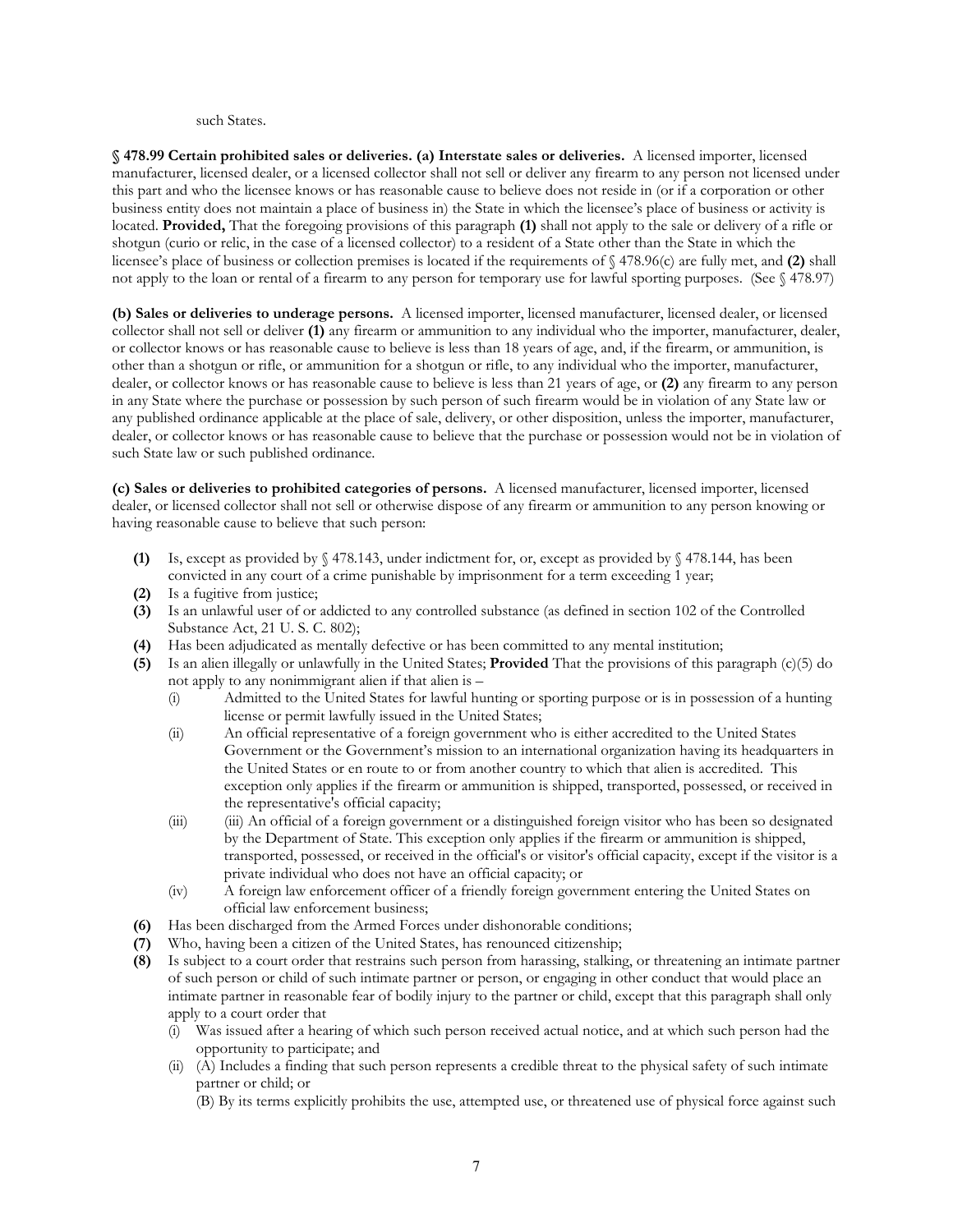intimate partner or child that would reasonably be expected to cause bodily injury,

or

**(9)** Has been convicted of a misdemeanor crime of domestic violence.

**§ 478.103 Posting of signs and written notification to purchasers of handguns. (a)** Each licensed importer, manufacturer, dealer, or collector who delivers a handgun to a nonlicensee shall provide such nonlicensee with written notification as described in paragraph (b) of this section**.** 

**(b)** The written notification (ATF I 5300.2)<sup>4</sup> required by paragraph (a) of this section shall state as follows:

- 1.) The misuse of handguns is a leading contributor to juvenile violence and fatalities.
- 2.) Safely storing and securing firearms away from children will help prevent the unlawful possession of handguns by juveniles, stop accidents, and save lives.
- 3.) Federal law prohibits, except in certain limited circumstances,<sup>5</sup> anyone under 18 years of age from knowingly possessing a handgun, or any person from transferring a handgun to a person under 18.
- 4.) A knowing violation of the prohibition against selling, delivering, or otherwise transferring a handgun to a person under the age of 18 is, under certain circumstances, punishable by up to 10 years in prison.

**§ 478.125 Record of receipt and disposition (f) Firearms receipt and disposition by licensed collectors**. Each licensed collector shall enter into a record each receipt and disposition of firearms Curios or Relics. The record required by this paragraph shall be maintained in bound form under the format prescribed below. The purchase or other acquisition of a curio or relic shall, except as provided in  $\[\$\,27 \text{ C.F.R } 478.125\]$  (g) of this section, be recorded no later than the close of the next business day following the date of such purchase or other acquisition. The record shall show the date of receipt; the name and address or the name and license number of the person from whom received; the name of the manufacturer and importer (if any); the model, serial number, type, and the caliber or gauge of the firearm curio or relic. The sale or other disposition of a curio or relic shall be recorded by the licensed collector no later than 7 days following the date of such transaction. When such disposition is made to a licensee, the commercial record of the transaction shall be retained, until the transaction is recorded, separate from other commercial documents maintained by the licensee, and be readily available for inspection. The record shall show the date of the sale or other disposition of each firearm curio or relic, the name and address of the person to whom the firearm curio or relic is transferred, or the name and license number of the person to whom transferred if such person is a licensee, and the date of birth of the transferee if other than a licensee. In addition, the licensee shall:

- 1) Cause the transferee, if other than a licensee, to be identified in any manner customarily used in commercial transactions (e.g., a driver's license), and note on the record the method used, and
- 2) In the case of a transferee who is an alien legally in the United States and who is other than a licensee
	- (i) Verify the identity of the transferee by examining an identification document (as defined in  $\mathcal{S}$ 478.11), and
	- (ii) Cause the transferee to present documentation establishing that the transferee is a resident of the State (as defined in  $\S$  478.11) in which the licensee's business premises is located if the firearm curio or relic is other than a shotgun or rifle, and note on the record the documentation used or is a resident of any State and has resided in such State continuously for at least 90 days prior to the transfer of the firearm if the firearm curio or relic is a shotgun or rifle and shall note on the record the documentation used. Examples of acceptable documentation include utility bills or a lease agreement which show that the transferee has resided in the State continuously for at least 90 days prior to the transfer of the firearm curio or relic.
- 3) The format required for the record of receipt and disposition of firearms by collectors is as follows:

<span id="page-8-1"></span><span id="page-8-0"></span>

| Description of firearm             |       |               |      |                        |      |                                                            | <b>Disposition</b> |                                                            |                              |                                                    |                                                                                                 |
|------------------------------------|-------|---------------|------|------------------------|------|------------------------------------------------------------|--------------------|------------------------------------------------------------|------------------------------|----------------------------------------------------|-------------------------------------------------------------------------------------------------|
| Manufacturer<br>and/or<br>importer | Model | Serial<br>No. | Type | Caliber<br>or<br>gauge | Date | Name<br>and<br>address<br>or name<br>and<br>license<br>No. | Date               | Name<br>and<br>address<br>or name<br>and<br>license<br>No. | Date of birth<br>nonlicensee | Driver's<br>license No.<br>or other<br>nonlicensee | For transfers to<br>aliens,<br>documentation<br>lidentification lused to establish<br>residency |

## Firearms Collectors Acquisition and Disposition Record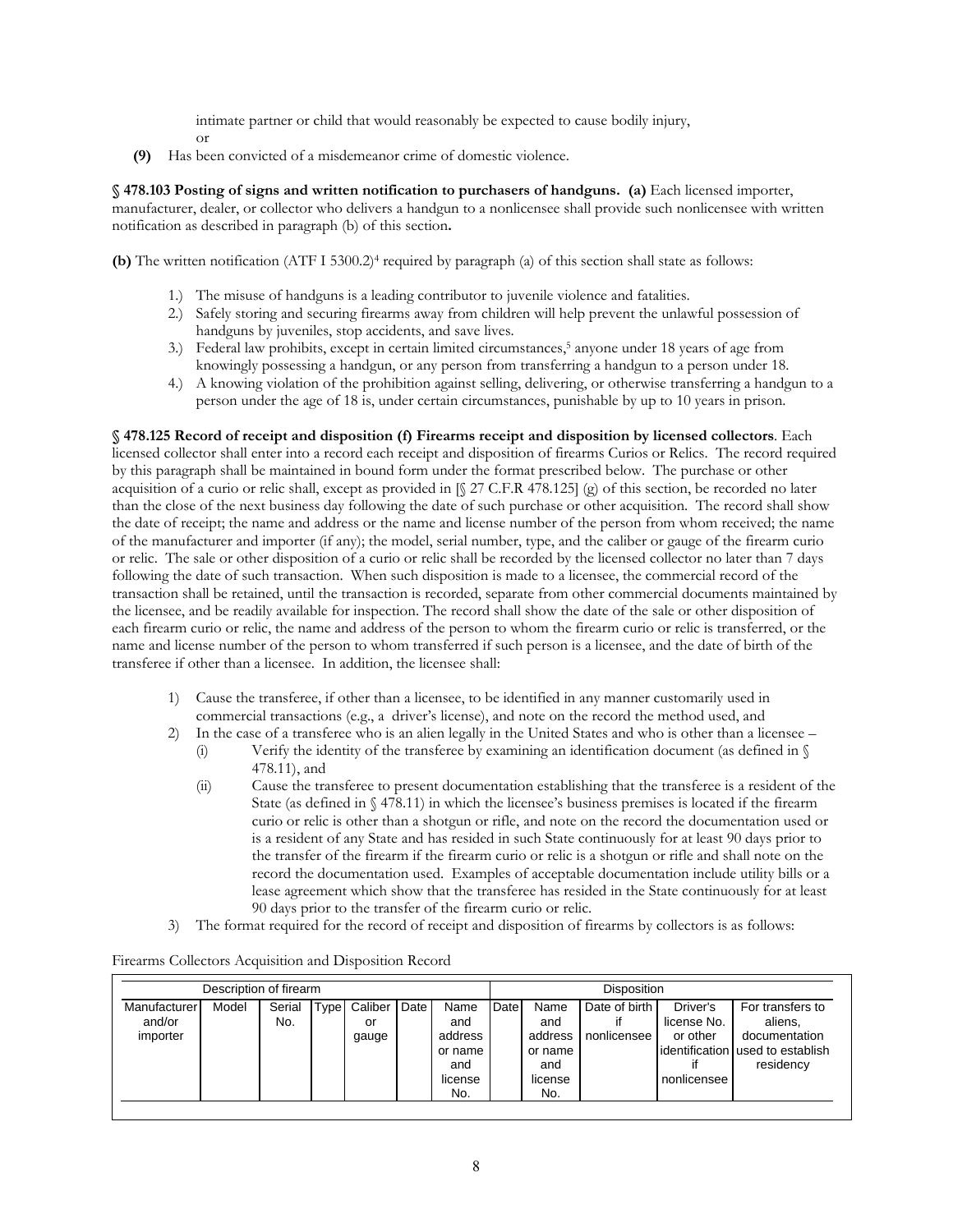**§ 478.126a Reporting multiple sales or other disposition of pistols and revolvers.** Each licensee shall prepare a report of multiple sales or other disposition whenever the licensee sells or otherwise disposes of, at one time or during any 5 consecutive business days, two or more pistols, or revolvers, or any combinati[on](#page-9-0) of pistols and revolvers totaling two or more, to an unlicensed person: **Provided**, That a report need not be made where pistols or revolvers, or any combination thereof, are returned to the same person from whom they were received. The report shall be prepared on Form 3310.4, Report of Multiple Sale or Other Disposition of Pistols and Revolvers<sup>6</sup>. Not later than the close of business on the day that the multiple sale or other disposition occurs, the licensee shall forward two copies of Form 3310.4 [to](#page-9-1) the ATF office specified thereon and one copy to the State police or to the local law enforcement agency in which the sale or other disposition took place. Where the State or local law enforcement officials have notified the licensee that a particular official has been designated to receive Forms 3310.4, the licensee shall forward such forms to that designated official. The licensee shall retain one copy of Form 3310.4 and attach it to the firearms transaction record,7 Form 4473, executed upon delivery of the pistols or revolvers.

**§ 478.129 Record Retention (e) Records of dealers and collectors under the Act.** The records prepared by licensed dealers and licensed collectors under the Act of the sale or other disposition of firearms and the corresponding record of receipt of such firearms shall be retained through December 15, 1988, after which records of transactions over 20 years of age may be discarded.

**§ 478.147 Return of firearm.** A person not otherwise prohibited by Federal, State, or local law may ship a firearm to a licensed importer, licensed manufacturer, or licensed dealer for any lawful purpose, and, notwithstanding any other provision of this part, the licensed manufacturer, licensed importer, or licensed dealer may return in interstate or foreign commerce to that person the firearm or a replacement firearm of the same kind and type. (See § 478.124(a) for requirements of a Form 4473 prior to return.) A person not otherwise prohibited by Federal, State, or local law may ship a firearm curio or relic to a licensed collector for any lawful purpose, and, notwithstanding any other provision of this part, the licensed collector may return in interstate or foreign commerce to the person the firearm curio or relic.

# **CURIOS OR RELICS AND COLLECTOR'S ITEMS: DEFINITIONS AND DETERMINATIONS**

**27 CFR § 479.24 Destructive device determination.** The Director shall determine, in accordance with 26 U.S.C. 5845(f), whether a device is excluded from the definition of a destructive device. A person who desires to obtain a determination under that provision of law for any device which he believes is not likely to be used as a weapon shall submit a written request, in triplicate, for a ruling thereon to the Director. Each such request shall be executed under the penalties of perjury and contain a complete and accurate description of the device, the name and address of the manufacturer or importer thereof, the purpose of and use for which it is intended, and such photographs, diagrams, or drawings as may be necessary to enable the Director to make his determination. The Director may require the submission to him of a sample of such device for examination and evaluation. If the submission of such device is impracticable, the person requesting the ruling shall so advise the Director and designate the place where the device will be available for examination and evaluation.

**27 CFR § 479.25 Collector's items.** The Director shall determine, in accordance with 26 U.S.C. 5845(a), whether a firearm or device, which although originally designed as a weapon, is by reason of the date of its manufacture, value, design, and other characteristics primarily a collector's item and is not likely to be used as a weapon. A person who desires to obtain a determination under that provision of law shall follow the procedures prescribed in 27 CFR § 479.24 relating to destructive device determinations, and shall include information as to date of manufacture, value, design and other characteristics which would sustain a finding that the firearm or device is primarily a collector's item and is not likely to be used as a weapon.

**27 CFR § 478.26 Curio and relic determination.** Any person who desires to obtain a determination whether a particular firearm is a curio or relic shall submit a written request, in duplicate, for a ruling thereon to the Director. Each

<span id="page-9-0"></span><sup>&</sup>lt;sup>6</sup> ATF F 3310.4, Report of Multiple Sales or Other Disposition of Pistols and Revolvers, can be obtained from the ATF Distribution Center (202) 648-6420.

<span id="page-9-1"></span> $\frac{7}{10}$  Licensed collectors are not required to execute ATF Form 4473 for transfers of curios or relic firearms.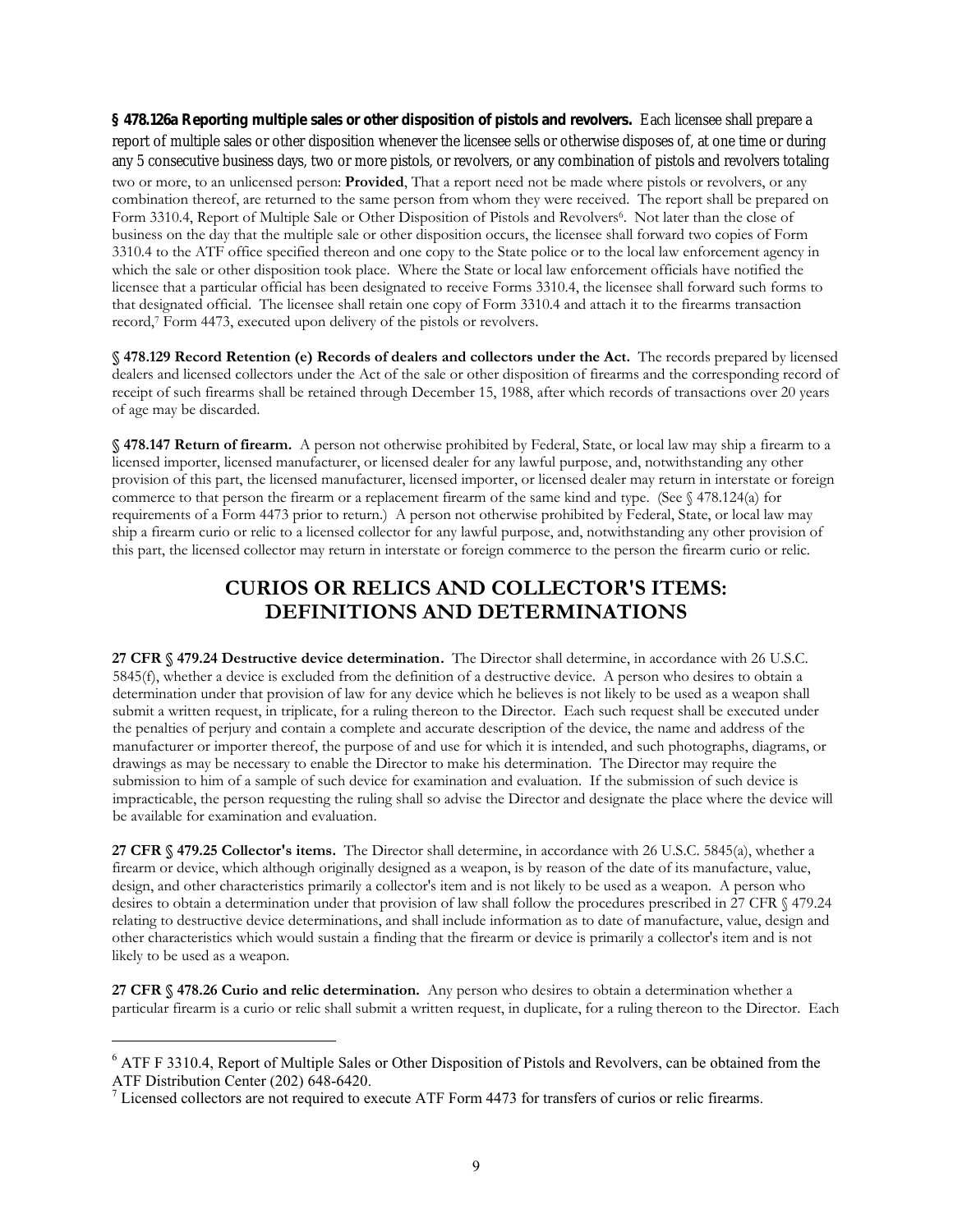such request shall be executed under the penalties of perjury and shall contain a complete and accurate description of the firearm, and such photographs, diagrams, or drawings as may be necessary to enable the Director to make a determination. The Director may require the submission of the firearm for examination and evaluation. If the submission of the firearm is impractical, the person requesting the determination shall so advise the Director and designate the place where the firearm will be available for examination and evaluation.

## **COLLECTORS WANTING A DETERMINATION**

Collectors desiring to obtain a determination as to whether a particular firearm qualifies for classification as a curio or relic in accordance with 27 CFR 478.11 and 478.26 or a collector's item in accordance with § 479.25 and § 479.24 should submit a written request for a ruling. The letter should include:

- 1) A complete physical description of the item;
- 2) Reasons the collector believes the item merits the classification; and
- 3) Data concerning the history of the item, including production figures, if available, and market value.

As stated in the regulations, submission of the firearm may be required prior to a determination being made. Please submit your request to:

> Bureau of Alcohol, Tobacco, Firearms and Explosives Firearms Technology Branch 244 Needy Road Martinsburg, WV 25405

## **IMPORTATION RESTRICTIONS**

Licensed collectors may lawfully import curio or relic firearms other than surplus military firearms, nonsporting firearms, and NFA weapons. [A surplus military firearm is defined as one that belonged to a regular or irregular military force at any time. Alteration of the firearm does not change its status. Therefore, a sporting firearm with a surplus military frame or receiver is a surplus military firearm, because a frame or receiver is classified as a firearm as described in 18 U.S.C. § 921(a)(3).] Surplus military firearms are generally prohibited from importation under 18 U.S.C. § 925(d)(3). However, 18 U.S.C. § 925(e) authorizes licensed importers (FFL type 08 or 11) to import surplus military rifles, shotguns, and handguns classified as Curios or Relics; provided that such handguns are generally recognized as particularly suitable for or readily adaptable to sporting purposes. Nonsporting handguns are those pistols and revolvers that do not meet size and safety prerequisites, or that do not accrue a qualifying score on ATF Form 4590, "Factoring Criteria for Weapons." Surplus military firearms classified as Curios or Relics must be in their original military configuration to qualify for importation.

NFA weapons are those "firearms" defined in § 5845(a) of the National Firearms Act (26 U.S.C. Chapter 53). These include machineguns, silencers, shotguns having a barrel less than 18 inches in length, rifles having a barrel less than 16 inches in length, smooth bore handguns, disguised weapons, certain firearms having a bore greater than one-half inch in diameter, destructive devices (e.g., bombs, grenades, and mines), and certain other firearms. A licensed collector may not import NFA firearms.

Firearms may only be imported pursuant to a Form 6 issued by ATF. Collectors having questions concerning the importability of specific curio or relic firearms should contact:

> Bureau of Alcohol, Tobacco, Firearms and Explosives Firearms and Explosives Imports Branch 244 Needy Road Martinsburg, WV 25405 Telephone: (304) 616-4550 Facsimile: (304) 616-4551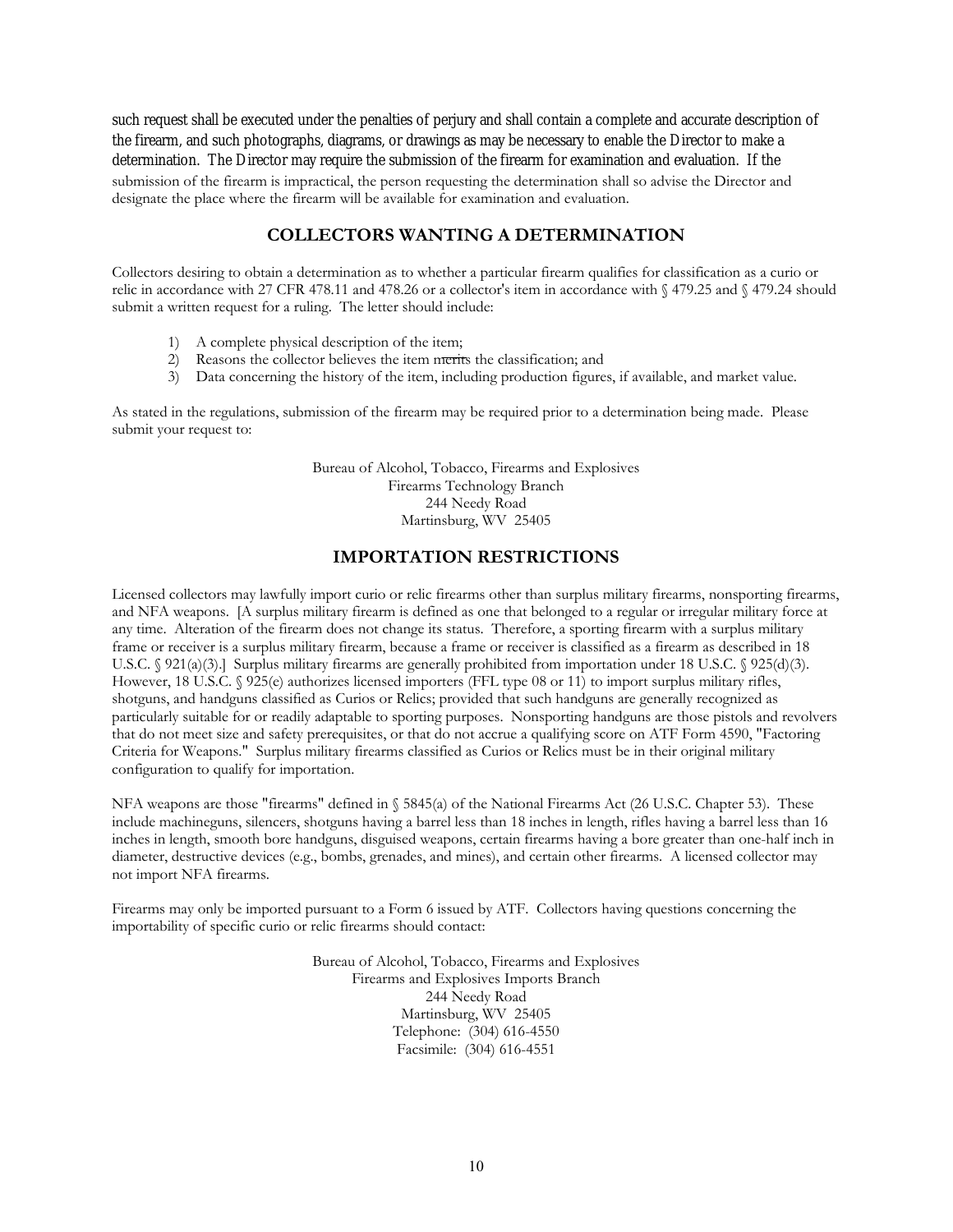# **THE FIREARMS CURIOS OR RELICS LIST THIS LIST IS COMPOSED OF FOUR MAJOR SECTIONS:**

**SECTION I. Ammunition Classified as Curios or Relics:** Ammunition is no longer classified as "Curios or Relics" since the Congress in 1986 removed the interstate controls over ammunition under the GCA. We have continued the listing of 1972-1986 ammunition determinations as a service to those who rely on this list as a means of evaluation.

**SECTION II. Firearms Classified as Curios or Relics Under 18 U.S.C. Chapter 44:** Licensed collectors may acquire, hold, or dispose of these firearms as Curios or Relics. However, they are still "firearms" as defined in 18 U.S.C.  $921(a)(3)$  and are, therefore, subject to all Chapter 44 controls. Generally, this category includes commemorative firearms, pistols, revolvers, rifles, and shotguns.

**SECTION III. Weapons Removed From the National Firearms Act as Collectors' Items and Classified as "Curios or Relics" Under 18 U.S.C. Chapter 44:** Weapons in this section are excluded entirely from the provisions of the National Firearms Act (NFA), 26 U.S.C. Chapter 53. Thus, approval from ATF to transfer these weapons is not required. They need not be registered in the National Firearms Registration and Transfer Record, and there is no transfer tax liability. However, these weapons are still "firearms" under Chapter 44, and remain subject to regulation under Part 478. Licensed collectors may receive these weapons in both intrastate and interstate commerce, and may transfer them intrastate, to both licensees and nonlicensees, and interstate, to licensed collectors and other licensees. While transfer may be made interstate to another licensee, they cannot be shipped interstate to a nonlicensee.

## **NOTE: Certain antique firearms are discussed and listed in Section IIIA.**

**SECTION IV. National Firearms Act Weapons Classified as "Curios or Relics" Under 18 U.S.C. Chapter 44:** These weapons (e.g., machineguns) are firearms within the scope of the National Firearms Act (NFA), 26 U.S.C. Chapter 53, and are subject to all NFA Act provisions. Accordingly, these weapons cannot be lawfully transferred or received unless they are registered in the National Firearms Registration and Transfer Record at Bureau Headquarters. Once the registration requirements have been met, transfer may be made either intrastate or interstate to licensed collectors on ATF Form 4, "Application For Tax Paid Transfer and Registration of a Firearm." In each instance, first the appropriate transfer tax must be paid; ATF may then approve the transfer application. The application to transfer must be accompanied by an individual transferee's fingerprints and photograph as prescribed on the form. The form also requires a law enforcement official's certification, which must be completed.

Unserviceable weapons are still subject to the provisions of the National Firearms Act, except that they may be transferred free of transfer tax on ATF Form 5, "Application For Tax Exempt Transfer and Registration of a Firearm." As defined in 18 U.S.C. 5845(h) a firearm is unserviceable if it "is incapable of discharging a shot … [and] of being readily restored to a firing condition." Questions concerning the lawfulness of transactions in these weapons should be directed to:

> Bureau of Alcohol, Tobacco, Firearms and Explosives National Firearms Act Branch 244 Needy Road Martinsburg, WV 25405 Telephone: (304) 616-4500 Facsimile: (304) 616-4501

Questions concerning the criteria for rendering a specific weapon unserviceable should be directed to:

Bureau of Alcohol, Tobacco, Firearms and Explosives Firearms Technology Branch 244 Needy Road Martinsburg, WV 25405 Telephone: (304) 260-5476 Facsimile: (304) 260-1701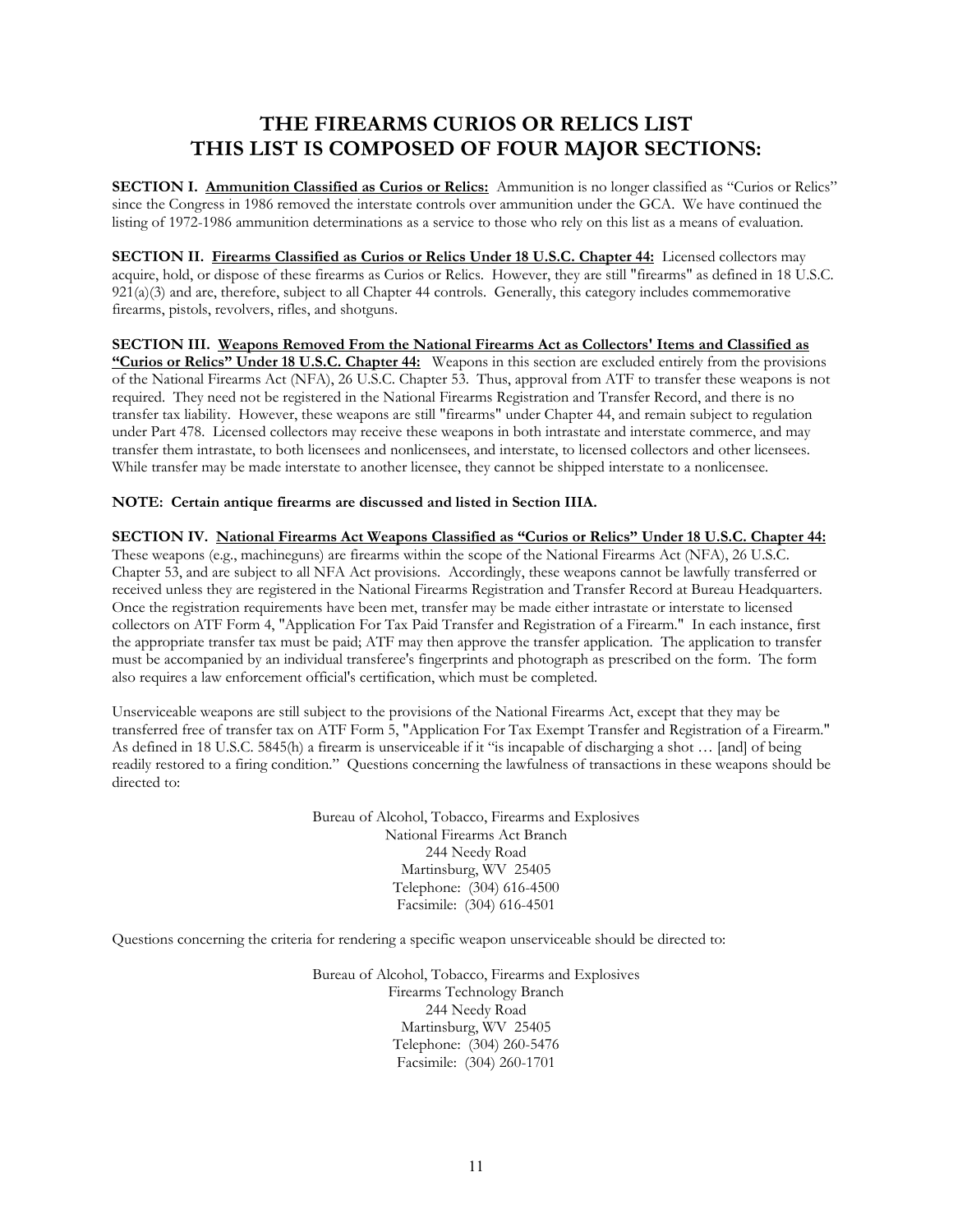## **NOTE: THE FOLLOWING LIST OF CURIOS OR RELICS IS NOT ALL-INCLUSIVE.**

Questions concerning classification of a particular firearm should be directed to:

Bureau of Alcohol, Tobacco, Firearms and Explosives Firearms Technology Branch 244 Needy Road Martinsburg, WV 25405 Telephone: (304) 260-5476 Facsimile: (304) 260-1701

**\* \* \* \* \***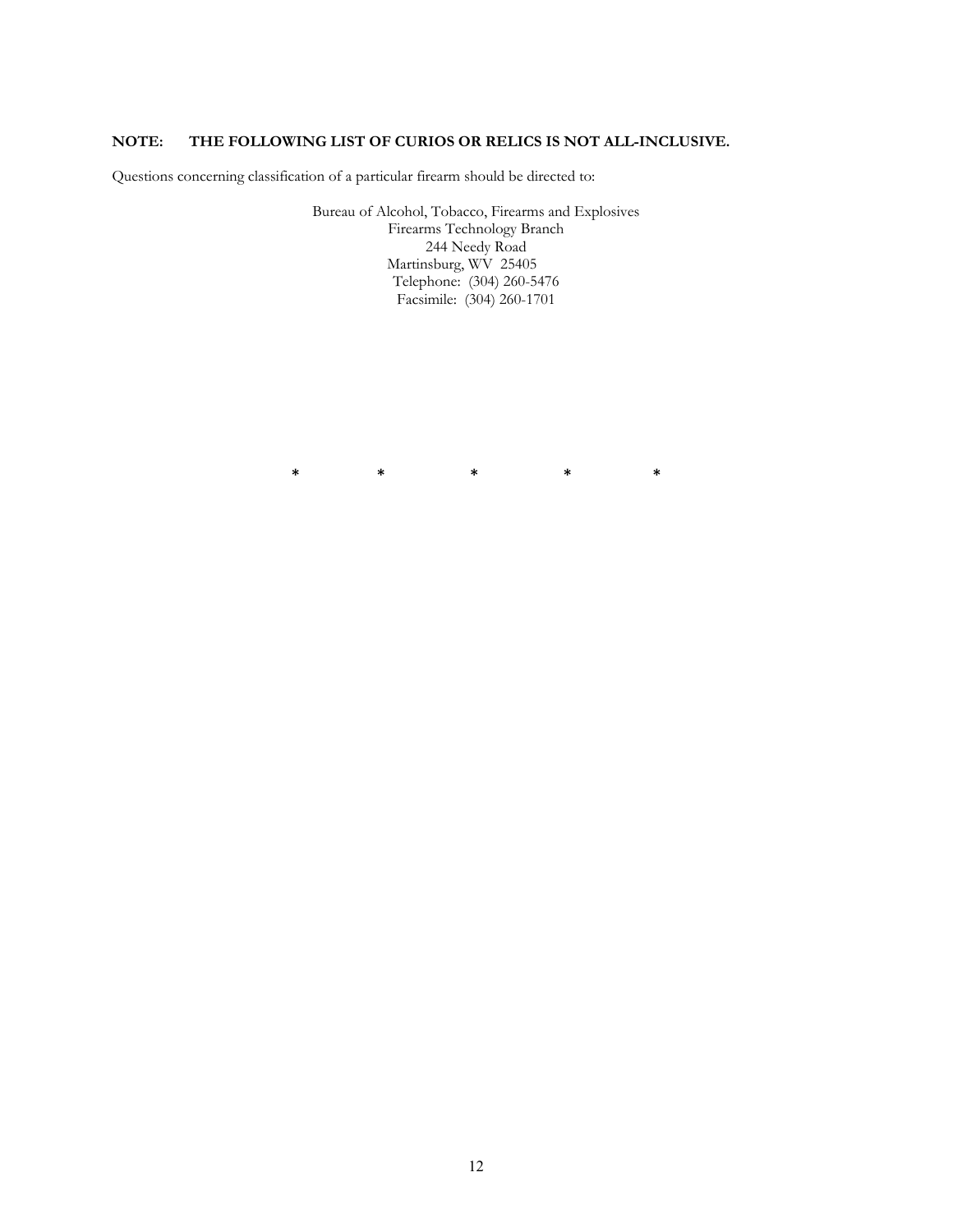## **SECTION I: Ammunition Classified As Curios Or Relics**

The following ammunition was classified as Curios or Relics prior to August 1986.

## **1. FOREIGN MILITARY RIFLE CARTRIDGES**

.557 x 450 cal. Martini Henry 6.5 x 54Rmm Mannlicher (Dutch and Rumanian) 6.5 x 55mm Swedish Mauser 7.62 x 54Rmm Russian 7.92mm anti-tank cartridge for the German PzB 38, PzB 39, & Gr 39 anti-tank rifle. 7.92mm Kurz (7.92 x 33mm), as originally produced prior to 1946.  $8 \times 50$ Rmm Lebel 8 x 53mm Japanese Murata 8 x 56Rmm Portuguese Kropacheck, mfd. in Austria, for the Govt. of Portugal. 9.5 x 60mm Turkish Mauser 10.15 x 63mm Serbian Mauser 10.4 x 47Rmm Italian Vefterli M70 11 x 50mm Belgian Albini M67/72 11 x 53mm Belgian Comblain M71 11 x 60 Japanese Murata 11.15 x 60Rmm (.43) Mauser 11.3 x 50mm Beaumont M71 11.4 x 50mm Brazilian Comblain M74 11.43 x 55mm Turkish 11.7 x 51 mm Danish Remington

6.5 x 52mm Italian (Mannlicher-Carcano) 6.5 x 58mm Portuguese Vergueiro 7.5 x 54mm Swiss Schmidt-Rubin 7.65mm Argentine Navy Match 7.92mm anti-tank cartridge for the Polish (Marosczek) anti-tank rifle described as a cal. 7.92mm, Gr 39 Granatbuchse. 8 x 50Rmm Austrian Mannlicher 8 x 52Rmm Siamese Mauser, mfd. in Japan, for the Government of Siam 8 x 58Rmm Danish Krag 8 x 60mm Guedes M85 Portuguese 10.15 x 61mm Jarman 10.4 x 38Rmm Swiss Vefteril M69/81 10.75 x 58mm Russian Berdan 11 x 52mm Netherlands Beaumont M71/78 11 x 59mm French Gras 11.15 x 58mm Austrian Werndl M77 11.15 x 58mm (.43) Spanish Remington 11.4 x 50mm Austrian Werndl M73 11.43 x 50mm (.43) Egyptian Remington 11.5 x 57mm (.43) Spanish Reformado 12.11 x 44mm Remington M67 (Norway & Sweden)

## **2. EUROPEAN SPORTING RIFLE CARTRIDGES**

6 x 29.5mm Stahl 6 x 58mm Forester (Rimless and Rimmed) 6.5 x 48mm Sauer

7 x 57 mm Mauser 6 x 57mm Mauser 6.5 x 27mm 6.5 x 53.5mm Daudeteau

## **3. BRITISH SPORTING RIFLE CARTRIDGES**

.255 Rook Rifle .369 Purdey Nitro Express .375 Rimless Wesley Richards Nitro .400/360 Purdey Flanged .450 Nitro Express .450 No. 2 Nitro Express .476 Nitro Express .600 Nitro Express

.360 No. 2 Nitro Express .375/.303 Axite .400/.360 Wesley Richards .450 Black Powder Express .450 Nitro for Black Powder Express .475 No. 2 Jeffrey .500 Black Powder Express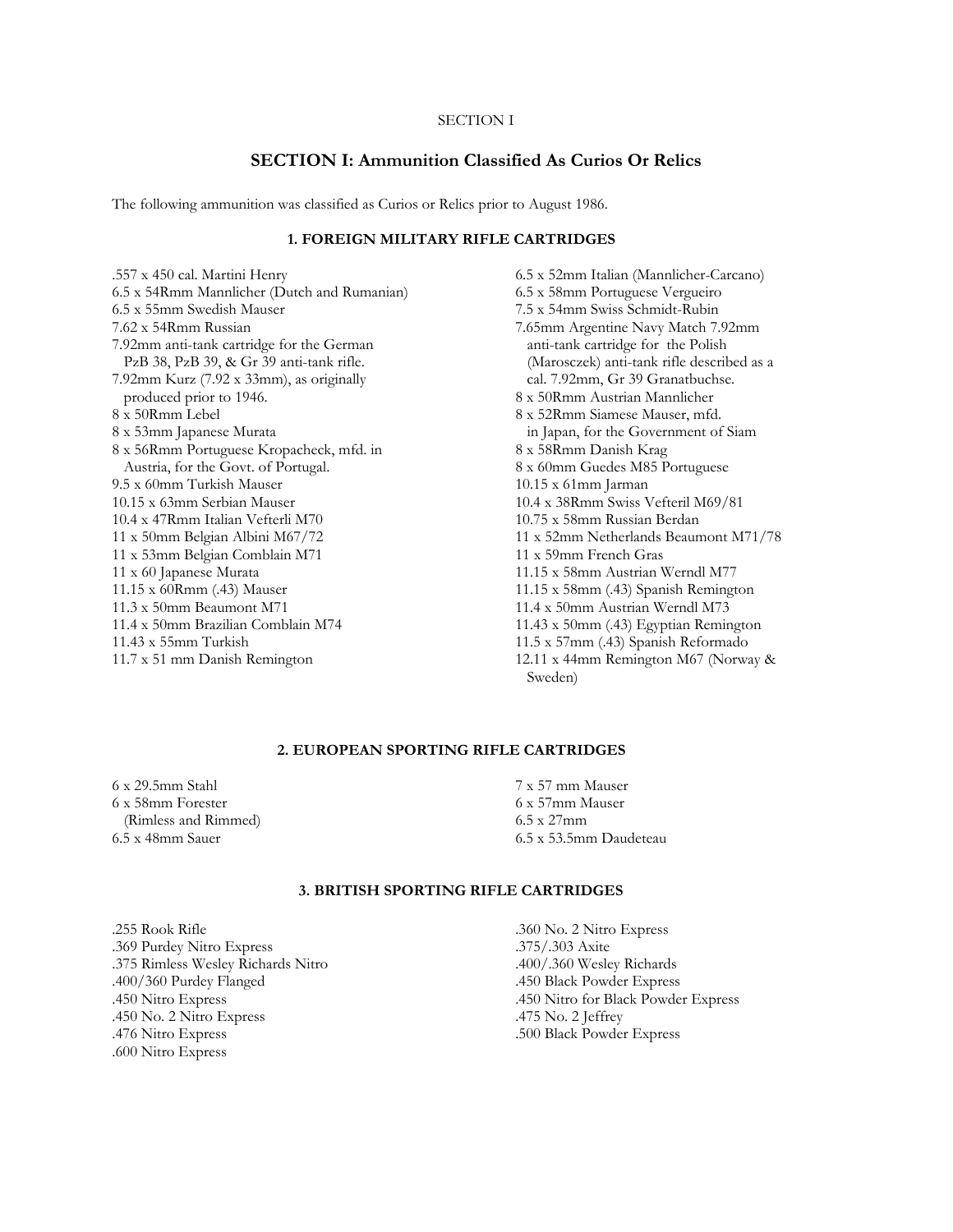## **4. PISTOL AND REVOLVER CARTRIDGES**

2.7mm Kolibri Auto 4.25mm Liliput Auto 5mm Clement Auto 6.5mm Bergmann, standard rimless 7mm Baby Nambu .30/7.65mm Borchardt .38 Long Colt .44 Smith & Wesson (Martin Primer) 3mm Kolibri Auto 5mm Bergmann 5.5 Velo Dog Short 6.5mm Bergmann (without extractor groove)7.65mm Roth-Sauer

.35 Smith & Wesson Auto .44 Colt-Remington (Martin Primer) .450 Long Revolver .50 Remington (M71 Army) 9.8 Auto Colt 11mm German Service Revolver 11.75mm Montenegrin Revolver .577 Pistol 11mm French Ordnance Revolver 11.25 Norwegian Raufoss (.45 ACP), pre-1946.

## **5. U.S. RIMFIRE CARTRIDGES**

22 Rimfire cal. cartridges with experimental aluminum/steel cartridge cases. .267 Rimfire cal. government experimental cartridge mfd. by Remington. .32 Extra Short .32 rimfire .35 Allen .38 Extra Long .44 Short .44 Long .46 Long .50 Peabody Musket .50-70 Government .54 Ballard .56-50 Spencer .56-52 Spencer, Tapered .58 Joslyn Carbine

.58 Miller .25 rimfire .25 Short .30 Long .30 Shor.32 Long Rifle .32 Extra Long .38 rimfire .41 Long .44 Extra Long .46 Extra Long .46 Short .50 Remington Navy .52-70 Sharps .56-46 Spencer .56-52 Spener, Bottleneck .56-56 Spencer .58 Gatling Gun .58 Mont Storm (Also known as .61 cal)

## **6. U.S. CENTERFIRE RIFLE CARTRIDGES**

.22 Extra Long (Maynard) .22-15-50 Stevens .25-21 Stevens .28 cal. centerfire experimental, mfd. at Frankford Arsenal. .30-06 cal. cartridges mfd. by commercial manufacturers under government contract with headstamps indicating use for Palma Matches.

.30-30 Super X, Winchester "Bicentennial 76." .30-30 Wesson .308 Winchester, marked "Palma Match" .32 Long Rifle .32-30 Remington .32-35 Maynard .32-40 Winchester John Wayne .32-40 Bullard .35 Winchester Self Loading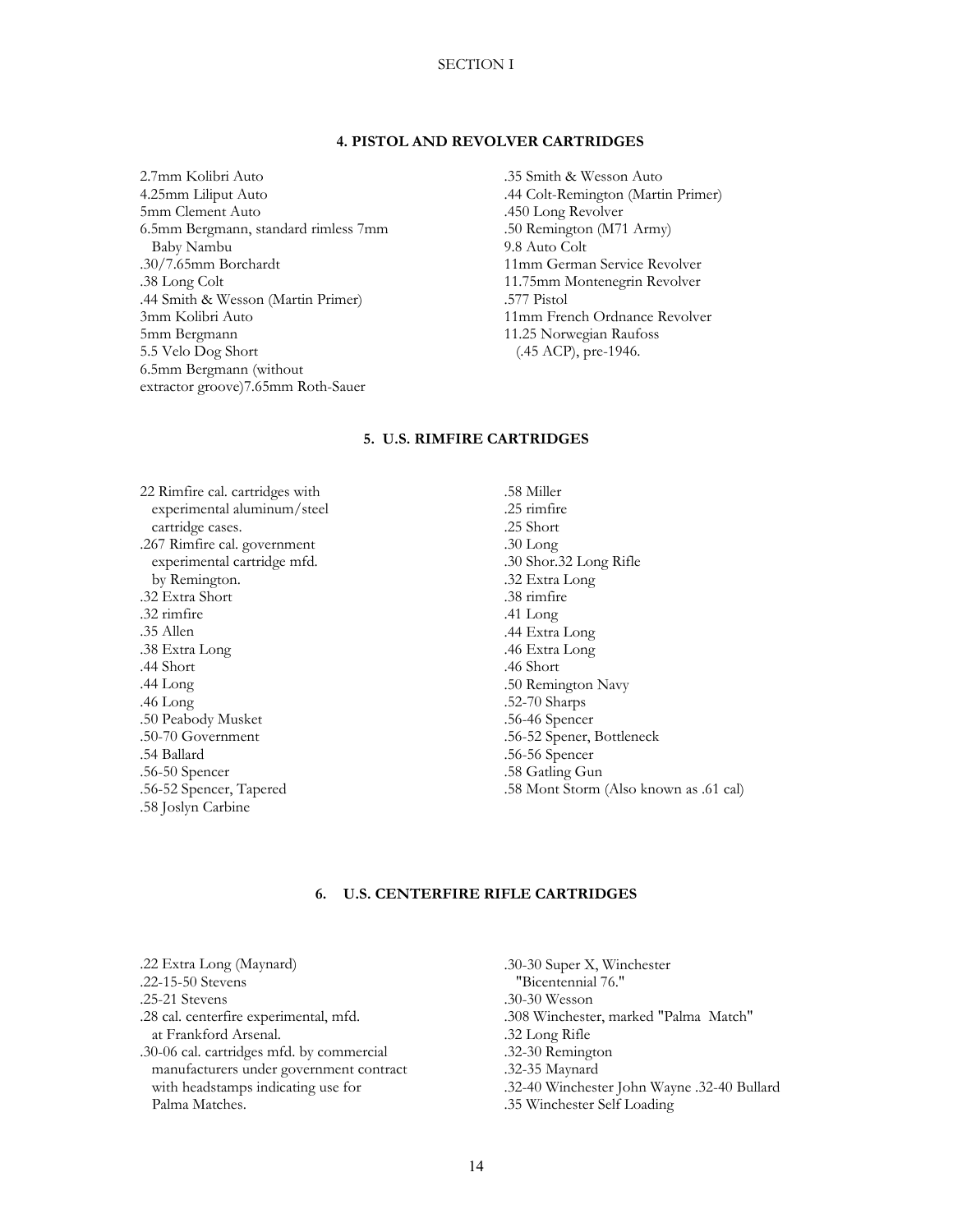.38 Long .38-35 Stevens .38-50 Remington-Hepburn .38-70 Winchester .38-90 Winchester Express .40-110 Winchester Express .40-50 Sharps (Necked) .405 Winchester .40-60 Marlin .40-60 Maynard 1882 .40-63 Ballard .40-70 Sharps (Straight) .40-70 Peabody "What Cheer" .40-70 Remington .40-72 .40-82 .40-90 Peabody "What Cheer" .40-90 Sharps (Necked) .40-90 Ballard .44 Henry .44 Extra Long Ballard .44 Evans Long .44-100 Wesson .44-40 Extra Long .44-60 Winchester .44-70 Maynard .44-77 Remington .44-85 Wesson .44-90 Remington (Stright 2.6" case) .44-95 Peabody "What Cheer" .45-50 Peabody (Sporting) .40-65 Ballard Everlasting .40-70 Sharps (Necked) .22 Newton (Wildcat) .25.36 Marlin .25-25 Stevens .28-30-120 Stevens .30-03 Government (Note: Also known as Springfield) .30-06 Commemorative, commemorating 50 years of the .30-06 cartridge as the standard U.S. service cartridge (headstamped USFA 1906-56). .30-40 Wesson .32 Ballard Extra Long .32 Winchester Self Loading .32-30 Maynard 1882 .32-35 Stevens .32-40 Remington .33 WCF .35-40 Maynard .38 Ballard Extra Long .38-40 Remington-Hepburn .38-45 Stevens .38-50 Ballard .38-56

.38-45 Bullard .38-50 Maynard .38-72 .40 Martin Primed .40-40 Maynard 1882 .40-50 Sharps (Straight) .70-150 Winchester .40-70 Ballard .40-70 Winchester .40-75 Ballard .40-85 Ballard .40-90 Sharps (Straight) .40-90 Ballard .42 Martin Primer .44 Wesson Extra Long .44 Long C.F. .44 Evans Short .44-100 Ballard .44-60 Sharps (Necked) .44-60 Peabody "Creedmore" .44-75 Ballard Everlasting .44-77 Sharps .44-90 Remington (Straight) .44-90 Sharps (Necked) .44-100 Remington "Creedmore" (Straight 2-6/10" case) .45-75 Sharps (Straight) Note: Identical to .45-70 Govt. Cartridge .45-70 Van Choate .45-78-475 Wolcoff .45-80 Sharpshooter .45-100 Sharps (Straight) .45-120 Sharps (Stright 3-1/4" case) .50 cal. experimental machine gun cartridge with aluminum cartridge case .50 U.S. Carbine .50-119 Sharps .50-140 Winchester Express .50-50 Maynard .50-90 Sharps .55-100 Maynard .58 U.S. Musket (Berdan) .45-100 Ballard .45-100 Remington .45-125 Winchester .50 Government .50 Remington .50-100 Sharps .50-115 Bullard .50-140 Sharps .50-70 Muske .50-95 Winchester .58 Berdan Carbine .60 cal. experimental cartridge 6mm Lee Navy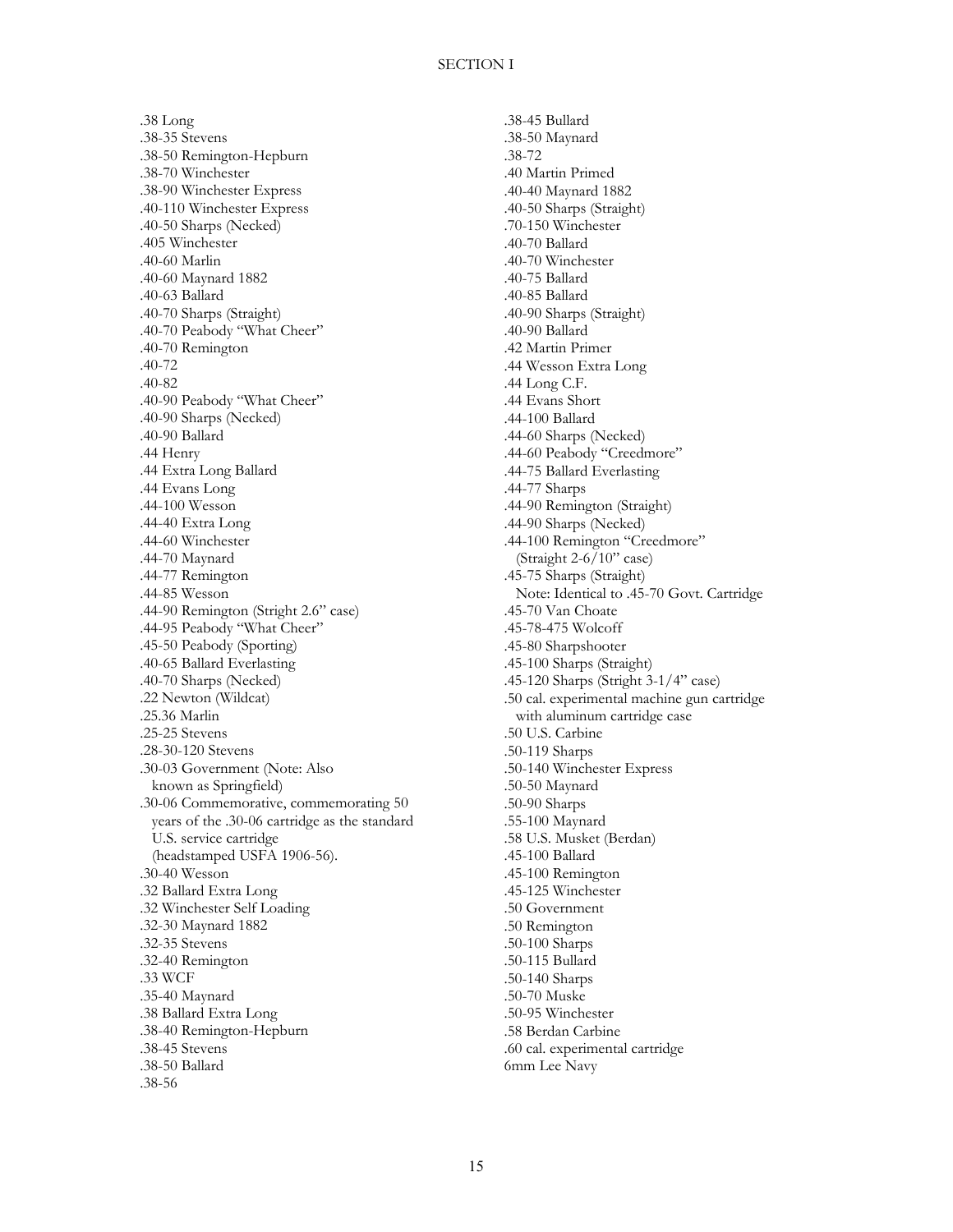## **7. MISCELLANEOUS CARTRIDGES**

- Duplex cartridges in all calibers with the exception of 7.62mm NATO.
- All cartridges intended for use in "squeeze bore" firearms; e.g., Gerlach taper bore ammunition.
- **-** Dardick cartridges (Trounds) in all calibers.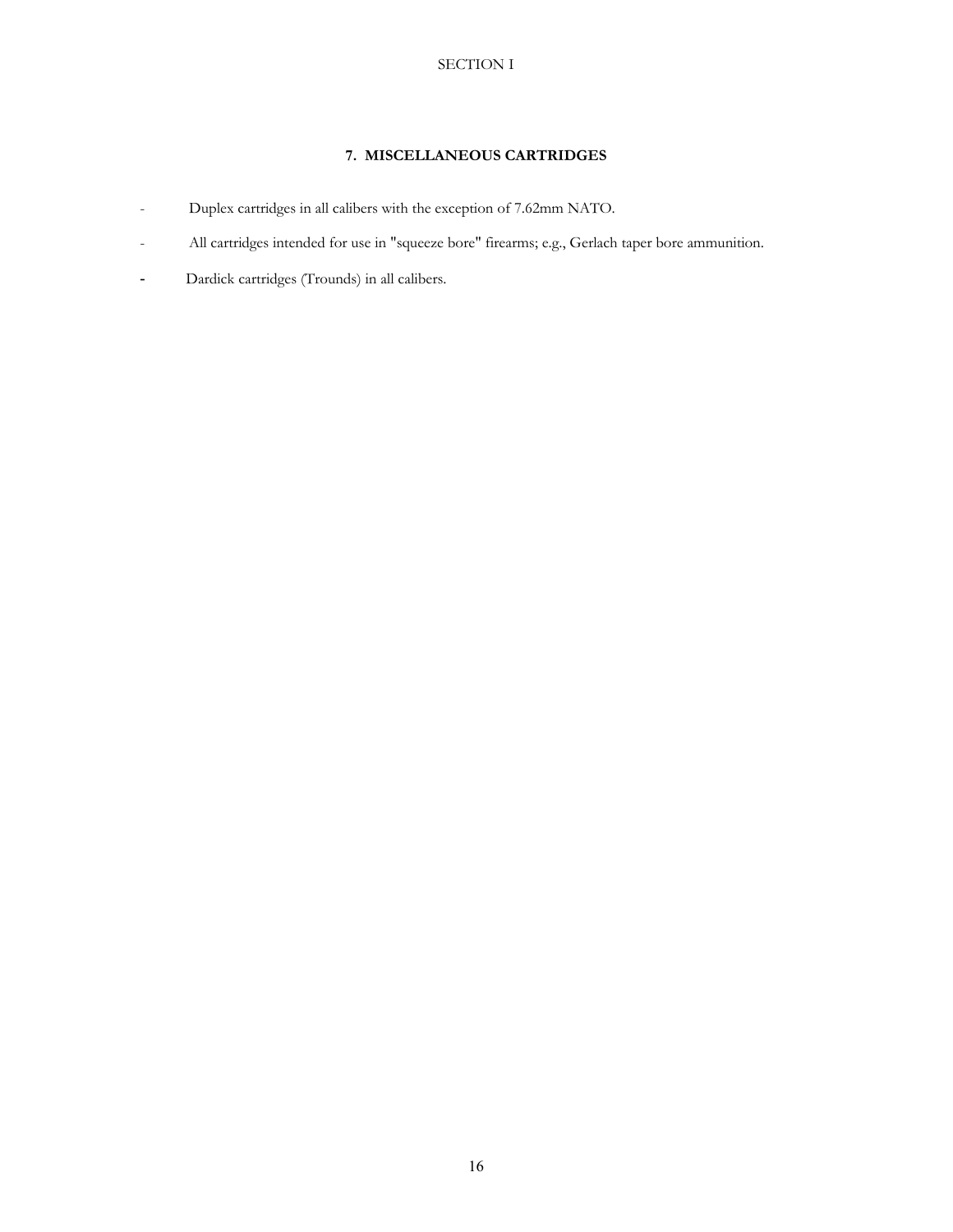## **SECTION II: Firearms Classified As Curios Or Relics Under 18 U.S.C. Chapter 44**

The Bureau has determined that the following firearms are Curios or Relics as defined in 27 CFR 47 8.11 because they fall within one of the categories specified in the regulations.

 Such determination merely classifies the firearms as Curios or Relics and thereby authorizes licensed collectors to acquire, hold, or dispose of them as Curios or Relics subject to the provisions of 18 U.S.C. Chapter 44 and the regulations in 27 CFR Part 478. They are still "firearms" as defined in 18 U.S.C. Chapter 44.

- Albanian SKS semiautomatic rifles, caliber 7.62 x 39, manufactured in Albania from 1964 to 1978. Alkartasuna, semiautomatic pistol, caliber .32.
- All Original military bolt action and semiautomatic rifles mfd. between 1899 and 1946.
- All properly marked and identified semiautomatic pistols and revolvers used by, or mfd. for, any military organization prior to 1946.
- All shotguns, properly marked and identified as mfd. for any military organization prior to 1946 and in their original military configuration only.
- Argentine D.G.F.M. (FMAP) System Colt Model 1927 pistols, marked "Ejercito Argentino" bearing S/Ns less than 24501.

 Argentine D.G.F.M. - (F.M.A.P.) System Colt model 1927, cal. 11.25mm commercial variations. Armand Gevage, semiautomatic pistols, .32ACP cal. as mfd. in Belgium prior to World War II. Astra, M 800 Condor model, pistol, caliber 9mm parabellum

Astra, model 1921 (400) semiautomatic pistols having slides marked Esperanzo Y Unceta.

- Astra, model 400 pistol, German Army Contract, caliber 9mm Bergmann-Bayard, S/N range 97351-98850.
- Astra, model 400 semiautomatic pistol, cal. 9mm Bergmann-Bayard, second German Army Contract, in S/N range 92851 through 97350.
- Auto-Mag pistols, calibers .44 AMP and .357 AMP, mfd. and/or assembled by Auto-Mag Corporation, TDE, OMC,
- High Standard, Lee Jurras, or AMT from 1969 to 1985.
- Auto Ordnance, West Hurley, NY, Korean War Commemorative Thompson semiautomatic rifle, caliber .45.
- Auto Ordnance, West Hurley, NY, World War II Commemorative Thompson semiautomatic rifle, caliber .45.
- Auto Ordnance Thompson, cal. 45 semiautomatic rifle, Vietnam Commemorative, S/Ns V0001- V1500, issued by the American Historical Foundation, Richmond VA.
- Baker Gun and Forging Company, all firearms mfd. from 1899 to 1919.
- Bannerman model 1937, Springfield rifle, caliber .30-06.
- Bayard, model 1923 semiautomatic pistol, cal. 7.65mm or .380, Belgian manufacture.
- Beretta, M 1951 pistol Israeli Contract, caliber 9mm parabellum.
- Beretta, model 1915 pistols, cal. 6.35mm, 7.65mm, and 9mm Glisenti.
- Beretta, model 1915/1919 (1922) pistol (concealed hammer), caliber 7.65mm.
- Beretta, model 1919 pistol (without grip safety), caliber 6.35mm.
- Beretta, model 1923 pistol, caliber 9mm Glisenti.
- Beretta, model 1932 pistol, having smooth wooden grips w/"PB" medallion, cal. 9mm.
- Beretta, model 1934 pistol, light weight model marked "Tipo Alleggerita" or "All" having transverse ribbed barrel, cal. 9mm.
- Beretta, model 1934 pistols, cal. 9mm post war variations bearing Italian Air Force eagle markings.
- Beretta, model 1934 pistols, cal. 9mm produced during 1945 or earlier and having S/Ns within the ranges of 500000-999999, F00001-F120000, G0001-G80000, 00001AA-10000AA, 00001BB-10000BB. The classification does not include any post war variations dated subsequent to 1945 or bearing postwar Italian proof marks.
- Beretta, model 1935 pistol, Finnish Home Guard Contract, marked "SKY" on the slide, cal. 7.65mm.
- Beretta, model 1935 pistol, Rumanian Contract, marked "P. Beretta cal. 9 Scurt Mo. 1934 Brevet." on the slide, cal. 9mm.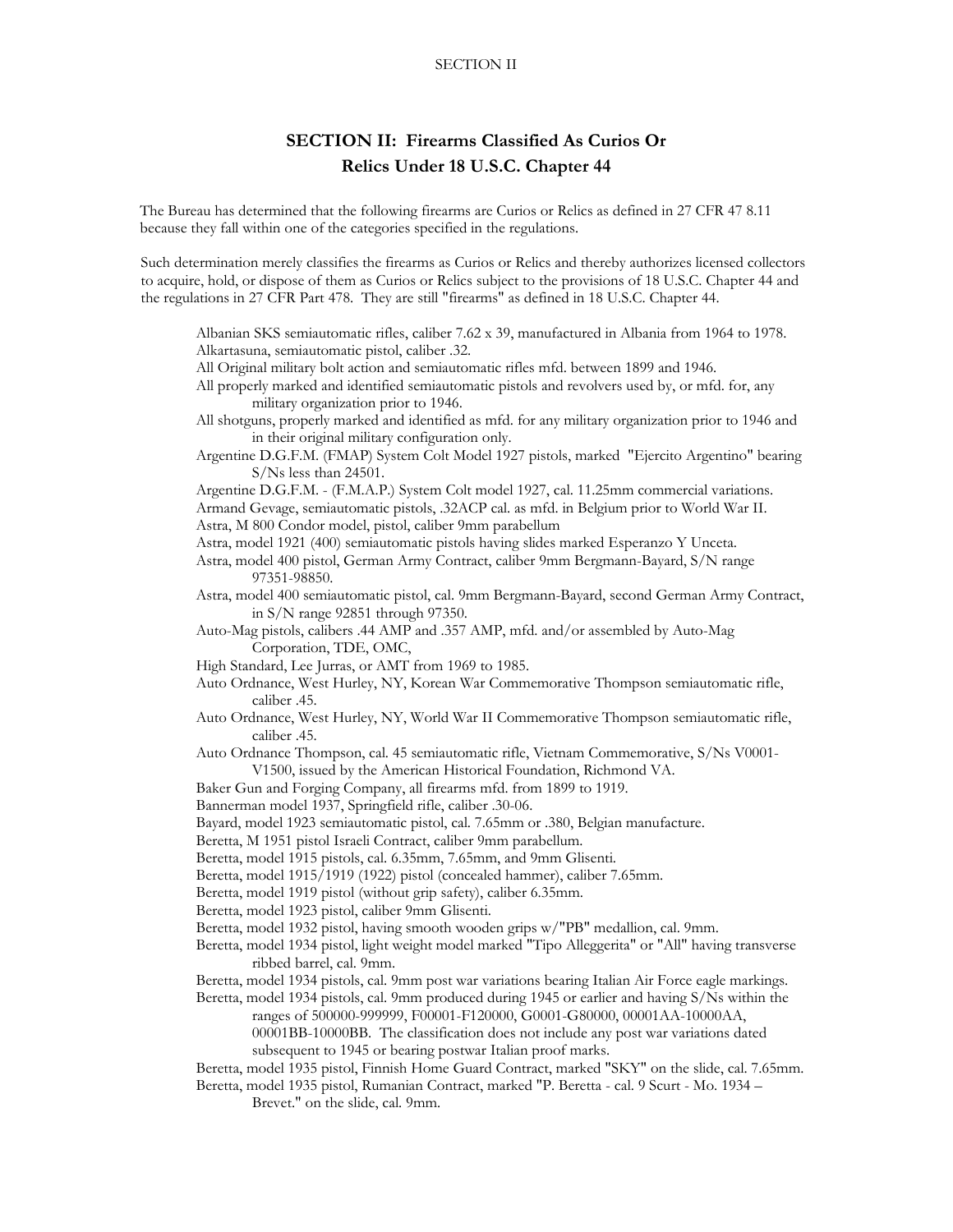- Beretta, Model 92SB with detachable folding shoulder stocks, cal. 9mm S/Ns C31509Z through C31538Z.
- FN Browning, model 1902 (usually known as the model 1903) semiautomatic pistol, caliber 9mm Browning long.
- Browning .22 caliber, semiautomatic rifles, Grade II, mfd. by Fabrique Nationale in Belgium from 1956 to 1976.

Browning FN Medalist Gold Line and "Renaissance" engraved semiautomatic pistols, caliber .22.

- Browning FN Model 1910 semiautomatic pistols, calibers .32 and .380, marked "Browning Arms Company."
- Browning Superposed Bi-Centennial Ltd. Edition, shotgun.
- Browning, "Baby" model pistol, Russian Contract, caliber 6.35mm.
- Browning, Centennial model High Power Pistol, cal. 9mm parabellum.

Browning, Centennial model 92 lever action rifle, cal. .44 Magnum.

- Browning, model 1906 Pocket Pistol if more than 50 years old.
- Browning, model 1922 pistol, cal. 7.65mm or 9mm Kurz, marked "C.P.I.M." denoting issue to the Belgian Political Police.

Browning, model 1922 pistol, cal. 7.65mm, bearing German NSDAP or RFV markings.

- Browning, M1935 Hi Power pistol, Canadian, Congolese, Indian and Nationalist Chinese Contracts, cal. 9mm parabellum.
- Browning Hi Power, Classic Edition, 9mm caliber pistol, having S/Ns 245BC0001 through 45BC5000.
- Browning High Power D-Day Commemorative, 9mm caliber pistol, having S/Ns 245DD0001 through 245DD00150.
- Browning High Power, Gold Classic Edition, 9mm caliber pistol, having S/Ns 245GC0001 through 245GC0500.
- Browning, Superposed Centennial, consisting of a 20 gauge superposed shotgun, supplied with an extra set of .30-06 cal. superposed barrels.
- Budischowsky, model TP70, semiautomatic pistol, cal. .25 ACP, with custom S/N DB1.
- Campo-Giro, model 1913 and 1913/16 pistol, cal. 9mm Largo.
- Chinese Communist, types 51 and 54 (Tokarev) pistols, cal. 7.62mm.
- Chinese, Peoples Republic of China, copy of German Walther PPK .32 ACP cal. w/Chinese proof marks, Type I and II.
- Chinese, Peoples Republic of China, copy of Japanese Type Sigiura Shiki semiautomatic pistol, caliber 7.65mm.
- Chylewski, semiautomatic pistol mfd. by S.I.G. Switzerland, cal. 6.35mm (.25 ACP).
- Clement, pistol, Belgian manufacture, cal. 5mm Clement.
- Colt, Model 1911A1, cal. .45, semiautomatic pistols, Famous Generals of WWII, S/Ns WWIIG001 WWIIG200.
- Colt .38 National Match semiautomatic pistol, all S/Ns and in their original configuration.
- Colt .38 Special Kit semiautomatic pistols, mfd. from 1964-1970, S/Ns 00100H-00434H.
- Colt .45 ACP Kit semiautomatic pistols, mfd. from 1964-1970, S/Ns 001000-011640.
- Colt, factory engraved for "Dr. Ramon Grau San Martin," President of Cuba, .45 cal. pistol with 5" barrel and blue steel finish; S/N C231769.
- Colt, "Duke," Commemorative, .22 caliber revolver.
- Colt, Ace semiautomatic pistol, cal. .22, mfd. by Colt from 1931 to 1947, S/N range from 1 to 10935 including those marked "UNITED STATES PROPERTY" on the right side of the frame.
- Colt, Ace Service model semiautomatic pistol, cal. .22, mfd. by Colt from 1935 to 1945, S/N range from SM1 to SM13803 including those marked "UNITED STATES PROPERTY" on the right side of the frame.
- Colt, Age of Flight 75th Anniversary semiautomatic pistols, cal. .45.
- Colt, Aircrewman revolver produced between 1951 and 1959, cal. .38 Special, marked "Property of
- U.S. Air Force" on back strap, having Air Force issue numbers of 1 1189 and in the S/N range
- 1902LW 90470LW. Colt, Alabama Sesquicentennial, .22.
- 
- Colt, Alamo, .22 and .45.
- Colt, American Combat Companion Officers model, cal. .45ACP pistol marked "1911 American Combat Companion 1981, 70 Years at America's Side."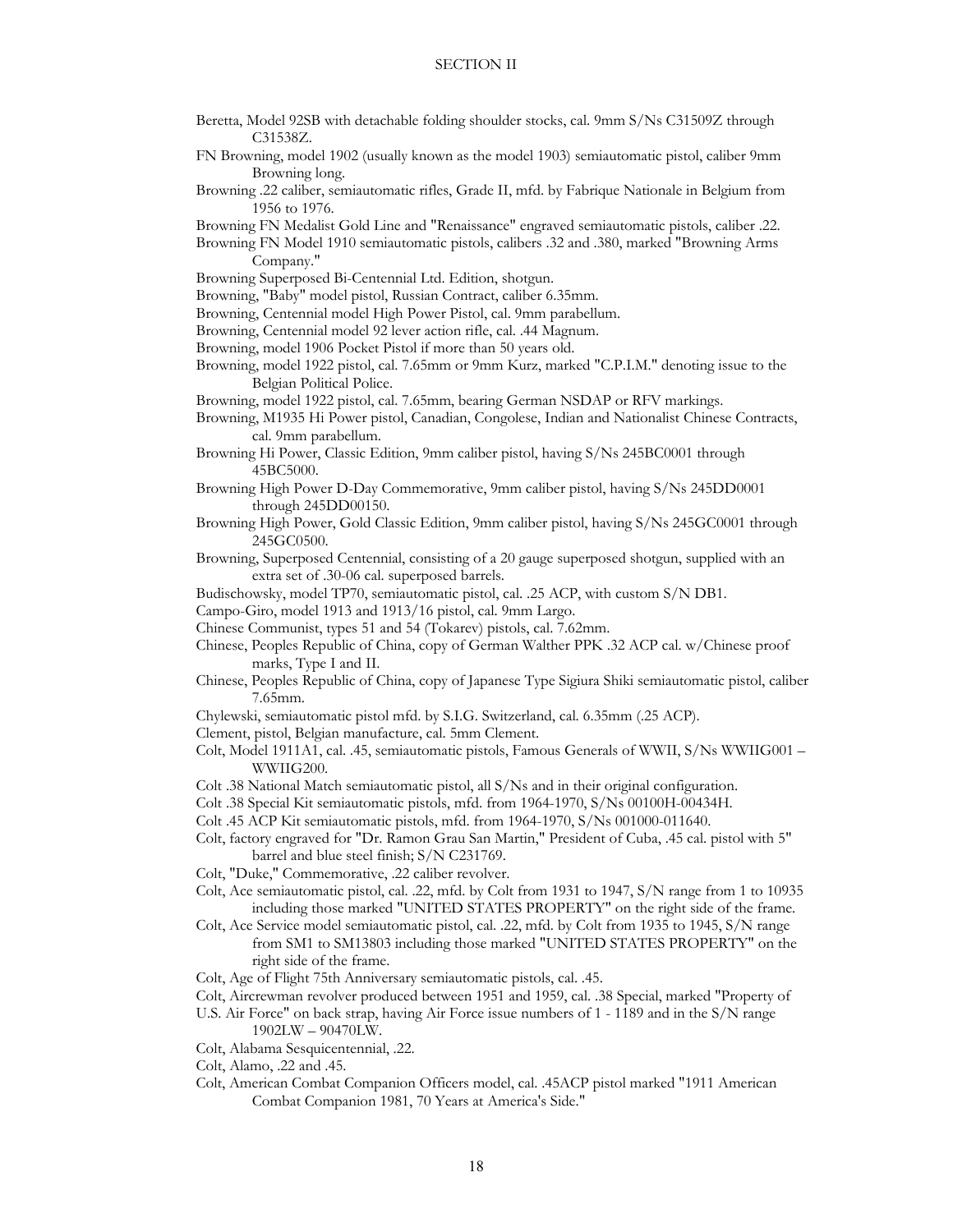- Colt, American Combat Companion, Enlisted Man's model, cal. .45ACP pistol marked "1911 American Combat Companion 1981, 70 Years at America's Side."
- Colt, American Combat Companion, General Officers model, cal. .45ACP pistol marked "1911 American Combat Companion 1981, 70 Years at America's Side." S/Ns 1 STAR, 2 STAR 3 STAR, 4 STAR, and 5 STAR.
- Colt, Appomattox Court House Centennial, .22 and .45.
- Colt AR-15 Sporter "The Viet Nam Tribute Colt Special Edition" .223 cal. semiautomatic rifle,
- bearing the American Historical Foundation registry numbers of VT0001 through VT1500. Colt, Argentine model 1927, pistols, cal. .45, commercial variations.
- Colt, Arizona Ranger model commemorative, .22 Revolver.
- Colt, Arizona Territorial Centennial, .22 and .45.
- Colt, Arkansas Territory Sesquicentennial, .22.
- Colt, Army Model double action revolver, any cal., mfd. between 1899 and 1907.
- Colt Army Special Model revolver, .32-20 cal., having a barrel length of 4'1/2", with factory engraving, S/N 329653.
- Colt, ATF Special Edition, Deluxe model automatic pistol, cal. .45 ACP.
- Colt, ATF Special Edition, Python Revolver, caliber .357 magnum.
- Colt, ATF Special Edition, Standard model automatic pistol, cal. .45 ACP.
- Colt, Abilene, .22 (Kansas City-Cow Town).
- Colt, Bat Masterson, .22 and .45 (Lawman Series).
- Colt, Battle of Gettysburg Centennial, .22.
- Colt, Belleau Wood, .45 Pistol, (World War I Series).
- Colt, Border Patrol model Revolver, .38 Special Heavy Duty, Police Positive (D) style frame, S/Ns within the range 610000 through 620000.
- Colt, Buffalo Bill Historical Center, Winchester Museum, Special Issue, Colt Single Action revolver, cal. .44-40, S/N 21BB.
- Colt, Buffalo Bill Wild West Show single action army .45 caliber.
- Colt, California Bicentennial, .22.
- Colt, California Gold Rush, .22 and .45.
- Colt, Camp Perry Single Shot Target Pistols, .22 long rifle or .38 Special caliber.
- Colt, Carolina Charter Tercentenary, .22 and .22/.45.
- Colt, Chamizal Treaty, .22 and .45.
- Colt, Chateau Thierry, .45 Pistol, (World War I Series).
- Colt, Cherry's Sporting Goods 35th Anniversary, .22/.45.
- Colt, Chisholm Trail, .22 (Kansas Series-Trails).
- Colt, Civil War Centennial Single Shot, .22.
- Colt, Coffeyville, .22 (Kansas Series-Cow Town).
- Colt, Colorado Gold Rush, Colt, Colonel Samuel Colt, Sesquicentennial, .45.
- Colt, Colt's 125th Anniversary, .45.
- Colt, Columbus (Ohio) Sesquicentennial, .22.
- Colt, Custom Gun Shop's "Custom Edition Sheriff's model" Single Action Revolver, cal. .45 Colt, S/Ns 1 to 35.
- Colt, DA .38, New Army and Navy Revolver, made from 1899 to 1907.
- Colt, Dakota Territory, .22.
- Colt, Des Monies, Reconstruction of Old Fort, .22 and .45.
- Colt, Detective Special revolver, cal. .38, S/N 418162, owned by Colonel Charles A. Lindbergh.
- Colt, Detective Special revolvers, 2" barrels, marked "R.M.S. P.O. DEPT" or "U.S.P.O. DEPT."; S/Ns above 467000.
- Colt, Dodge City, .22 (Kansas Series-Cow Town).
- Colt, European Theater, .45 Pistol (World War II Series).
- Colt, First model, Match Target Woodsman, cal. .22, semiautomatic pistol, mfd. from 1938 to 1944, S/Ns MT1 to MT15,000.
- Colt, Florida Territory Sesquicentennial, .22.
- Colt, Fort Findlay (Ohio) sesquicentennial, .22.
- Colt, Fort Hays, .22 (Kansas Series-Forts).
- Colt, Fort Larned, .22 (Kansas Series-Forts).
- Colt, Fort McPherson (Nebraska) Centennial Derringer, .22.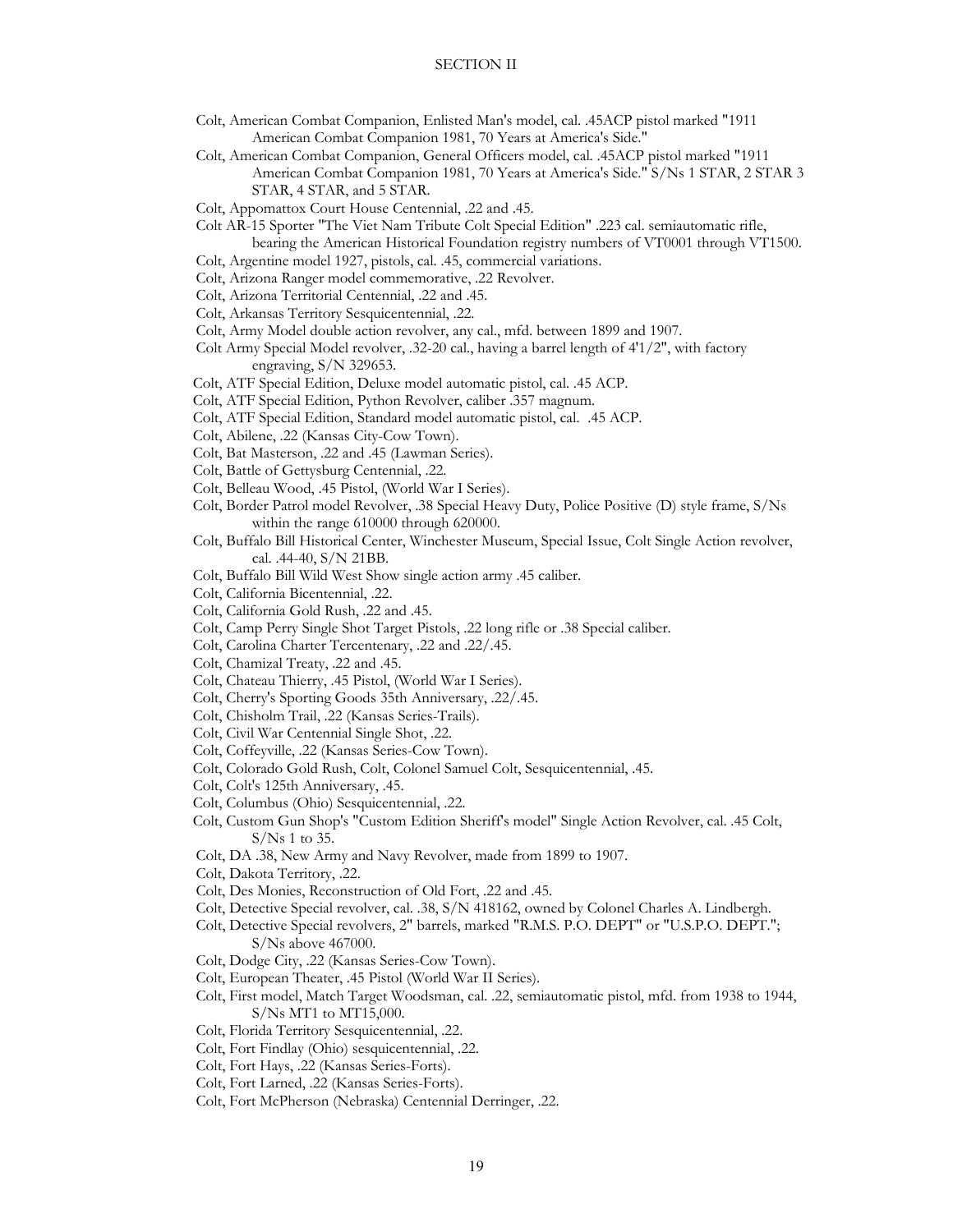- Colt, Fort Scott, .22 (Kansas Series-Forts).
- Colt, Fort Stephenson (Ohio) sesquicentennial, .22.
- Colt, Fourth model Derringer, cal. .22 short rimfire, cased as a set of two pistols in a leather book titled "Colt Derringer, Limited Edition Colt, General George Meade, Pennsylvania, by Colt," on the spine of the book and "A Limited Edition by Colt," on the cover.
- Colt, Forty-Niner Miner, .22.
- Colt, General George Meade, Pennsylvania Campaign, .22 and .45.
- Colt, General Hood, Tennessee Campaign Centennial, .22.
- Colt, General John Hunt Morgan, Indiana Raid, .22.
- Colt, General Nathan Bedford Forrest, .22.
- Colt, Geneseo (Illinois) 125th Anniversary, Derringer, .22.
- Colt, Golden Spike Centennial, .22.
- Colt, Government model pistols in cal. .45 ACP, BB series.
- Colt, H. Cook, "1 to 100," .22/.45.
- Colt, Idaho Territorial Centennial, .22.
- Colt, Indiana Sesquicentennial, .22.
- Colt, J frame, Officers model Match, .38 Special revolver mfd. from 1970-1972, identified by J S/N prefix.
- Colt, Joaquin Murrieta, "1 of 100," .22/.45.
- Colt, John M. Browning Commemorative, .45 cal., semiautomatic pistol, S/Ns JMB 0001 JMB 3000, and numbers GAS O JMB, PE CEW JMB, and 0003JMB.
- Colt, John Wayne, Commemorative, .45 long Colt caliber revolver.
- Colt, Kansas Centennial, .22.
- Colt, Lightning model double action revolver, any cal. mfd. between 1899 and 1909.
- Colt, Lightning rifles mfd. in 1899 through 1904.
- Colt, Lord and Lady Derringer, .22 cal., as mfd. by Colts Patent Firearms Manufacturing Co., Hartford, CT.
- Colt, Los Angeles Police Department (L.A.P.D.) Special Edition .45 cal. Government model semiautomatic pistol.
- Colt, Maine Sesquicentennial, .22 and .45.
- Colt, Mark IV, Government Model, commemorative "Michigan State Police 60th Anniversary, 1917- 1977." The left side of slide engraved with scroll pattern and depicts 4 modes of
	- transportation; Horse, Motorcycle, Auto and Helicopter S/Ns 1 to 1608.
- Colt, Match Target Woodsman Semiautomatic Pistol, cal. .22LR., S/N 128866S, owned by Ernest Hemingway.
- Colt, Meuse Argonne, .45 Pistol, (World War I Series).
- Colt, Missouri Sesquicentennial single action army .45 caliber.
- Colt, Missouri Sesquicentennial, .22.
- Colt, Mk IV Series 70 semiautomatic pistols in all cals., which were incorrectly marked at the factory with both Colt Government model markings and Colt Commander markings.
- Colt, model 1873 Peacemaker Centennial 1973, single action revolver, .44/.40 or .45.
- Colt, model 1900 semiautomatic pistol, cal. .38, in original configuration.
- Colt, model 1902 semiautomatic pistol, military model, cal. .38, in original configuration.
- Colt, model 1902 semiautomatic pistol, sporting model, cal. .38, in original configuration.
- Colt, model 1903 Pocket (exposed hammer), semiautomatic pistol cal. .38 ACP.
- Colt, model 1903 Pocket (hammerless), semiautomatic pistol, cal. .32.
- Colt, model 1908 Pocket (hammerless), semiautomatic pistol, cal. .380.
- Colt, model 1908, cal. .25 ACP, hammerless semiautomatic pistol, having a grip safety, in S/N range 1 - 409061.
- Colt, model 1911, commercial semiautomatic pistols, cal. .45 ACP, S/Ns Cl C130000.
- Colt, model 1911-A, commercial model, in cal. .45 and bearing Egyptian inscription meaning police, on the upper forward right-hand side of the trigger guard and having S/Ns within the range of C186000 to C188000.
- Colt Model "Courier" double action revolver, .32 caliber, with 3-inch barrel.
- Colt Model "Marshal" double action revolver, .38 special caliber, 2-inch and 4-inch barrels.
- Colt, 50th Anniversary of the Battle of the Bulge, Model 1911A1, .45 caliber, semiautomatic pistol, having S/Ns between BB001 and BB300.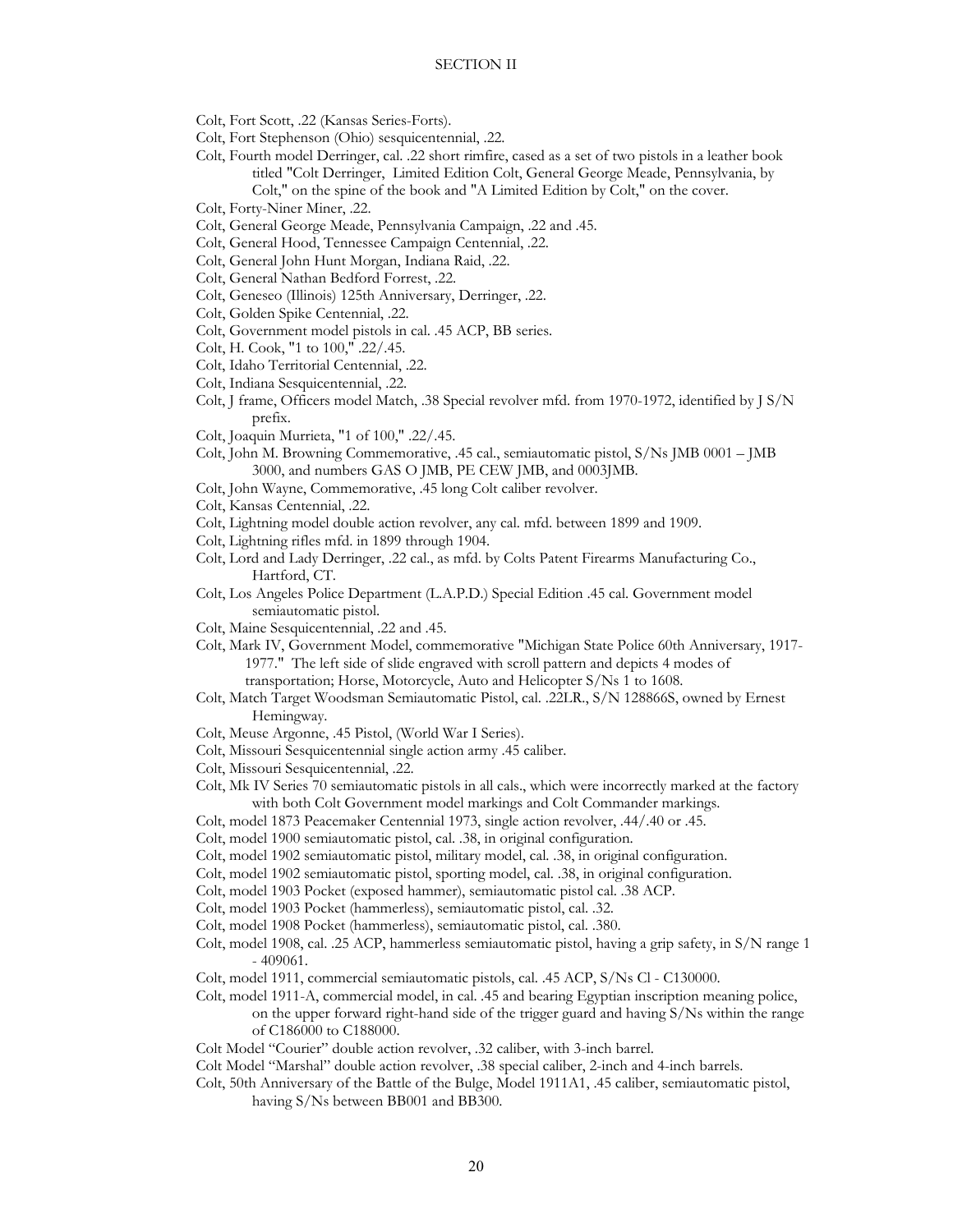Colt, Montana Territory Centennial, .22 and .45.

- Colt, National Match semiautomatic pistols, all S/Ns, in original configuration.
- Colt, Nebraska Centennial, .22.
- Colt, Ned Buntline Commemorative, cal. .45 revolver.
- Colt, Nevada Centennial "Battle Born," .22 and .45.
- Colt, Nevada Centennial, .22. and .45.
- Colt, New Frontier .22 LR Revolvers, "Kit Carson" Commemorative, Colt model GB275.
- Colt, New Frontier and Single Action Army model revolvers originally ordered & shipped with factory engraving, accompanied by a letter from the manufacturer confirming the authenticity of the engraving.
- Colt, New Frontier, .357 magnum cal., single action revolver, barrel length 4-3/4" S/N 4411NF.
- Colt, New Frontier, .45 cal., Abercrombie and Fitch, "Trailblazer."
- Colt, New Jersey Tercentenary, .22 and .45.
- Colt, New Mexico Golden Anniversary, .22.
- Colt, New Police revolvers, .32 Colt cal., S/Ns 1 through 49,50.
- Colt, New Service revolvers as mfd. between 1899 1944, all variations, all calibers.
- Colt, NRA Centennial, Gold Cup National Match pistol, in cal. .45.
- Colt, NRA Centennial, single action revolver, in cals. .357 Magnum and .45.
- Colt, Officers model (1904-1930), .38 cal. revolver.
- Colt, Officers model (1930-1949), .22 cal. revolver.
- Colt, Officers model Match (1953-1969), .22 and .38 cal. revolvers.
- Colt, Officers model Special (1949-1952), .22 and .38 cal. revolvers.
- Colt, Officers model Target (1930-1949), .32 and .38 cal revolvers.
- Colt, Officer's Model, .38 caliber revolver, S/Ns535472, 585683.
- Colt Official Police Model revolver, cal. .32-20, having a barrel length of 5 inches, with factory engraving by Wilbur Glahn, S/N 554399.
- Colt Official Police Model revolver, .38 Colt Special cal., having a barrel length of 6 inches, with factory engraving by Wilbur Glahn, S/N 554445.
- Colt, Official Police Revolver, cal. .38, Silver Inlaid and Engraved by Wilbur A. Glahn, S/N 583469.
- Colt, Oklahoma Territory Diamond Jubilee, .22.
- Colt, Oregon Trail, .22 (Kansas Series-Trails).
- Colt, Pacific Theater, .45 Pistol (World War II Series).
- Colt, Pat Garrett, .22 and .45 (Lawman Series).
- Colt, Pawnee Trail, .22 (Kansas Series-Trails).
- Colt, Peacemaker Commemorative, .22 and .45 revolver.
- Colt, Pocket Positive revolver, .32 cal.
- Colt, Pocket Positive revolver, S/N 6164.
- Colt, Police Positive .38 cal. revolvers, 2" barrels, marked "R.M.S. P.O. DEPT." or "U.S.P.O. DEPT."; S/Ns above 383000.
- Colt, Police Positive revolver (1909); "St. L.P.D. #466" on butt; S/N 24466.
- Colt, Pony Express Centennial, .22.
- Colt, Pony Express, Russell, Majors and Waddell, Presentation model .45.

Colt, Python Model revolver, .357 cal., having a barrel length of 3 inches, with factory Type A engraving by Denise Thirion, in a presentation case with accessories, S/N T21895.

- Colt, Python Revolver, cal. .357 Magnum, engraved and inlaid with the Crest of the United Arab Emirates.
- Colt, Revolver, cal. .38, Police Positive, S/N 139212.
- Colt, Rock Island Arsenal Centennial Single Shot, .22.
- Colt, Santa Fe Trail, .22 (Kansas Series-Trails).
- Colt model San Jacinto Special edition single action army revolver, .45 caliber, marked "THE BATTLE OF SAN JACINTO, APRIL 21, 1836" and "REMEMBER GOLIAD," 200 produced.
- Colt, Second (2nd) Marne, .45 Pistol (World War I Series).
- Colt, Shawnee Trail, .22 (Kansas Series-Trails).
- Colt, Sheriffs model revolver, cal. .44 and .45.
- Colt, Single Action Army (Bisley, Standard, and target variations), all original, mfd. from 1899 to 1946, S/N range from 182000 to 357869.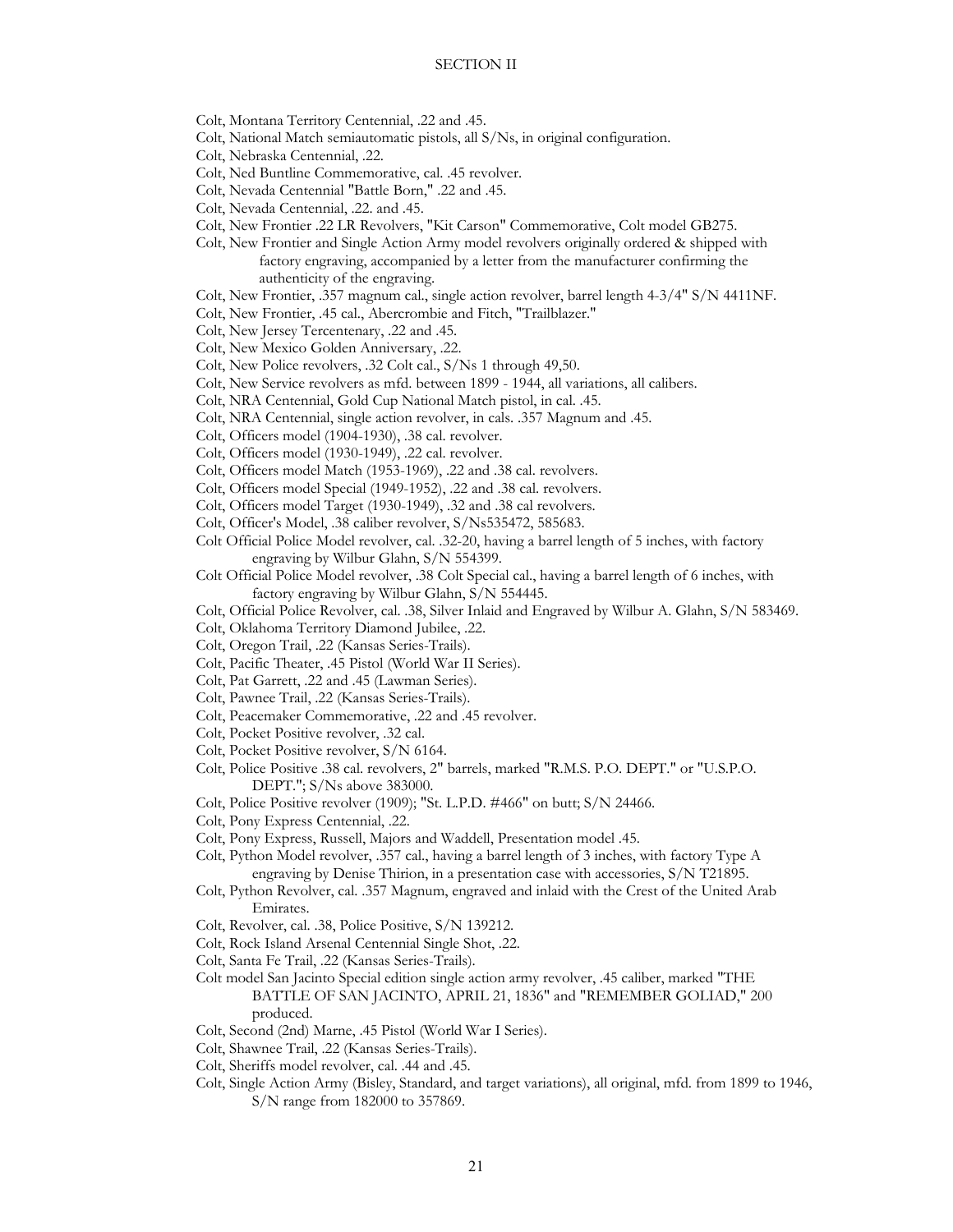- Colt, Single Action Army revolver, cal. .45, S/N 85163A, engraved and inlaid with a bust of President Abraham Lincoln.
- Colt , Single Action Army (2nd Generation) revolvers, having S/Ns from 0001SA to 82000SA, all calibers, made between 1956 and 1976.
- Colt, Single Action Revolvers, cal. .45, engraved & silver inlaid for presentation to Chuck Connors, S/Ns CC1 and CC2.
- Colt, St. Augustine Quadricentennial, .22.
- Colt, St. Louis Bicentennial, .22 and .45.
- Colt Government model Texas Battleship Special Edition, .45 caliber pistols marked "BATTLESHIP EDITION - USS TEXAS," 500 produced.
- Colt, Texas Ranger, .45.
- Colt, Texas Sesquicentennial Standard and Premier model single action army, .45 cal.
- Colt, the Liege Number 1 Colt Single Action Army Revolver, cal. .45, S/N Liege No. 1.
- Colt, "The Right to Keep and Bear Arms" commemorative, .22 cal. Peacemaker Buntline, single action revolver having a  $7-1/2$ " barrel with the inscription, "The Right to Keep and Bear Arms" inscribed on the barrel and a S/N range of G0001RB - G3000RB.
- Colt, Theodore Roosevelt single action army .44-40 cal.
- Colt, United States Bicentennial Commemorative, Python revolver, caliber .357.
- Colt, United States Bicentennial Commemorative single action army revolver cal. .45.
- Colt, West Virginia Centennial, .22 and .45.
- Colt, Wichita, .22 (Kansas Series-Cow Town).
- Colt, Wild Bill Hickok, .22 and .45 (Lawman Series).
- Colt model Wisconsin State Patrol, 45th Anniversary, Special Edition Commemorative, 70 series, .45 government model pistols, consecutively numbered 1 through 126.
- Colt, Woodman, cal. .22, semiautomatic target pistol, mfd. from 1915 to 1943, S/Ns 1 to 157000.
- Colt, Woodsman, .22 caliber semiautomatic pistols, all models, all series, all S/Ns, (to include Match Target, Challenger, Huntsmen, and Targetsman), made prior to 1978.
- Colt, Woodsman, First Model Match Target, .22 cal. semiautomatic pistols mfd. in or before 1944, a and having S/Ns MT1 through MT15100.
- Colt, Wyatt Earp, .22 and .45 (Lawman Series).
- Colt, Wyatt Earp, Buntline Special, .45 (Lawman Series).
- Colt, Wyoming Diamond Jubilee, .22
- Colt XIT Special Edition Single Action Army revolver, .45 caliber, barrel chemically etched with a covered wagon scene and "XIT RANCH," and marked "1 of 500."
- Colt, 150th Anniversary single action army buntline, .45 cal.
- Czechoslovakian, CZ27, 7.65mm semiautomatic pistol with Nazi markings.
- Coston Supply Co., Coston Line Throwing Gun, .45-70 cal. S/N 447.
- Czechoslovakian, CZ38, pistol cal. .380ACP.
- Czechoslovakian, CZ50 pistol, cal. 7.65mm.
- Czechoslovakian, CZ52 pistol, cal. 7.62mm.

Czechoslovakian, model 1952 and 1952/57, 7.62 x 45mm and 7.62 x 39mm cal., semiautomatic rifles.

Czechoslovakian, VZ-54 sniper rifle, manufactured from 1954 through 1957, caliber 7.62 x 54R, all S/Ns with scope mount and 2.5 power telescope.

Czechoslovakian, VZ82/CZ82 all calibers, all serial numbers.

- Daisy, Model V/L, .22 caliber caseless rifle, manufactured during 1968-1969.
- Danish, M1910/1921 Bayard, pistol, cal. 9mm Bergmann-Bayard.
- Davis Warner, Infallible, semiautomatic pistol, cal. .32.
- Dreyse, semiautomatic pistols, all calibers.
- Egyptian Raschid, semiautomatic rifle, cal. 7.62 x 39mm, original Egyptian military production.

Egyptian, Hakim (Ljungman) 7.92mm semiautomatic rifle as mfd. in Egypt.

- Erma-Werke, Model EL 24, cal. .22, rifle, mfd. prior to 1946.
- Esser-Barraft, English manufacture, slide action rifle, cal. .303.
- Fabrique Nationale 1889-1989 Centenary High Power pistols, cal. 9mm.
- Fabrique Nationale, Model 1906, .25 caliber semiautomatic pistol, all S/Ns.
- Fabrique Nationale, model SAFN49 semiautomatic rifles, any caliber.
- FN F.A.L. G and GL series, semiautomatic rifles, imported by Browning Arms Company, Arnold,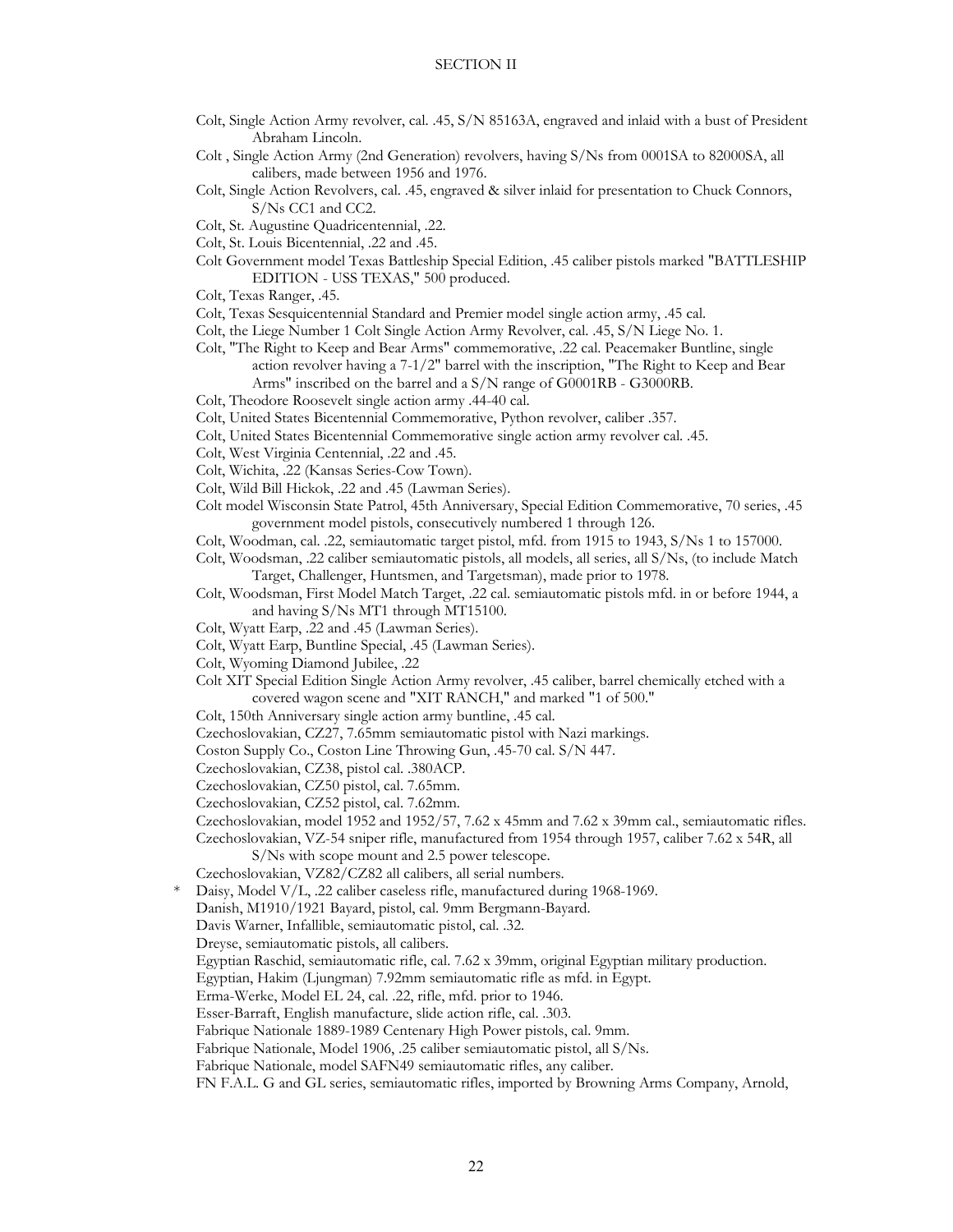MO from 1959 to 1963, with the following S/Ns: G Series: G492, G493, G494, G537- G540, G649-G657, G662-G673, G677-G693, G709-G748, G752-G816, G848-G1017,

G1021, G1033, G1035, G1041, G1042, G1174-G1293, G1415-G1524, G1570-Gl784,

G1800-Gl979, G1981-G1995, G2247-G2996, G3035-G3134. GL Series: GL749, GL835,

GL1095-GL1098, GL1163,GL1164, GL1165, GL2004-GL2009, GL3135-GL3140.

Firepoint International, Ltd. Of England, 7.92x33 cal. S/Ns 08, 10, 11, 12, 14, 15, 16.

French Military Rifle Model 1949/56, in 7.62 x 51mm (NATO) cal. French, model 1949, cal. 7.5mm, semiauto. rifle (Fusil Mle. 1949 (MAS) 7.5mm).

French, model 1949/56 (Fusil Mle (MAS 7.5mm)) semiautomatic rifle.

A.H. Fox, Double barrel shotguns, all gauges, all grades, mfd. By Ansley H. Fox, Philadelphia, PA, and Savage Arms, Utica, NY, from approx. 1907 - 1947.

Great 06H, 7.62 X 33 caliber semiautomatic rifles made by firepower International, Ltd., of England bearing the following serial numbers: 08, 10, 11, 12, 14, 15, and 16.

Geha and Rmo, shotguns made from Mauser rifles after World War I prior to 1946.

German military training rifles, cal. .22, single shot and repeaters, all manufacturers, in their original military configuration, marked "Kleinkaliber Wehersportsgewehr" (KKW), mfd. prior to 1946.

 German sporting rifles, cal. .22, sporting rifles, single shot and repeaters, all manufacturers, in original configuration, marked "Deutsche Sportmodell" (DSM), prior to 1946.

German, model 1916 Grenatenwerfer original spigot type mortars.

German, P38 pistols, cal. 9mm parabellum mfd. prior to 1947.

Greener, Martini action, 14 gauge shotgun.

Gustloff, semiautomatic pistol in cal. 7.65mm mfd. by Gustloff Werke, Suhl, Germany.

 Hammond or Grant Hammond, pistols, all models, variations or prototypes, made by Grant Hammond Corporation, New Haven, CT.

Hammond/Hi-Standard, semiautomatic pistols, in caliber .45.

 Harrington and Richardson "Reising" Model 60 semiautomatic rifles, .45 ACP caliber, manufactured between 1944 and 1946.

Harrington and Richardson (H&R), Abilene Anniversary, .22 revolver.

 Harrington and Richardson (H&R) Handy Gun, pistols with original rifled barrel, mfd. At Worcester, MA, all calibers, all barrel lengths, without shoulder stock.

- Harrington and Richardson (H&R) Handy guns, mfd. at Worcester, MA, with shoulder stock, having an original smoothbore barrel 18 inches in length or greater, or original rifled barrel 16 inches in length or greater.
- Harrington & Richardson Trapdoor Springfield carbine, .45-70 caliber, 100<sup>th</sup> Anniversary Little Big Horn Commemorative, manufactured between 1973-1981.
- H&R, Centennial Officer's model Springfield rifle .45-70 Government.

H&R, Centennial Standard model Springfield rifle .45-70 Government.

H&R, model 999, revolver, cal. 22 Long rifle, barrel 6", 110th year commemorative, S/Ns from 001 to 999.

H&R, self loading semiautomatic pistol, caliber .32.

Hartford Arms and Equipment Company, single shot target pistol, caliber .22LR.

Hartford Arms and Equipment Company, repeating pistol, cal. .22LR.

Hartford Arms and Equipment Company, model 1928 pistol, cal. .22LR.

Hi-Standard, experimental electric free pistol, cal. .22 long rifle.

Hi-Standard, experimental electric free pistol, cal. .38 special.

Hi-Standard, experimental electric free pistol, cal. .38 special.

Hi-Standard, model P 38, semiautomatic pistol, cal. .38 SPL.

Hi-Standard, experimental model T-3 semiautomatic pistol, cal. 9mm Luger.

Hi-Standard, experimental ISU rapid fire semiautomatic pistol, caliber .22 short.

High Standard, Second Model Olympic pistol, cal. .22 short, mfd. between 1951 - 1953, S/Ns 330,000  $-439,999.$ 

High Standard, Crusader Commemorative, Deluxe Pair, .44 Magnum and .45 Colt revolvers.

High Standard, model A pistol, caliber .22LR.

High Standard, model B pistol, caliber .22LR.

High Standard, model C pistol, caliber .22 Short.

High Standard, model D pistol, caliber .22LR.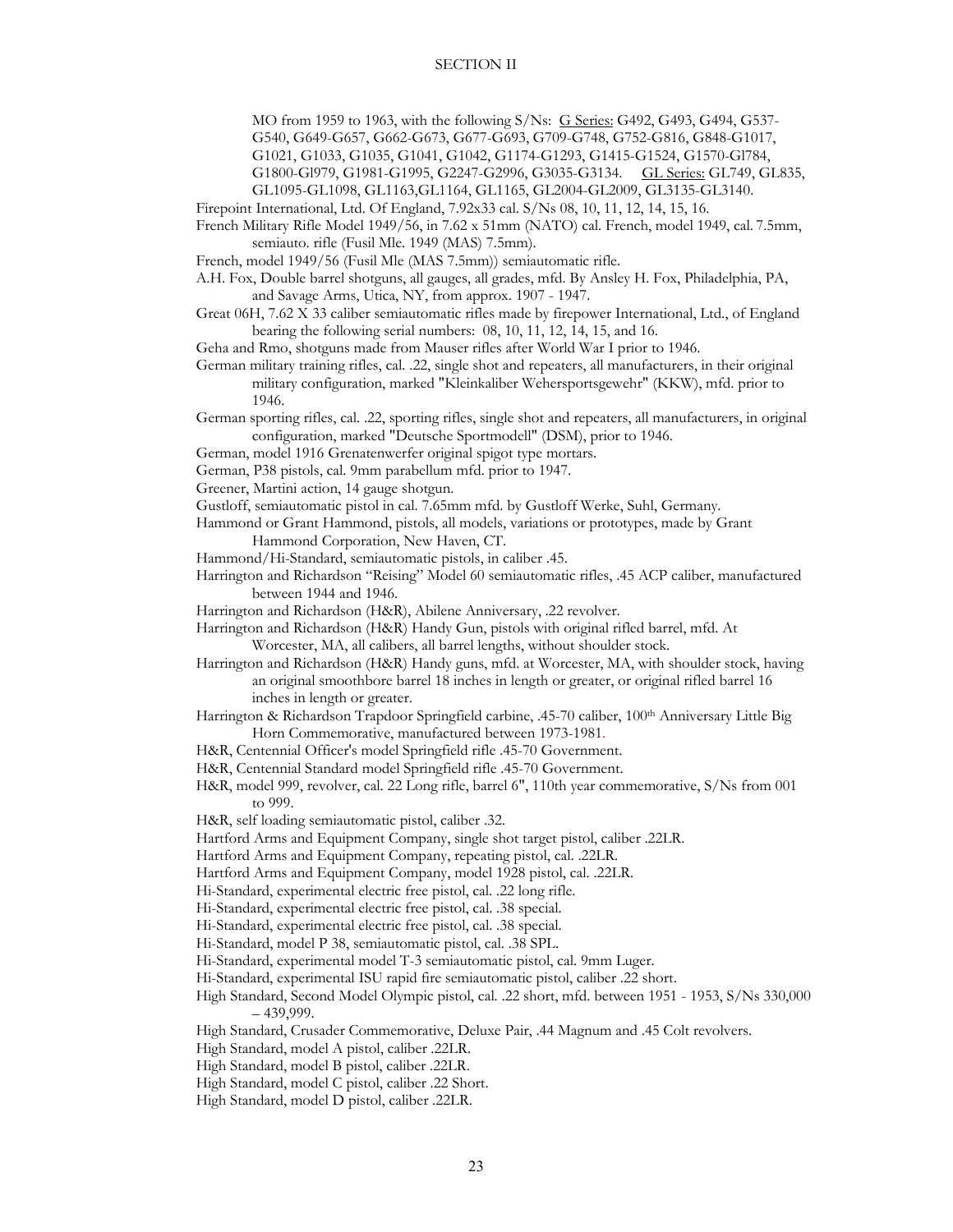High Standard, model E pistol, caliber .22LR.

- High Standard, model H-A pistol, caliber .22LR.
- High Standard, model H-B pistol, first model, caliber .22LR.
- High Standard, model H-B pistol, second model, caliber .22LR.
- High Standard, model H-D pistol, caliber .22LR.
- High Standard, model H-E pistol, caliber .22LR.
- High Standard, model USA-HD pistol, caliber .22LR.
- High Standard, model HD-Military pistol, caliber .22LR.
- High Standard, model G-380 pistol, caliber .380.
- High Standard, model G-B pistol, caliber .22LR.
- High Standard, model G-D pistol, caliber .22LR.
- High Standard, model G-E pistol, caliber .22LR.
- High Standard, model G-O (First model Olympic) pistol, caliber .22 Short.
- High Standard, Supermatic Trophy model 107, .22 pistol Olympic Commemorative model.
- High Standard, 1980 Olympic Commemorative, .22 caliber semiautomatic pistols, S/Ns USA1 USA1000.
- Holland and Holland, Royal Double Barrel Shotgun, .410 Gauge, S/N 36789.
- Hopkins and Allen, model 1901, "FOREHAND," caliber .32 S&W long.
- Hopkins and Allen, Revolver, .32 cal., S/N G 9545.
- Hungarian Model 48 (Mosin Nagant M44 type) carbine, caliber 7.62 x 54R, manufactured in Hungary, and identified by the manufacturer code 02 on the chamber area and marked with the date of manufacture in the 1950's or earlier.
- India rifle, cal. 7.62 2A, all variations, originally mfd. At Ishapore Arsenal, India prior to 1965.
- Italian, Brixia, M1906, pistol, cal. 9mm Glisenti.
- Italian, Glisenti, M1910, pistol, cal. 9mm Glisenti.
- Ithaca, Bicentennial Model 37, pump action shotguns, S/Ns USA0001 to USA1976.
- Ithaca, double barrel shotguns actually mfd. in NY by the Ithaca Gun Co. Ithaca, NY. All gauges and all models, having barrels at least 18" in length and an overall length of at least 26", mfd. before 1950.
- Ithaca Gun Co., single barrel trap guns, break open all gauges, all models actually mfd. at Ithaca, NY, before 1950.
- Ithaca, St. Louis Bicentennial, model 49, .22 rifle.
- Iver Johnson Arms, Pistol, cal. .380, U.S. Border Patrol 60th Anniversary commemorative, S/Ns USBP 0001 to USBP 5000.
- Iver Johnson Arms, model M 1 Carbine, cal. .30, Korean War commemorative, S/Ns KW0001 to KW2500.
- Iver Johnson Arms, model M 1 Carbine, cal. .30, Airborne commemorative, S/Ns KW0001 KW2500.
- Jieffeco, pistol, Belgian manufacture, caliber 7.65mm.
- Jieffeco, semiautomatic pistol, cal. .25 ACP, marked "Davis Warner Arms Corp., N.Y."
- Kimball, pistols, all models, all calibers.
- Kolibri, pistols, cals. 2.7mm and 3mm Kolibri.
- L. C. Smith, Shotguns mfd. by Hunter Arms Co. and Marlin Firearms Co. from 1899 to 1971.
- Langenhan, semiautomatic pistols, all calibers.
- Lahti, L-35 pistol, Finnish manufacture, caliber 9mm parabellum.
- Lahti Swedish Model M40 pistols, cal. 9mm, all variations, mfd. prior to 1968.
- Lee Enfield, No. 1 Mk III bolt action rifle, cal. .303, mfd. in Ishapore, India between 1946 and 1960. Original military configuration only.
- Lee Enfield Rifle, caliber 7.62 2A and 2A1 "India" all variations, originally manufactured at Ishapore Arsenal, India, through 1973.
- Lefever, shotguns made from 1899 to 1942.
- Luger, Model 1902 Cartridge Counter, Mauser commercial, semiautomatic pistol, cal. 9mm, mfd. 1982.
- Luger, pistol, all models and variations mfd. prior to 1946.
- Luger, Mauser commercial manufacture, semiautomatic pistol, 70 Jahre, Parabellum-Pistole, Kelsoreich Russiand, commemorative, cal. 9mm.
- Luger, Mauser commercial manufacture, semiautomatic pistol, 76 Jahre, Parabellum-Pistole, 1900-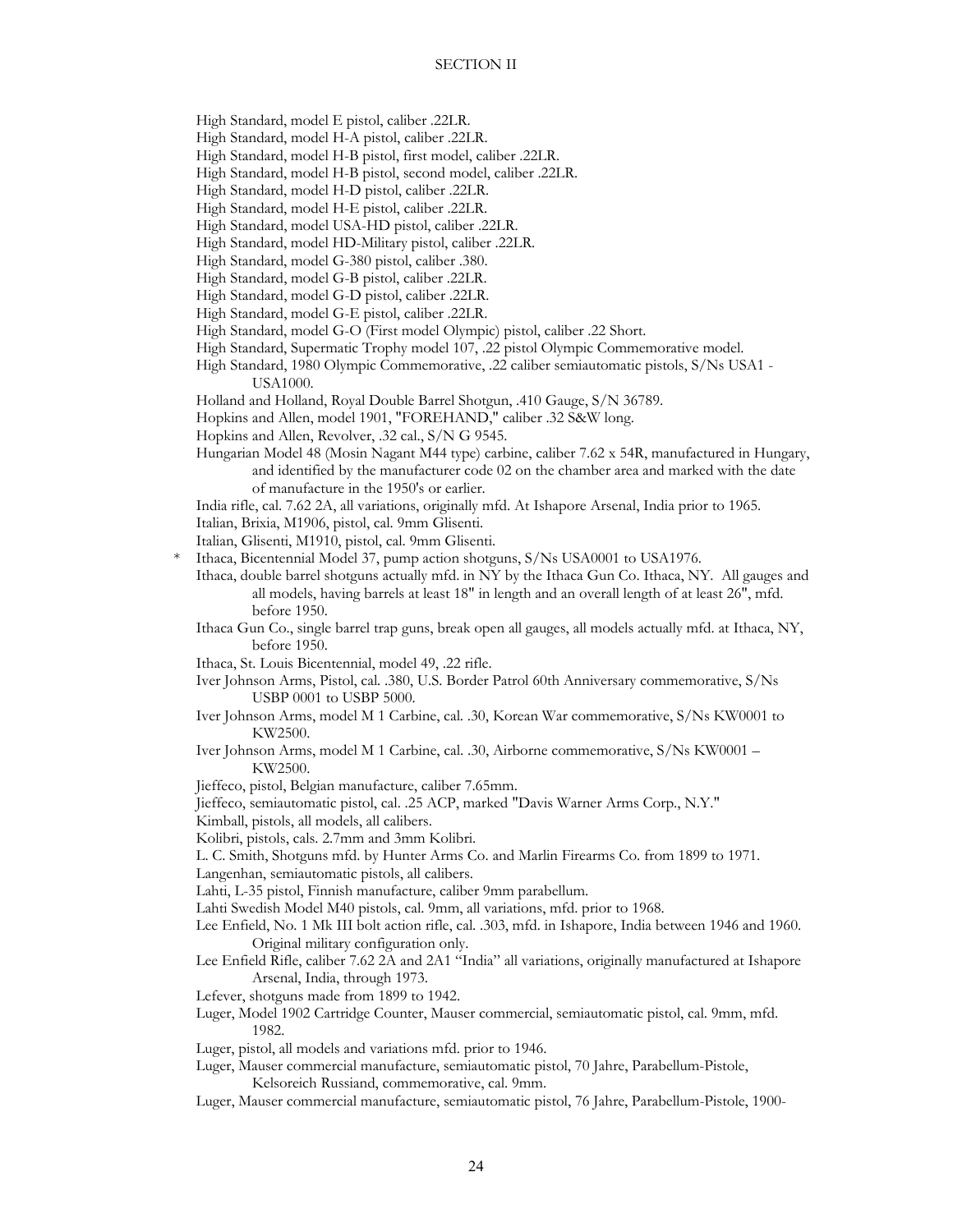1975, commemorative, cal. 7.65mm.

- Luger, Mauser commercial manufacture, semiautomatic pistol, 75 Jahre, Parabellum-Pistole, Konigreich Bulgarian, commemorative, caliber 7.65mm.
- Luger, Mauser Parabellum, semiautomatic pistol, 7.65mm or 9mm Luger, 4 and 6" barrel, Swiss
- pattern with grip safety and the American Eagle stamped on the receiver; made from 1970 to 1978.
- MAB, model R pistol, caliber 9mm parabellum.
- Makarov, pistol, Russian and East German, caliber 9mm Makarov.
- Mannlicher, pistol, M1900, M1901, M1903 and M1905, caliber 7.63mm Mannlicher.
- Marlin, Model 336 TS carbine, cal. 30-30, Powell Wyoming 75th anniversary commemorative, having PW S/N prefix.
- Marlin, 90th Anniversary, model 39-A, .22 rifle.
- Marlin, 90th Anniversary, model 39-A, .22 carbine.
- Mauser, semiautomatic pistols mfd. prior to 1946, any caliber.
- Mauser, Congolese model 1950 rifles marked FP 1952 on the receiver, caliber .30/06.
- Mauser Luger, S/N 11.010034, 9mm, special engraving and ivory grips.
- Mauser Luger, S/N RG 900/1001, 9mm, special engraving and walnut grips.
- Mauser, model 1935 rifle 7 x 57mm cal. with Chilean Police Markings.
- Mauser, P 38, pistols caliber 9mm, marked SVW46.
- Mauser, rifles, bolt action and semiautomatic any caliber, commercially produced by Waffenfabrik Mauser, Oberndoff, Germany, prior to 1945.
- MBA Gyrojet Carbine, S/N B5057.
- MBA Gyrojet semiautomatic pistols, cal. 12mm or smaller, all models.
- Menz, Liliput, German manufacture caliber 4.25mm.
- Menz, PB III, in cal. 7.65mm, mfd. by August Menz, Suhl, Germany.
- Menz, PB IIIA, in cal. 7.65mm, mfd. by August Menz, Suhl, Germany.
- Menz, PB IV, in cal. 7.65mm, mfd. by August Menz, Suhl, Germany.
- Menz, PB IVa, in cal. 7.65mm, mfd. by August Menz, Suhl, Germany.
- Menz, Special, in cal. 7.65mm, mfd. by August Menz, Suhl, Germany.
- Mexican, Obregon, pistol, caliber .45 ACP.
- Mexican Model 1954 bolt action Mauser rifles and carbines, caliber .30-06 (original military configuration only).
- Mossberg, Model 40, cal. .22 tubular fed, bolt action rifles mfd. from 1933-1935.
- Mossberg, Model 42TR Targo, cal. .22 smoothbore, bolt action rifles, mfd. from 1940-1942.
- Mossberg, Model 479RR "Roy Rogers" limited edition, cal. .30-30 lever action rifles, total number mfd. in 1983 only.
- Mossberg, Model 25, .22 caliber bolt action rifles.
- Mugica, model 120, pistol, caliber 9mm parabellum.
- Navy Arms, Oklahoma Diamond Jubilee Commemorative, Yellow Boy Carbine.
- Norinco (Chinese) AK47S, 5.56x45mm caliber, S/N 403876.
- Norinco (Chinese) AK47S84S-1, 5.5 6x 45mm caliber, S/N 303052.
- Norinco (Chinese) AK47S, 7.62 x 39mm caliber, S/N 1620127.
- North Korean Type 1964, pistol, caliber 7.62mm Tokarev.
- North Korean, Type 68, 7.62 x 25mm caliber semiautomatic pistols.
- O.F. Mossberg Model 472SBAS "American Indian Commemorative" .30-30 and .35 Remington caliber lever action rifles, having Indian scenes etched on receiver, manufactured in 1974 only.
- Ortgies, semiautomatic, caliber .25, with S/N 10073.
- Ortgies, semiautomatic, caliber .32, with S/N 126314. OWA, semiautomatic pistol, caliber .25.
- PAF, "Junior" semiautomatic pistol, caliber .25, mfd. by the Pretoria Arms Factory Ltd. of South Africa.
- PAF, pistol, marked "BRF," caliber .25, mfd. by the Pretoria Arms Factory Ltd. of South Africa. Parker-Hale, Model T-4, cal. 7.62mm, bolt action target rifles, mfd. prior to 1975.
- Parker, shotguns, all grades, all gauges, produced by Parker Brothers, Meridan, CT, and Remington Arms, Ilion, NY, from 1899 through 1945.
- Pedersoli, 120th Anniversary of the Remington Creedmore, .45/70 caliber, single shot rolling block rifle, having S/Ns between CR001 and CR300.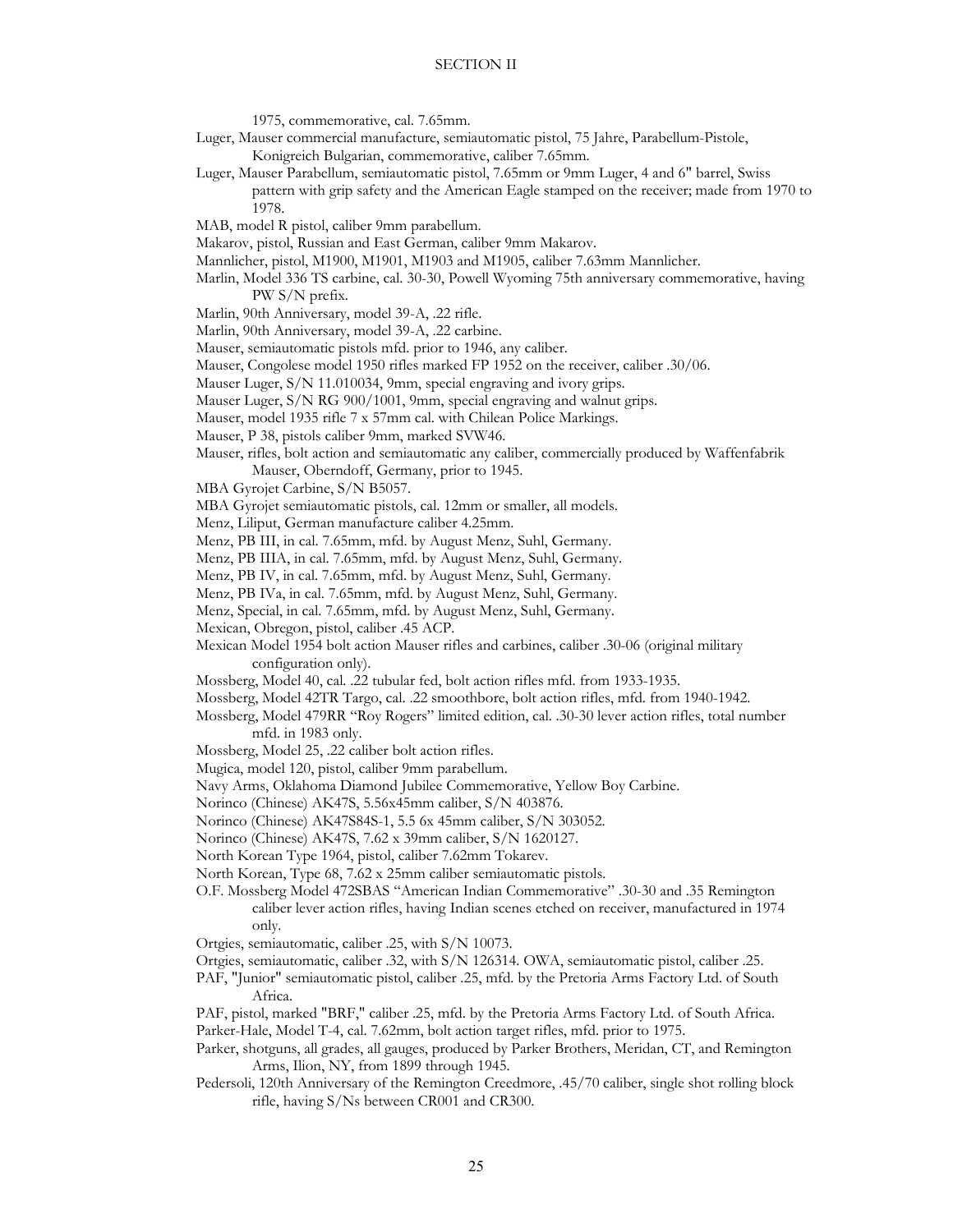- Pedersoli, 125<sup>th</sup> Anniversary of the Springfield, Model 1873 Trapdoor rifle, .45/70 caliber, having  $S/Ns$  between  $125<sup>th</sup> - 001$  through  $125<sup>th</sup> - 125$ .
- Pedersoli, Sharps Creedmoor, single shot rifles, caliber .45-70, S/Ns SCR001 through SCR300.
- \* Pedersoli, Springfield Officer's Model trapdoor rifle, .45-70 caliber, having S/Ns 2NFM001 through 2NFM250.
	- Phoenix, (U.S.A.), pistol, caliber .25 ACP.Polish Mosin Nagant M44 type carbines, caliber 7.62 x 54R, manufactured in Poland, identified by the manufacturer code 11" in an oval on the chamber area, and marked with the actual date of manufacture during the 1950s or earlier.
	- Poly Tech (Chinese) AK 47S (386), 7.62 x 39mm caliber, S/N P47-11545.
	- James Purdey, Over & Under shotgun, 12 gauge, S/N 26819, engraved and gold inlaid.
	- Reising, .22 caliber, semiautomatic pistol.
	- Remington, No. 1, Mid Range Rolling Block target rifle reproduction, caliber .45-70, S/Ns beginnning with "RB97."
	- Remington, Model 31, pump action shotguns, 12, 16, and 20 gauge, mfd. 1931 1950.
	- Remington Rolling Block firearms, all models mfd. from 1899 1935.
	- Remington, over/under Derringer, caliber .41 rim fire, Remington Arms Company, Ilion, NY, made between 1898 and 1935.
	- Remington, Canadian Territorial Centennial, model 742, rifle.
	- Remington, model 12, rifle, cal. .22 short, long rifle, and .22 Remington Special mfd. by
		- Remington Arms, Union Metallic Cartridge Co., Remington Works, Ilion, NY, from 1909 to 1936.
	- Remington, model 30 rifles.
	- Remington, model 720 rifles.
	- Remington, model 51, semiautomatic pistol, cals. .32 ACP or .380 ACP.
	- Remington, Montana Territorial Centennial, model 600, rifle.
	- Remington, 150th Anniversary model Nylon 66 semiautomatic rifle, caliber .22LR.
	- Remington, 150th Anniversary model 1100SA semiautomatic shotgun, caliber 12 gauge.
	- Remington, 150th Anniversary model 552A semiautomatic rifle, caliber. 22LR.
	- Remington, 150th Anniversary model 572A slide action rifle, caliber .22LR.
	- Remington, 150th Anniversary model 742ADL semiautomatic rifle caliber .30/06.
	- Remington, 150th Anniversary model 760ADL slide action rifle caliber .30/06.
	- Remington, 150th Anniversary model 870SA slide action shotgun, caliber 12 gauge.
	- Rheinmetal, semiautomatic pistols, caliber .32.
	- Rhode Island Arms Co., Morrone Model 46, shotgun.
	- Romanian Model 56 semiautomatic carbine (SKS), caliber 7.62 x 39mm in original configuration as manufactured at Uzina Mechanica Cugir, Romania, from 1956 through 1962, having original
	- Romanian S/Ns consisting of two letters followed by up to four digits. The right side of the receiver is also marked with the year of production and the manufacturer's trademark consisting of an unfletched arrow within a triangle.
	- Roth Steyr, 1907, semiautomatic pistol, caliber 8mm.
	- Romanian AK 47S, 5.45 x 45mm caliber , S/N 3-040053-97.
	- Ruger, Blackhawk .44 with 6-1/2" barrel, revolver with S/Ns 1 to 29860.
	- Ruger, Blackhawk .44 with 7-1/2" barrel, revolver with S/Ns 17000 to 29860.
	- Ruger, Blackhawk .44 with 10" barrel, revolver with S/Ns 18000 to 29860.
	- Ruger, Blackhawk .357 with 4-5/8" barrel, revolver with S/Ns 1 to 42689.
	- Ruger, Blackhawk .357 with 6-1/2" barrel, revolver with S/Ns 20000 to 42689.
	- Ruger, Blackhawk .357 and 9mm stainless steel revolver with S/Ns 32-56000 32-59000.
	- Ruger, Blackhawk .357 magnum with 10" barrel, revolver with S/Ns 20000 38000.
	- Ruger, Canadian Centennial, Matched No. 1 Rifle Sets, Special Deluxe.
	- Ruger, Canadian Centennial, Matched No. 2 Rifle Sets.
	- Ruger, Canadian Centennial, Matched No. 3 Rifle Sets.
	- Ruger, Canadian Centennial, model 10/22, carbine.
	- Ruger, l0/22 Canadian Centennial, carbine with S/Ns Cl to C4500.
	- Ruger, Falling Block Long Range Creedmore rifle, cal. .45 (Sharps), S/N 130-06888, The Amber Silver Jubilee.
	- Ruger, flattop, "Blackhawk" revolvers, cals. .44 Magnum and .357 magnum, all barrel lengths, made from 1955 through 1962.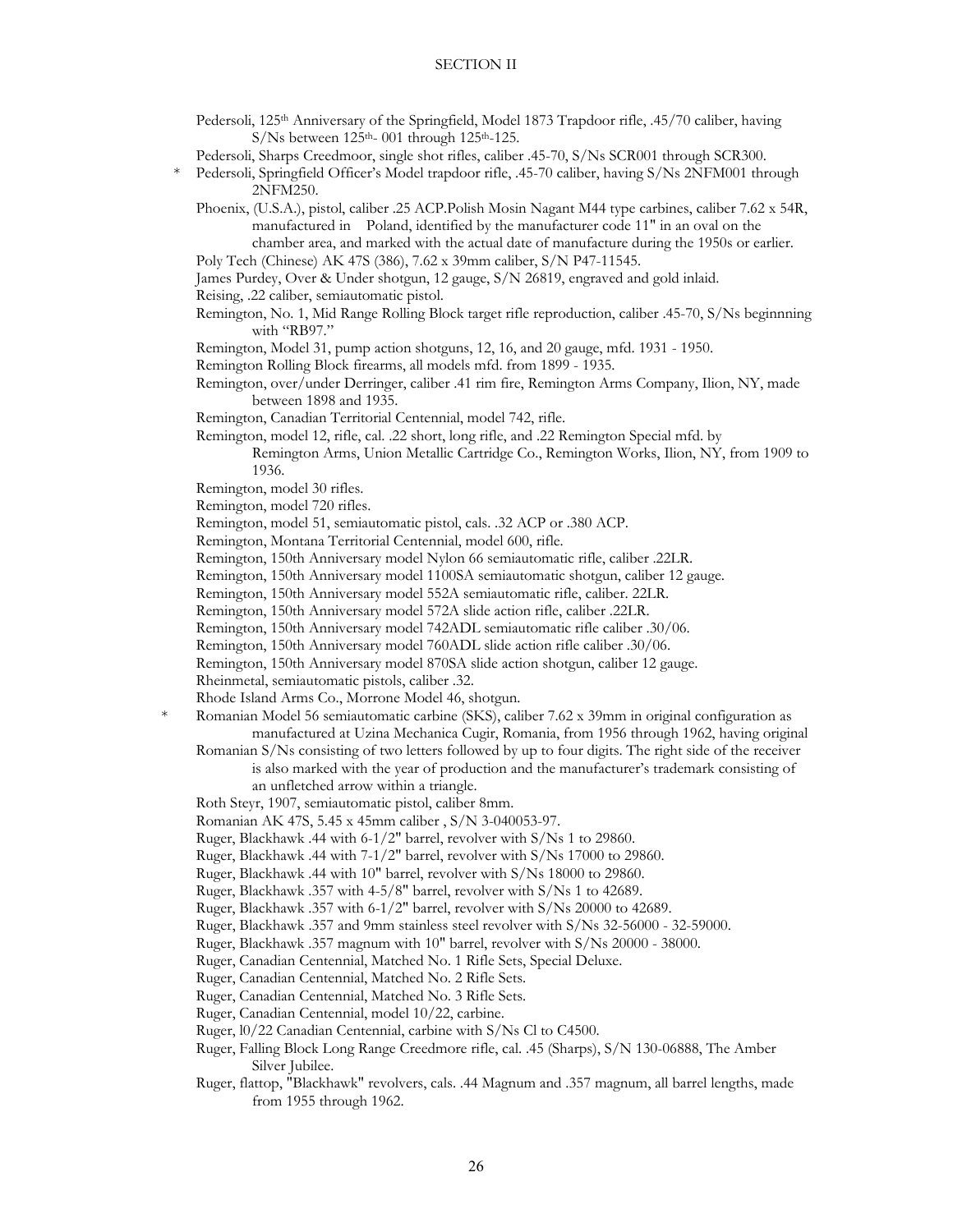- Ruger, flattop, single-six, .22 cal. revolvers with flat side loading gate, all barrel lengths, made from 1953 through 1956.
- Ruger, Hawkeye, pistol with S/Ns 1 to 3296.
- Ruger, Lightweight Single Six, Revolver with S/Ns 200000 to 212630.
- Ruger, Mark I "U.S." stamped medallion, pistol with S/Ns 76000 79000.
- Ruger, Single Six, engraved revolver with S/Ns 5100 75000.
- Ruger, Standard Auto with red eagle, pistol with S/Ns 1 25000.
- Ruger, Super Black Hawk, revolvers having a barrel length of 6½ inches with S/Ns 24000 26000.
- Ruger, Super Single Six stainless with 4" barrel, revolver with S/Ns 62-07500 64-650000.
- Ruger, Super Single Six stainless with 9" barrel, revolver with S/Ns 62-07500 63-40000.
- Ruger, Super Single Six chrome with 4-5/8" barrel, revolver with S/Ns 504000 505000.
- Ruger, "21 Club" No. 1, rifle with random S/Ns.
- Ruger, 44 Deerstalker, carbine with S/Ns 1 to 5000.
- Ruger, S47 Code, Model Super Blackhawk, 7 ½ inch barrel, .44 magnum revolvers, in S/N range 196 to 3111, with long grip frame, micro rear sight, and in mahogany wood case, approximately 500 manufactured.
- Rumanian Mosin Nagant 1944 type carbines, caliber 7.62 x 54R, manufactured in Romania, and manufactured from 1952 to 1956.
- Russian (U.S.S.R.), Nagant revolver, model 1895, cal. 7.62 Nagant and .22 cal. all variations, mfd. by the Tula Arsenal, Tula, Russia, after 1898.
- Russian (U.S.S.R.), Tokarev, model TT, 1930, pistol, cal. 7.62, mfd. at the Tula Arsenal, Tula, U.S.S.R., from 1939 through 1956.
- Russian (U.S.S.R.), Tokarev, model TT, 1933, pistol, cal. 7.62, mfd. at the Tula Arsenal, Tula, U.S.S.R., from 1933 through 1956.
- Russian (U.S.S.R.) Tokarev, model TT R-3, .22 cal., pistol.
- Russian (U.S.S.R.) Tokarev, model TT R-4, .22 cal., pistol.
- Russian (U.S.S.R.), Tula Korovin, Tk, .25 ACP cal., semiautomatic pistol.
- Russian (U.S.S.R.), model 1891, Mosin-Nagant rifles, cal. 7.62 x 54R and .22 cal., all models and all variations, mfd. after 1898 (i.e., M1891/30, M1910, M1938, and M1944).
- Russian (U.S.S.R.), Tokarev, semiautomatic rifle, model 1938 (SVT38), cal. 7.62 x 54R, of Soviet manufacture.
- Russian (U.S.S.R.), Tokarev, semiautomatic rifle, model 1940 (SVT40), cal. 7.62 x 54R, of Soviet manufacture.
- Russian (U.S.S.R.), Tokarev, semiautomatic carbine, model 1932 (nonstandard), cal. 7.62 x 54R, of Soviet manufacture.
- Russian (U.S.S.R.), Tokarev, semiautomatic carbine, model 1940 (SVT40), cal. 7.62 x 54R, of Soviet manufacture.

Russian (U.S.S.R.), Simonov, semiautomatic rifle, model SKS, cal. 7.62 x 39, of Soviet manufacture.

- Russian (U.S.S.R.), Dragunov, semiautomatic rifle, model SVD, cal. 7.62 x 54R, of Soviet manufacture, Soviet military issue only.
- Sako, Anniversary Model, 7mm Remington magnum caliber, bolt action rifle. J. P. Sauer & Sohn pistols, mfd. prior to 1946.
	- Sauer, 38(h), pistol, cal. 7.65mm marked w/Third Reich police acceptance stamps of Eagle C, F, K, or L. Savage Arms, semiautomatic pistols, cal. .45 ACP, all models.
	- Savage Arms, model 99, lever action, centerfire rifles, mfd. in Utica, NY prior to World War II with S/Ns below 450000.
	- Savage, Prototype pistols, cal. .25, .32 and .38 made between 1907 and 1927.
	- Savage model 1907 pistol, caliber .32 and .380.
	- Savage model 1915 pistol, caliber .32 and .380.
	- Savage model 1917 pistol, caliber .32 and .380.
	- Schwarzlose, pocket model 1908 in 7.65mm, pistol mfd. by A.W. Schwarzlose, G.m.b.h., Berlin, Germany, and those assembled or made by Warner Arms.
	- Smith and Wesson, Model 624 revolver, First Issue, cal. .44 Target, engraved year "1985" over the issue number (1-25) on the right sideplate.
	- Smith & Wesson Collector's Association, 25th Anniversary Commemorative revolver 1970-1995, Model 29, .44 Magnum caliber, S/Ns SWC 0001 through SWC 0184.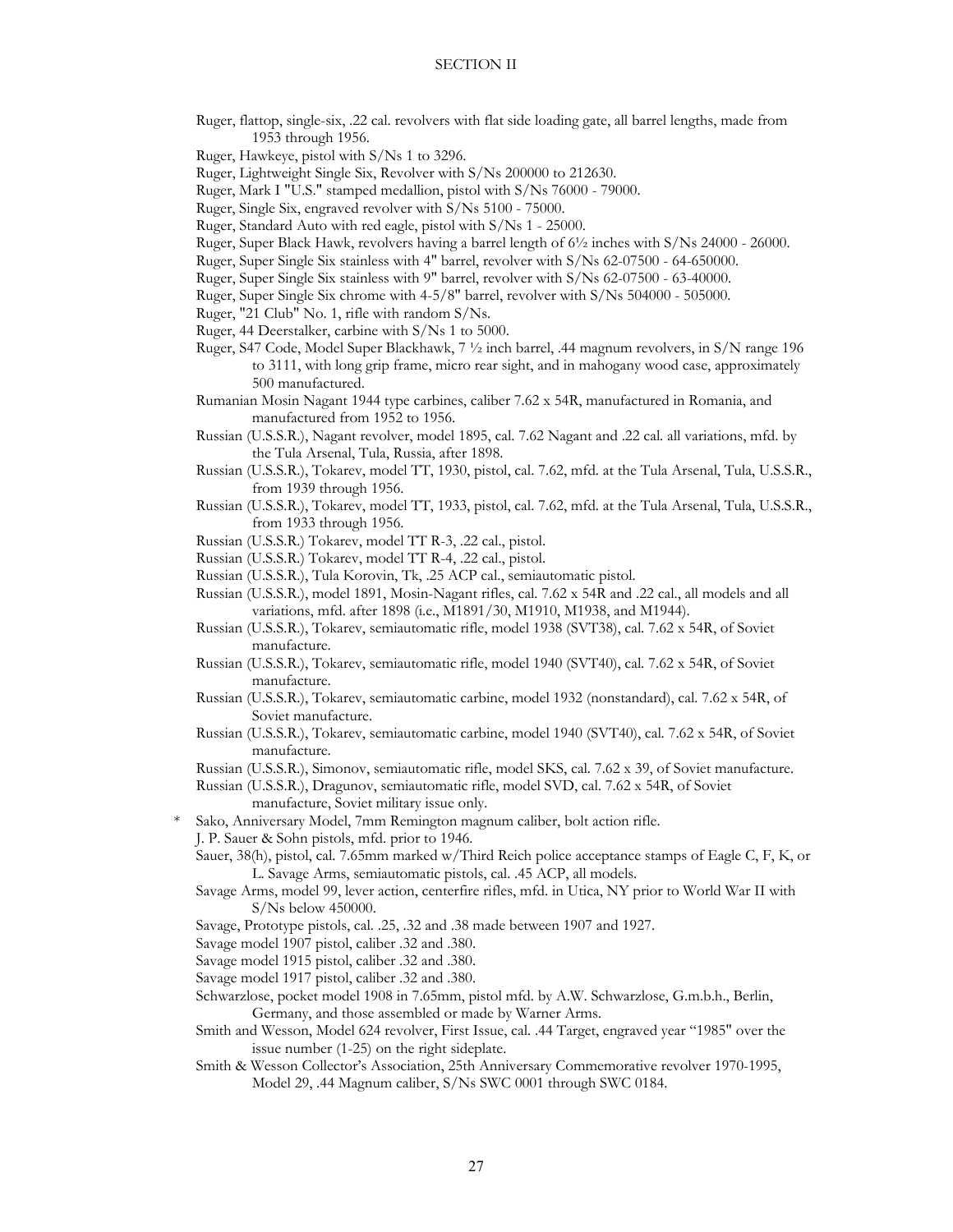- Smith & Wesson, 125th anniversary Commemorative, model 25, revolver, cal. .45, marked "Smith & Wesson 125th Anniversary" and mfd. in 1977.
- Smith & Wesson, 150th anniversary Texas Ranger Commemorative model 19 revolver.
- Smith & Wesson, 1st model, Ladysmith revolver, cal. .22 rimfire long.
- Smith & Wesson, .22/32 Kit Gun, cal. .22LR, S/Ns 525670 534636 (no letter).
- Smith & Wesson, 2nd model, Ladysmith revolver, cal. .22 rimfire long.
- Smith & Wesson, 2nd model, single shot pistol, cals. .22 rimfire, .32 S&W and .38 S&W.
- Smith & Wesson, .32 Double Action Top Break, cal. .32 S&W, S/Ns 209302 and higher.
- Smith & Wesson, .32 Safety Hammerless Top Break (New Departure), cal. .32 S&W, S/Ns 91401 and higher.
- Smith & Wesson, .357 Magnum Hand Ejector, cal. .357 Magnum, S/Ns 45768 to 60000 (no letter).
- Smith & Wesson, .38 Double Action Top Break Perfected model, cal. .38 S&W.
- Smith & Wesson, .38 Double Action Top Break, cal. .38 S&W, S/Ns 382023 and higher.
- Smith & Wesson, .38 Hand Ejector Military and Police, cal. .38, S/Ns 1 to 241703 (no letter).
- Smith & Wesson, .38 Safety Hammerless Top Break (New Departure), cal. .38 S&W, S/Ns 19901 and higher.
- Smith & Wesson, .38/44 Outdoorsman & Heavy Duty, cal. .38, S/Ns 36500-62023 (no letter).
- Smith & Wesson, 3rd model, Ladysmith revolver, cal. .22 rimfire long.
- Smith & Wesson, 3rd model, single shot pistol, cals. .22 rimfire, .32 S&W and .38 S&W.
- Smith & Wesson, 4 screw side plate revolvers, old style N-frame series, with no model designation stamped in the yoke cut, in cal. .44 magnum, all barrel lengths, falling within the S130000- Sl60350 block of S/Ns, of which a total of 6,500 units were produced from 1956 to 1958.
- Smith & Wesson, .44 Hand Ejector, all cal., S/Ns 1-62488 (no letter).
- Smith & Wesson, .455 Mark II Hand Ejector, caliber .455.
- Smith & Wesson, California Highway Patrol Commemorative model 19 revolver, cal. .357.
- Smith & Wesson, City of Los Angeles 200th Anniversary Commemorative model 19 revolver, cal. .357.
- Smith & Wesson, K-22 Hand Ejector, cal. .22 LR, S/Ns 632132-696952 (no letter).
- Smith & Wesson, K-32 Hand Ejector (K-32 Masterpiece), cal. .32 S&W Long, S/Ns 653388 to 682207 (no letter).
- Smith & Wesson, Mercox Dart Gun, cal. .22 rimfire, blank.
- Smith & Wesson, Model 16 (K-32 Masterpiece), cal. .32 S&W Long, "K" S/N series.
- Smith & Wesson, model 21, .44 Special caliber, also known as the".44 Hand Ejector Fourth Model" and the "1950 Model Military," having S/Ns S75,000 - S263,000.
- Smith & Wesson, Model .22/32 Hand Ejector (Bekeart model), cal. .22LR, S/Ns 138220 to 534636 (no letter).
- Smith & Wesson, Model 29 "Elmer Keith Commemorative" .44 magnum revolvers, S/N EMK1 EMK2500.
- Smith & Wesson, Model 39, Connecticut State Police 75th Anniversary 1903-1978, pistols, S/Ns CSP001 – CSP704.
- Smith & Wesson, Model 39, steel frame pistol, cal. 9mm parabellum.
- Smith & Wesson, Model 39-1 (52-A), pistol, cal. 9mm parabellum.
- Smith & Wesson, Model 53, Remington Jet Center Fire Magnum, cal. .22.
- Smith & Wesson, Model 41-1 .22 short cal. semiautomatic pistols.
- Smith & Wesson, Model 42 Centennial Airweight .38 Special 5-shot revolvers, with aluminum alloy frames and cylinders.
- Smith & Wesson, Model 45 Military & Police .22LR cal. revolvers.
- Smith & Wesson, Model 46 .22LR caliber semiautomatic pistols.
- Smith & Wesson, Model 56 U.S. Air Force contract .38 Special 6-shot revolvers, S/N K500001 through K515001.
- \* Smith & Wesson Model 66 Bureau of Alcohol, Tobacco & Firearms 1933 1983 50<sup>th</sup> Anniversary Commemorative .357 magnum caliber revolvers, having a "BATF" prefix serial number and miniature replica of an agent's badge engraved into the frame.
	- Smith & Wesson Model 66 Distinguished Combat Magnum, caliber .357 magnum revolver, marked with the Texas Sheriff's Association badge and "TEXAS LAWMAN" on the right side of the frame, commemorating 150 years of law enforcement in Texas 1836-1986.
	- Smith & Wesson model 66, Dallas Police Department Commemorative Edition 1881-1981.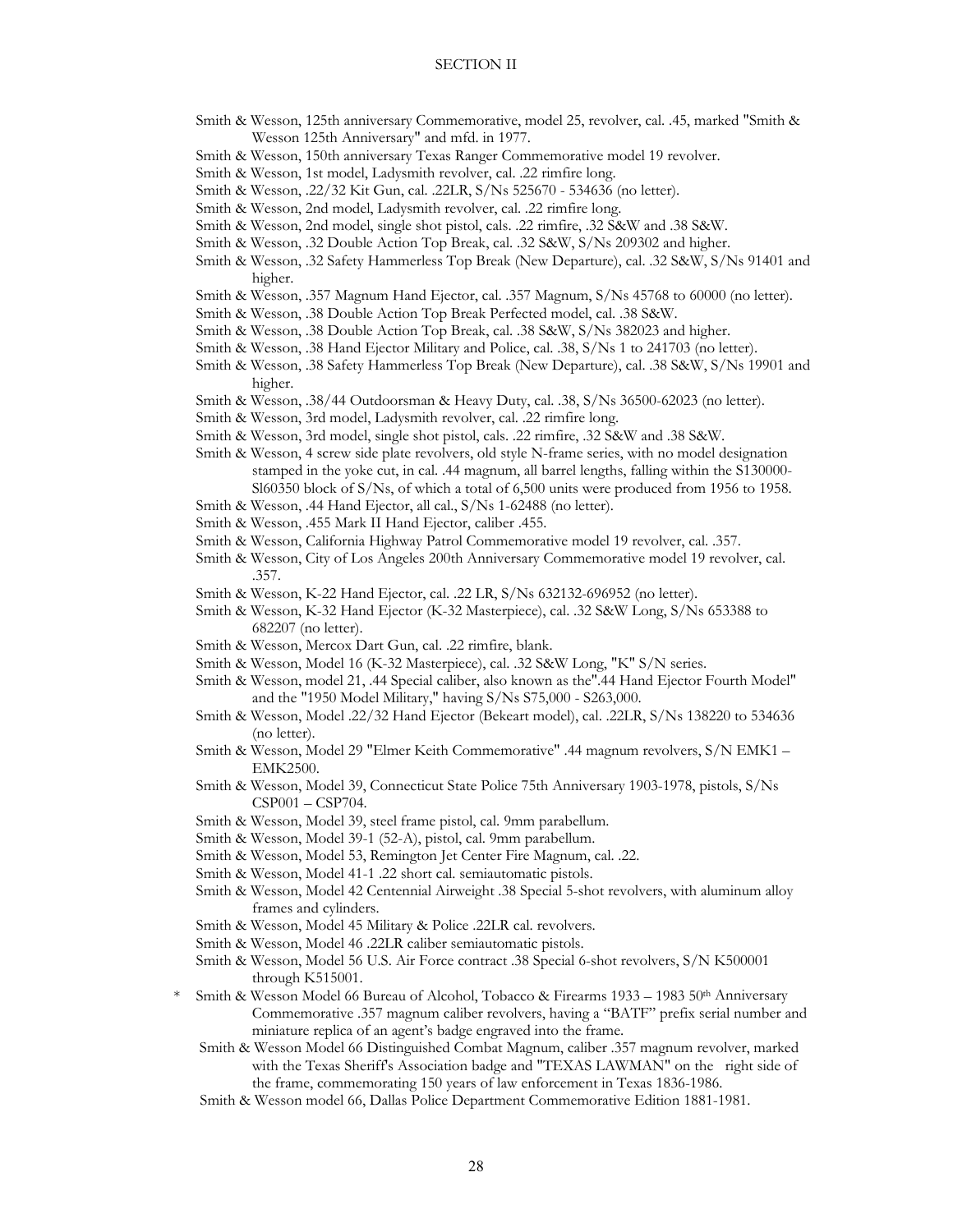- Smith & Wesson, Model 66, "Naval Investigative Service Commemorative" .357 6-shot revolvers.
- Smith & Wesson, Model 147-A, 9mm 14-shot semiautomatic pistols.
- Smith & Wesson, Model 544, "Texas Wagon Train Commemorative" .44/40 cal. 6-shot revolvers, S/N TWT001 through TWT7800.
- Smith & Wesson, .45 hand ejector model of 1950 Military, .45 caliber, having S/Ns between S76000 and S263000.
- Smith & Wesson, Model 1917 revolver, cal. .45 ACP, produced for Brazil.
- Smith & Wesson, Model Straight Line, single shot pistol, cal. .22 rimfire long rifle.
- Smith & Wesson, pistol, caliber .32 ACP.
- Smith & Wesson, pistol, caliber .35, all variations.
- Smith & Wesson Registered Model 27 revolvers, cal. .357-magnum, 50 Yr. Commemorative, 5" barrel, S/Ns REG0001 through REG2500, inclusive.
- Smith & Wesson U.S. Air Force contract M13 Aircrewman .38 Special 5-shot J frame and 6-shot K frame revolvers.
- Smith & Wesson, U.S. Border Patrol 50th Anniversary Commemorative, model 66, stainless steel, cal. .357 Magnum, revolvers.
- Sosso, pistols, mfd. by Guilio Sosso, Turin, Italy, or Fabrica Nationale D'Armi, Brescia, Italy, cal. 9mm.
- Springfield Armory, Inc., Korean War Commemorative .30 cal., MI Garand Rifle S/Ns from KW0001 to KW1000.
- Standard Arms Co., rifle/shotgun combination, U.S., model "Camp," slide action cal. .50.
- Standard Arms Co., rifle model G, slide action or gas operated, any caliber.
- Standard Arms Co., rifle model M, slide action caliber .25-.35, .30 Rem. and .35 Rem.
- \* Stevens, Models 425, 430, 435, and 440 High-Power Repeating Rifles in calibers .25 Remington, .30 Remington, .32 Remington, and .35 Remington.
	- Stevens, Model 77E, 12 gauge, military riot type shotguns, properly marked and identified as mfd. for the U.S. Military, from 1963 to 1969, in original configuration.
	- Steyr, model 1909, .25 ACP cal. semiautomatic pistol.
	- Steyr-Hahn, M1912, pistol, cal. 9mm Steyr.
	- Steyr-Hahn, M1912, pistol, cal. 9mm parabellum marked with Third Reich police acceptance stamps of Eagle C, F, K, or L.
	- Stock, semiautomatic pistols, all cals. mfd. by Franz Stock.
	- Swiss Model 1931/55 rifles, cal. 7.5 mm, S/Ns 1001 to 5150.
	- Swiss Schmidt Rubin, Model 1911, rifle made into a harpoon gun, caliber 12mm.
	- Swiss self loading rifle, test 1947, cal. 7.5mm, all variations.
	- Tauler, model military and police pistol.
	- Thompson/Center 25th Anniversary Contender, cal. .22LR pistol, 10 inch barrel, S/Ns 25 001-25 536.
	- Thompson Center Contender Pistol, cal. .30 Herrett, Steve Herrett Commemorative, S/Ns SH-001 to SH-500.
	- Thompson Center Contender Pistol, cal. 7mm TCU, IHMSA 10th anniversary commemorative, S/Ns IHMSA 10-001 to IHMSA 10-200.
	- Tippman Arms Company Models 1919 A-4, 1917, and .50 HB ½ scale, .22 caliber semi-automatic firearms, manufactured in Fort Wayne, Indiana, from 1986-1987.
	- Tokagypt 58, pistol, caliber 9mm parabellum.
	- Trejo, semiautomatic pistols, cal. .22, .32, and .380. mfd. in Mexico, circa 1952 to 1972.
- \* Uberti, 125th Anniversary of the Winchester, Model 1873 lever action rifle, .44/40 caliber, having S/Ns between A125th001 through A125th125.
	- Uberti Model 1866 lever action rifles, "An Engraver's Tribute to Gustave Young," .44/40 caliber,S/Ns GY001 through GY300.
	- Uberti model 1866 L.D. Nimschke, lever action rifles, caliber .44-40, S/Ns LDN001 through LDN300.
	- Uberti, Single action revolver, cal. .45, General George S. Patton Commemorative, S/Ns P0001 to P2500.
	- United States Patent Fire Arms Manufacturing Company, Artillery Model single action revolver, 100<sup>th</sup>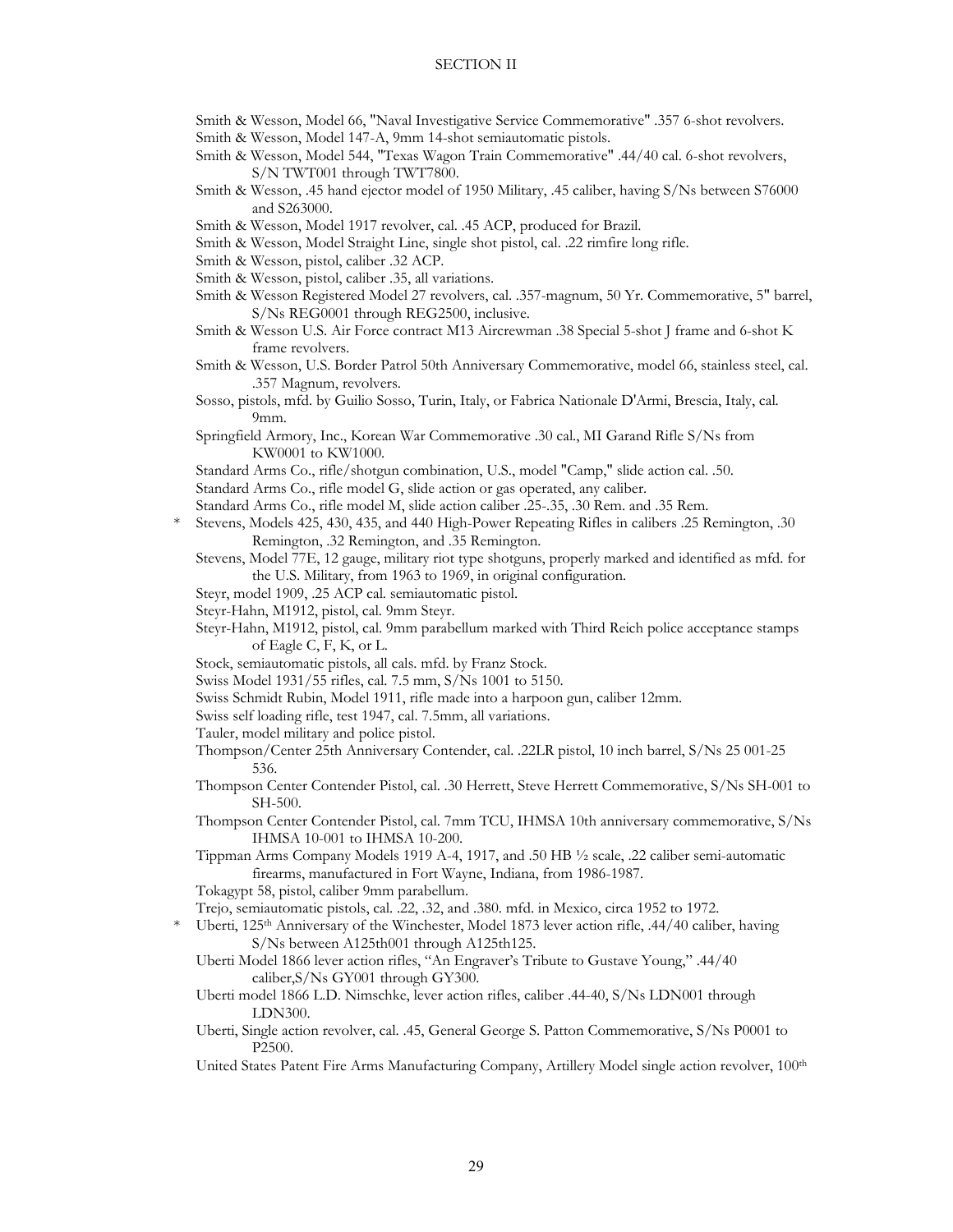anniversary of The Charge Up San Juan Hill, .45 caliber, with a 5 ½ - inch barrel and having S/Ns from NFM001 through NFM500 U.S, model 1911-A-1, .45 cal. pistol, mfd. by Union Switch and Signal Company, prototype model, with S/Ns US&S Exp. 1 to US&S Exp. 100.

- U.S., model 1911-A1, semiautomatic, pistol, cal. .45, mfd. by the Singer Manufacturing Company in 1942, S/N range from S800001 to S800500.
- U.S., model 1911-A1, semiautomatic pistol, cal. .45, mfd. by Remington Rand, bearing S/N prefix of ERRS.
- U.S., model 1911-A1 semiautomatic pistol, cal. .45, produced as original factory cut-a-ways.
- U.S., Rifle, cal. .30 M1, original military issue only, produced prior to 1956.
- U.S. Rifle, caliber .30, M1, original issue only, produced prior to 1958.
- U.S., Rifle, cal. .30, MC-1952, equipped with telescopic sight mount MC, telescopic sight MC1, marked U.S.M.C. or Kollmorgan.
- U.S. Repeating Arms, Wyoming Centennial, Winchester Commemorative Model 94 Carbines, cal. .30- 30, S/Ns WYC001 through WYC500.
- UZI, Model A, semiautomatic carbine, cal. 9mm, having a satin nickel finish applied at the factory, S/Ns SA 0001 to SA 0100.
- Walther, bolt action and semiautomatic rifles, all cals., mfd. prior to 1946.

 Walther, model PP and PPK semiautomatic pistols, in all cals., mfd. in France and marked "MANHURIN".

- Walther, Model PP pistol, 50 Jahre 1929-1959 Commemorative, caliber .22 and .380.
- Walther, Model TP and TPH pistols, cal. .22 and .25 ACP, original German manufacture only.
- Walther, Olympic bolt action single shot match rifle, in cal. .22 made by Waffenfabrik Walther, Zella-Mehlis (thur.) prior to World War II.
- Walther, pistols, mfd. at Zel1a-Mehlis prior to 1946, all models, any caliber.
- Walther, rifles, model 182, cal. .22 made by Waffenfabrik Walther, Zelia-Mehlis (thur.) prior to World War II.
- Watson Brothers, Lee-Speed type, custom sporting rifle, cal. .303, S/N 7738.
- Webley and Scott, model 1910 and 1913 high velocity pistols, cal. .38 ACP.
- Webley and Scott, M1913, Navy or Commercial, self loading pistol, cal. .455.
- Webley-Fosbury, semiautomatic revolvers, all cals., all models.
- Webley, model 1909, pistol, cal. 9mm Browning Long.
- Whitney, "Wolverine" and "Lighting" .22 cal. automatic pistols as mfd. by Whitney Firearms Company, Hartford, CT between 1955 - 1962.
- Winchester, Model 1894, Florida Sesquicentennial carbine, cal. .30-30, S/Ns FL001-FL500.
- Winchester, Apache Commemorative carbine, commemorative edition of model 1894 Winchester with S/N prefix of A.
- Winchester, Comanche Commemorative carbine, commemorative edition of model 1894 Winchester with S/N prefix of CC.
- Winchester, "Ducks Unlimited" shotgun, model 12, bearing S/Ns DU-001 through DU-800 (Commemorative).
- Winchester, Kentucky Bicentennial Model 94 carbines, cal. .30-30, S/N range KY001-KY500.
- Winchester, "Matched Set of 1000," a cased pair consisting of a Winchester model 94 rifle, cal. .30-30 and a Winchester model 9422 rifle, cal. .22.
- Winchester, Model 12, pump action shotguns, mfd. from 1912 through 1963, S/Ns 1 through 1962017.
- Winchester, Model 12, Shotgun, 12 gauge, prototype, for Ducks Unlimited Commemorative, S/N Y2002214.
- Winchester, Model 12 Y, pump action shotguns, all variations, manufactured between 1972 and 1979, S/Ns Y2000100 through Y2026399.
	- Winchester, Model 21, double barrel shotguns, all gauges, all grades, mfd. by Winchester and U.S. Repeating Arms.
	- Winchester, Model 21, Grand American Double Barrel Shotgun, cal. 20 and 28 gauge, S/N 32984, Engraved Custom Built by Winchester for Philip S. Rane.

Winchester, Model 37, single barrel shotguns, all gauges, manufactured between 1936 and 1963. Winchester, Model 42, .410 gauge shotguns.

Winchester, Model 52, rifle, bearing S/Ns 1 to 6500.

Winchester, Model 53, all original, mfd. from 1924 to 1947 with 16" or longer barrel, and 26" or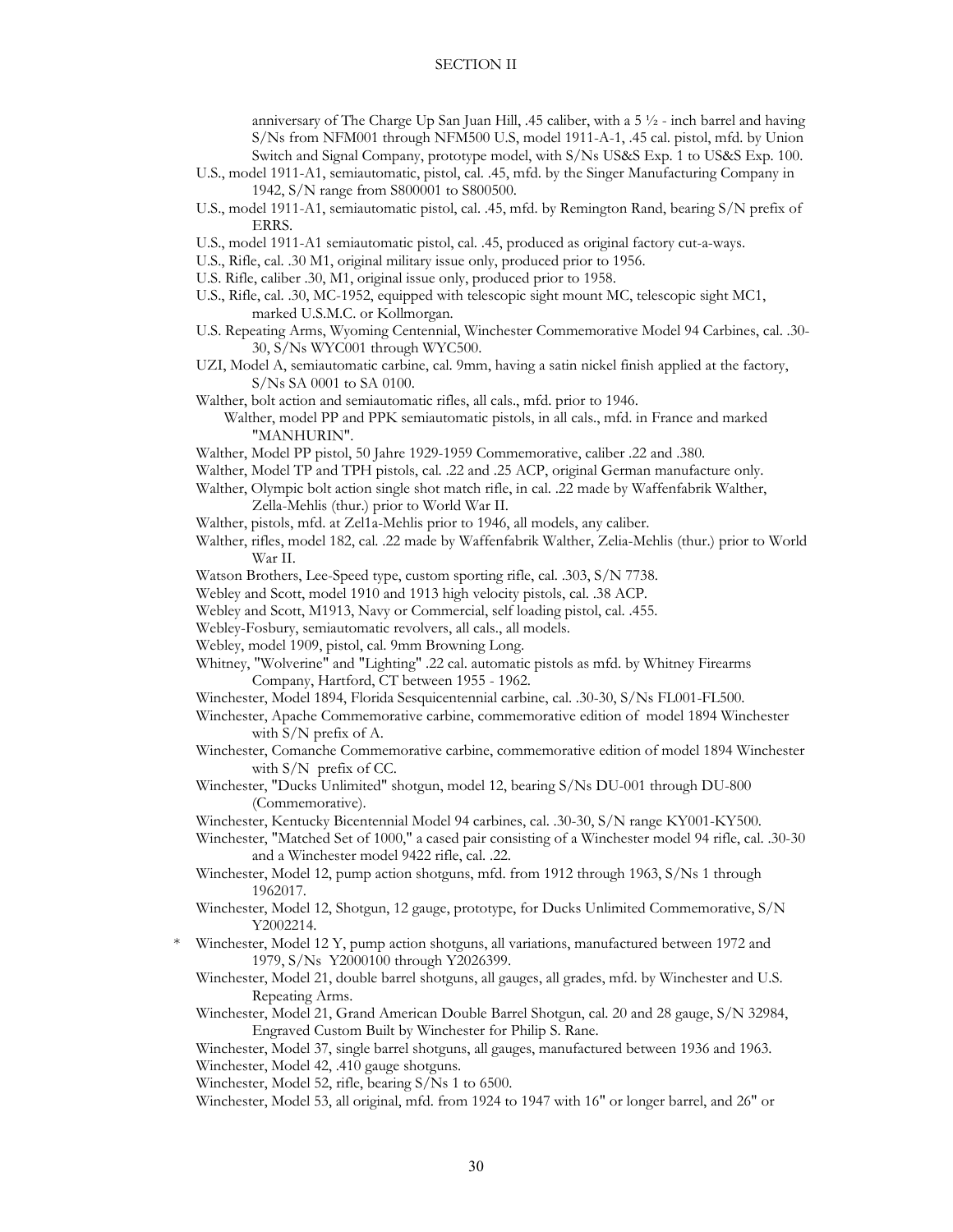longer overall length.

Winchester, Model 54 rifles.

Winchester, Model 54, rifle, speed lock variation, cal. .270.

Winchester, Model 55, .22 caliber, single shot rifle.

Winchester, Model 61, cal. .22 rimfire, slide action repeater, hammerless.

Winchester, Model 62, cal. .22 rimfire, slide action repeater.

- Winchester, Model 63, self loading rifles, cal. .22 rimfire.
- Winchester, Model 64 and 65, lever action rifles.
- Winchester, Model 70, .300 Winchester Magnum, 50<sup>th</sup> Anniversary bolt action rifle, S/Ns 50 ANV 1 through 50 ANV 500.
	- Winchester, Model 70, bolt action rifle, all cals., mfd. in or before 1963 having S/Ns less than 581472.
	- Winchester, Model 70, rifle, cal. .308 rifle, 19" barrel and Mannlicher type stock, made from 1968 to 1971.
	- Winchester, Model 70, rifles, .308, .270 Winchester, and 30-06 cal., 19" barrel and Mannlicher type stock, made from 1968 to 1971.
- Winchester, Model 70, Ultra Match Target Special Grade rifle, cal. .308.
- \* Winchester, Model 70, XTR Featherweight Ultra Grade, .270 caliber, bolt action rifle, 1 of 1,000.
	- Winchester, Model 71, all original, mfd. from 1936 to 1958 with 16" or longer barrel and 26" or longer overall length.
	- Winchester, Model 85, (single shot rifle), all original, mfd. from 1899 to 1920, with 16" or longer barrel and 26" or longer overall length.
	- Winchester, Model 86, all original, mfd. from 1899 to 1935, with 16" or longer barrel and 26" or longer overall length.
	- Winchester, Model 88, carbine, cal. .243, .284, .308, or .358 mfd. by Winchester Western Division, Olin Corporation, New Haven, CT.
	- Winchester, Model 88 rifles, all calibers.
	- Winchester, Model 92, all original, mfd. from 1899 to 1947, with 16" or longer barrel and 26" or longer overall length.
	- Winchester, Model 94, Alaskan Purchase Centennial, carbine.
	- Winchester, Model 94, American Bald Eagle Commemorative Carbine.
	- Winchester, Model 94, Arapaho Commemorative carbines, caliber .30-30, S/Ns ARAPA001 ARAPA500.
	- Winchester, Model 94, Bat Masterson commemorative.
	- Winchester, Model 94, Bicentennial 76, carbine.
	- Winchester, Model 94, Buffalo Bill, carbine.
	- Winchester, Model 94, Buffalo Bill, rifle.
	- Winchester, Model 94, C.M. Russell, Great Western Artist Commemorative Carbine.
	- Winchester, Model 94, cal. .30-30, Antlered Game Commemorative, carbine.
	- Winchester, Model 94, cal. .30-30, Legendary Lawman Commemorative, carbine.
	- Winchester, Model 94, Calgary Stampede Commemorative, carbine, cal. .32 Winchester Special.
	- Winchester, Model 94, Canadian 1967, Centennial carbine.
	- Winchester, Model 94, Canadian 1967, Centennial rifle.
	- Winchester, Model 94, carbine, Canadian Pacific Centennial, cal. .32 Winchester Special.
	- Winchester, Model 94, carbine, Oklahoma Diamond Jubilee Commemorative.
	- Winchester, Model 94, carbines, Chevrolet Outdoorsman sets, .30-30 cal., having S/Ns between 5130000 and 5466000.
	- Winchester, Model 94, "Chief Crazy Horse," commemorative lever action rifle, cal. .38-55, mfd. by U.S. Repeating Arms Co., New Haven, CT.
	- Winchester, Model 94, Colt Commemorative Set, Winchester Signature model "Oliver F. Winchester" carbine, cal. 44-40, Lever Action, as mfd. by U.S. Repeating Arms Co., New Haven, CT.
	- Winchester, Model 94, Cowboy Commemorative, carbine.
	- Winchester, Model 94 rifle, Custom Limited Edition Centennial, .30 WCF cal., S/Ns CNTL 01 through CNTL 94.
	- Winchester, Model 94, Frederick Remington, Great Western Artist Commemorative Carbine.
	- Winchester, Model 94, Illinois Sesquicentennial, carbine.
	- Winchester, Model 94, in cal. .38/55, 1980, Alberta Diamond Jubilee Commemorative, carbine. Winchester, Model 94, John Wayne Commemorative (Canadian Issue), carbine, cal. .32-40.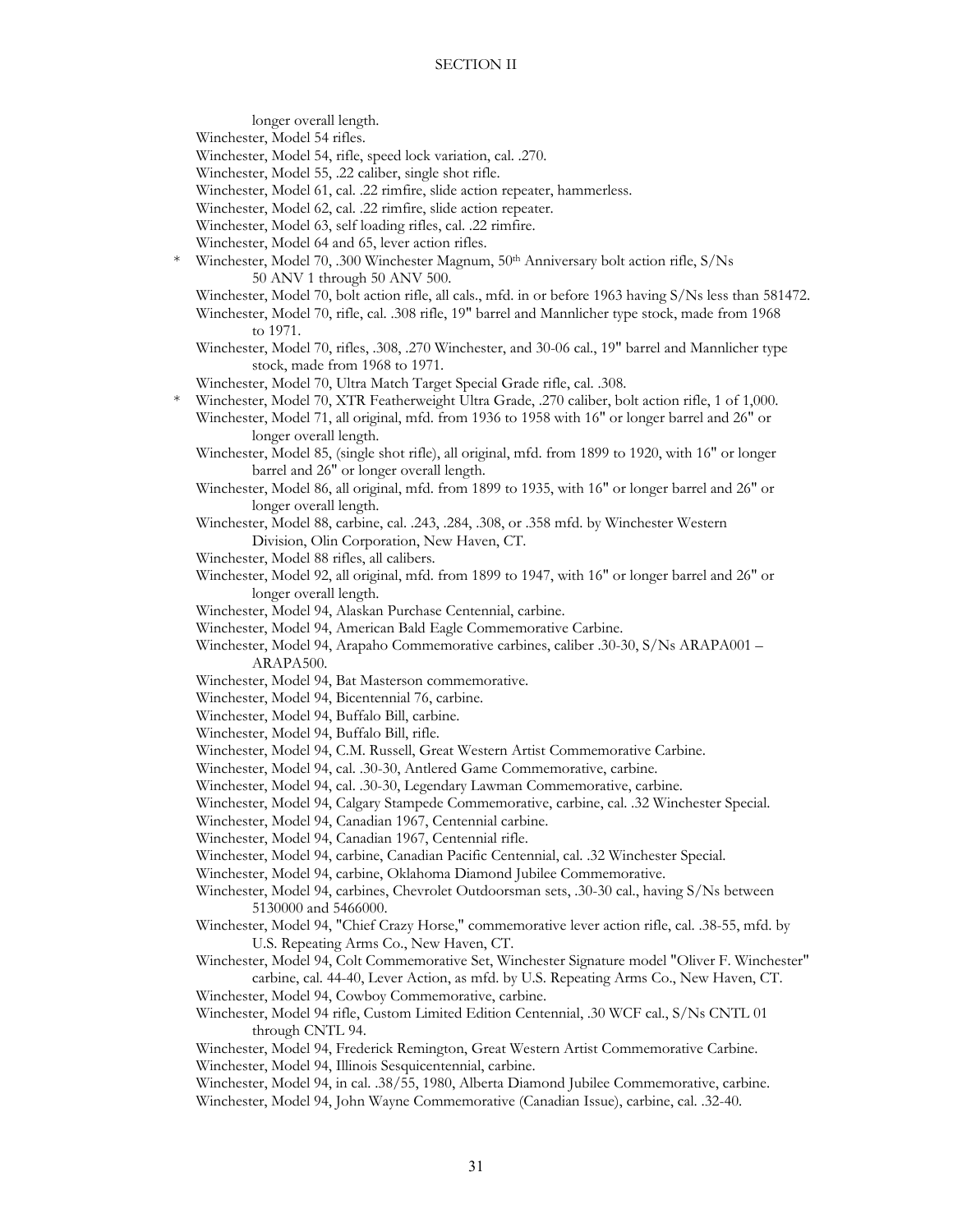Winchester, Model 94, John Wayne commemorative, cal. .32-40, carbine.

- Winchester, Model 94, Klondike Gold Rush Commemorative carbine.
- Winchester, Model 94, Legendary Frontiersman rifle, cal. .38-55.

Winchester, Model 94, "Limited Edition I."

- Winchester, Model 94, "Limited Edition II" rifle, cal. .30-30.
- Winchester, Model 94, Limited Edition, carbine, cal. .30-30, S/Ns 77L1 77L1500.
- Winchester, Model 94, Limited Edition Centennial, .30 WCF rifles, S/Ns CN10,001 CN10,250, mfd. by the USRAC Custom Gun Shop for the Winchester Arms Collectors Association, having a replica Lyman No. 2 tang sight and with the WACA medallion placed in the buttstock.
- Winchester, Model 94, Little Big Horn Centennial, carbine.
- Winchester, Model 94, Lone Star Commemorative, carbine.
- Winchester, Model 94, Lone Star Commemorative, rifle, .30-30.
- Winchester, Model 94, model NRA Centennial, carbine.
- Winchester, Model 94, Mounted Police, carbine.
- Winchester, Model 94, Nebraska Centennial, carbine.
- Winchester, Model 94, NRA Centennial rifle, .30-30.
- Winchester, Model 94, One of One Thousand European Rifle commemorative.
- Winchester, Model 94, Ontario, Canada Conservation Office, 100th Anniversary Commemorative carbines, caliber 30-30.
- Winchester, Model 94, rifles and carbines mfd. prior to January 2, 1964, and having a S/N of less than 2,700,000, provided their barrel length is at least 16" and their overall length at least 26".
- Winchester, Model 94, Royal Canadian Mounted Police Centennial carbine.
- Winchester, Model 94, Saskatchewan Diamond Jubilee Carbine commemorative.
- Winchester, Model 94, Sioux Commemorative carbines, cal. 30-30, with S/Ns beginning with "SU."
- Winchester, Model 94, The Oliver F. Winchester commemorative.
- Winchester, Model 94, Theodore Roosevelt, Carbine.
- Winchester, Model 94, Theodore Roosevelt, Rifle.

Winchester, Model 94 "Trapper," .357 magnum caliber saddle ring carbine, 100th Anniversary Commemorative 1894-1994Winchester, Model 94, United States Border Patrol Commemorative carbine cal. .30-30.

- Winchester, Model 94, Wild Bill Hickok Commemorative, Caliber .45, S/Ns WBH001 WBH350.
- Winchester, Model 94, Wells Fargo and Company Commemorative, carbines.
- Winchester, Model 94, Wyoming Centennial Commemorative carbines, caliber .30-30, S/Ns WYC001 - WYC500.
- Winchester, Model 94, Wyoming Diamond Jubilee, carbine.
- Winchester, Model 94, Yellow Boy Indian, carbine.
- Winchester, Model 94, 125th Anniversary Commemorative carbines, caliber .30-30, S/Ns WRAC001 - WRAC125.
- Winchester, Model 94, 150th Anniversary Texas Ranger Commemorative, carbine.
- Winchester, Model 95, all original, mfd. from 1899 to 1938, with 16" or longer barrel and 26" or longer overall length.
- Winchester, Model 1866, Centennial, carbine.
- Winchester, Model 1866, Centennial, rifle.
- Winchester, Model 1873, all original, mfd. from 1899 to 1925, with 16" or longer barrel and 26" or longer overall length.
- Winchester Model 1890 rifles.
- Winchester, Model 1892 Carbine, .38 WCF cal. with 14″ barrel S/N 654311.
- Winchester, Model 1894, Golden Spike, carbine.
- Winchester, Model 1894 Nez Perce Commemorative carbine, cal. .30-30, mfd. by U.S. Repeating Arms Co., S/Ns NEZ001-NEZ600.
- Winchester, Model 1894, Texas Sesquicentennial rifle and carbine, cal. .38-55.
- Winchester, Model 1894 Carbine, .30 WCF cal. with 15 1/16″ barrel S/N 1040988.
- Winchester, Model 1894 Special Carbine .30 WCF cal. S/N 948487.
- Winchester, Model 1897, pump action shotguns, all gauges, manufactured between 1899 and 1957, S/Ns 1 through 1,024,700.
- Winchester, Model 1897 or 97 riot guns, 12 gauge, 20" barrels with original RIC (Royal Irish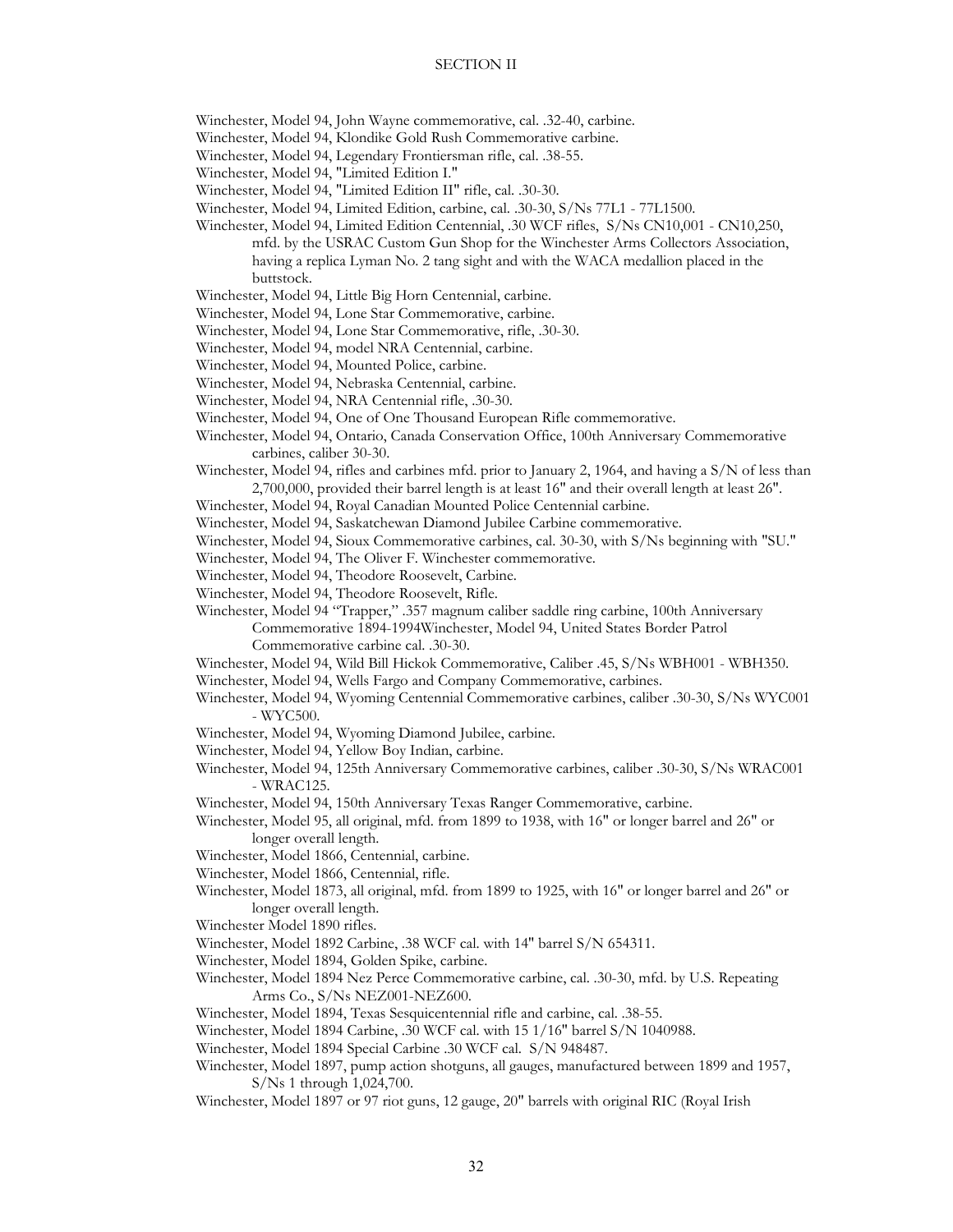Constabulary) markings. \* Winchester, Model 1902, .22 caliber bolt action rifles. Winchester, Model 1903 .22 cal. semiautomatic rifles. Winchester, Model 1906 rifles. Winchester, Model 9422, Annie Oakley Commemorative Carbine .22 cal. Winchester, Model 9422, Cheyenne Commemorative rifles, .22 cal. Winchester, Model 9422, "Eagle Scout Commemorative" rifle, .22 cal. Winchester, Northwest Territories Centennial rifle. Yugoslavian M1948 (M48) bolt action rifles, 7.92 x 57mm caliber, produced at the Kragujevac Arsenal, original military configuration only. Yugoslavian manufactured rifles M59 and M59/66, 7.62 x 39 mm caliber, all semiautomatic variations and having a fixed magazine, manufactured from 1947-1992.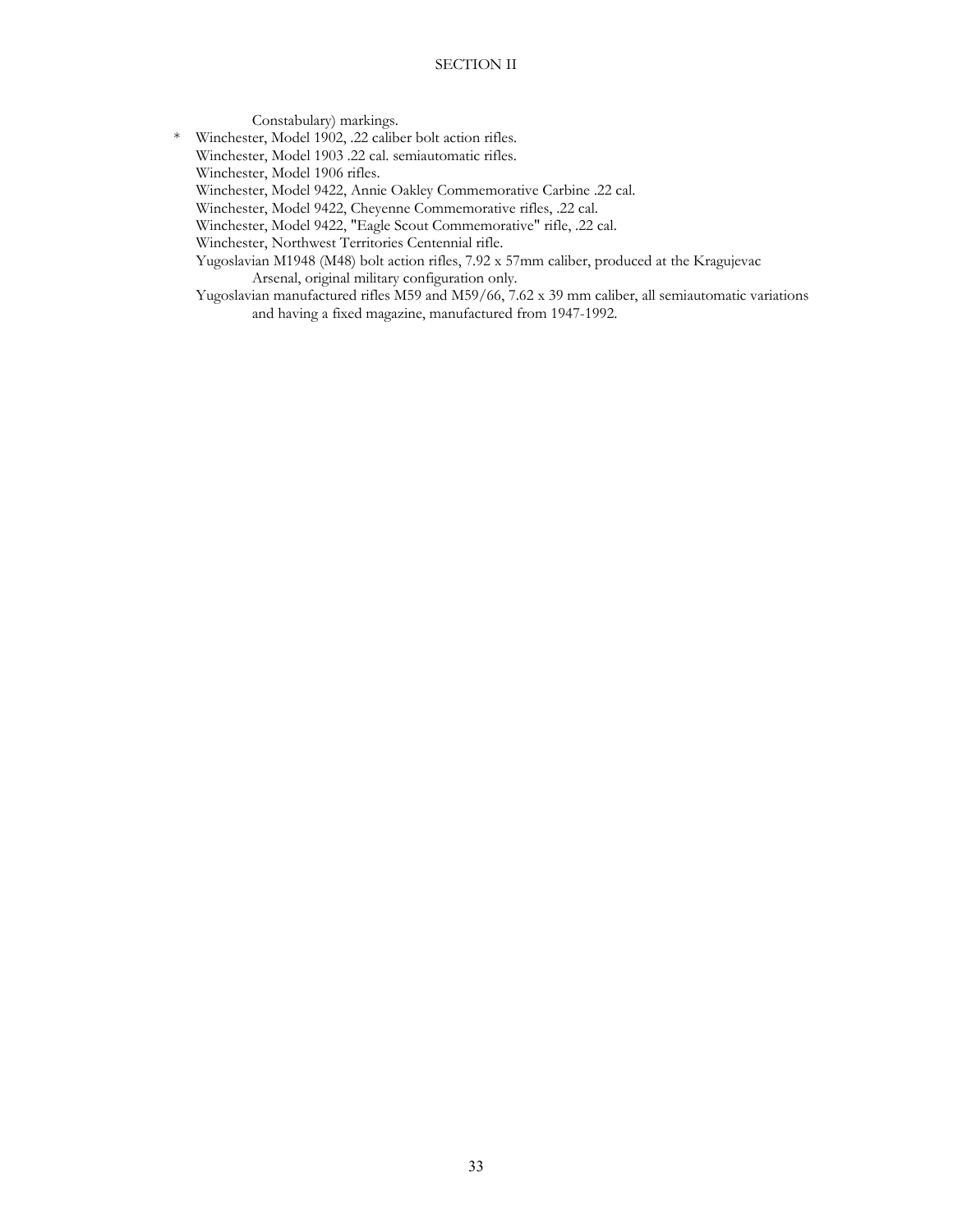# **SECTION III: Weapons Removed From The NFA As Collector's Items And Classified As Curios Or Relics Under The GCA**

The Bureau has determined that by reason of the date of their manufacture, value, design and other characteristics, the following firearms are primarily collector's items and are not likely to be used as weapons and, therefore, are excluded from the provisions of the National Firearms Act.

Further, the Bureau has determined that such firearms are also Curios or Relics as defined in 27 CFR 478.11. Thus, licensed collectors may acquire, hold, or dispose to them as Curios or Relics subject to the provisions of 18 U.S.C. Chapter 44 and 27 CFR Part 478. They are still "firearms" as defined in 18 U.S.C. Chapter 44.

- Any military bolt action or semiautomatic rifle mfd. prior to 1946 and accompanied by a "cup type" grenade launcher designed for the specific rifle.
- Belgian, Pre-war mfd. Hi Power pistols, in cal. 9mm having tangent sights graduated to 500 meters, slotted for shoulder stock, having S/Ns of less than 47,000 without letter prefixes or suffixes and accompanied by original Belgian mfd. detachable wooden flat board type shoulder stocks.
- Beretta, model 1918/1930, semiautomatic carbine, cal. 9mm, having a barrel length of 12.5" and a magazine capacity of 25 rounds.
- Beretta, model 1923, semiautomatic pistol, in cal. 9mm Kurz (.380), accompanied by original Italian detachable leather and metal holster/shoulder stock.
- Beretta, Model 92SB pistols, caliber 9mm, S/N C31509Z through C31538Z; with factory-issued detachable folding shoulder stocks.

 Bergmann-Bayard, model 1908, Pistol, 9mm Bergmann-Bayard with shoulder stock and 4" barrel. Bergmann, Mars model 1903, self loading pistol, w/accompanying shoulder stock.

British PIAT (Projector, Infantry, Anti-tank).

Browning, model 1903, Pistol, 9mm Browning Long, with shoulder stock and 5" barrel.

- Browning Hi power pistols, 9mm having tangent sights graduated to 500 meters, slotted for shoulder stock, having S/Ns less than T200,000 etched vertically on the right side of slide, barrel, or frame and bearing crest of Emirates of Muscat & Oman, or mirror image of such crest, accompanied by original detachable wooden flat board shoulder stocks.
- Canadian, Inglis No. 1, Chinese Contract, Hi Power pistols, cal. 9mm parabellum, having a tangent rear sight adjustable from 50 to 500 meters, slotted for shoulder stock, and having the letters C in the S/N and accompanied by original Canadian mfd. detachable wooden holster/shoulder stock.
- Clement, Pistol Carbine, cal. 9mm.
- Chinese, Jingal rifle, caliber .60, S/N IRS 9083H.

 Chinese mfd. copies of the Mauser model 1896, semiautomatic pistol, produced prior to 1945, any cal., accompanied by original Chinese mfd. detachable wooden holster/shoulder stocks.

- Colt, Lightning rifle, original cutaway demonstrator produced by Colt.
- Colt, Model New Service, cal. .44 WCF, having a smooth bore, S/Ns 309065, 316627.
- Colt, Model New Service revolver, cal. .45 Colt, S/N 326618, having a smooth bore.
- Colt, Model New Service revolver, caliber .44 WCF, S/N 55125, having a barrel with a smooth bore.
- Colt, Model Woodsman, .22 Long Rifle cal., semiautomatic pistol with an experimental 10" barrel and an experimental wooden detachable shoulder stock.
- Colt, Model Woodsman, .22 Long Rifle cal., semiautomatic pistols, mfd. between 1915 and 1943, together with the original leather detachable holster stocks, mfd. by the N&S Corporation, Ventura, CA.
- Colt, Model 1905, Pistol, .45 rimless, with leather holster/shoulder stock and 5" barrel.
- Colt, Model 1911 pistol, cal. .38 Super, S/N 16212, accompanied by an original "Multi-Shot Riot and Anti-Bandit" shoulder stock as originally mfd. by Monarch Arms Sales Company, Los Angeles, California, in the early 1930s.
- Colt, New Service Revolver, cal. 44/40, w/original smooth bore barrel, S/N 326596.
- Colt, Officers model, .38 Special cal., double action revolver, with 6" barrel and a detachable, experimental skeleton shoulder stock and holster combination.
- Colt, semiautomatic pistol, cal. .22 rimfire, S/Ns 49551 and 49712, accompanied by an original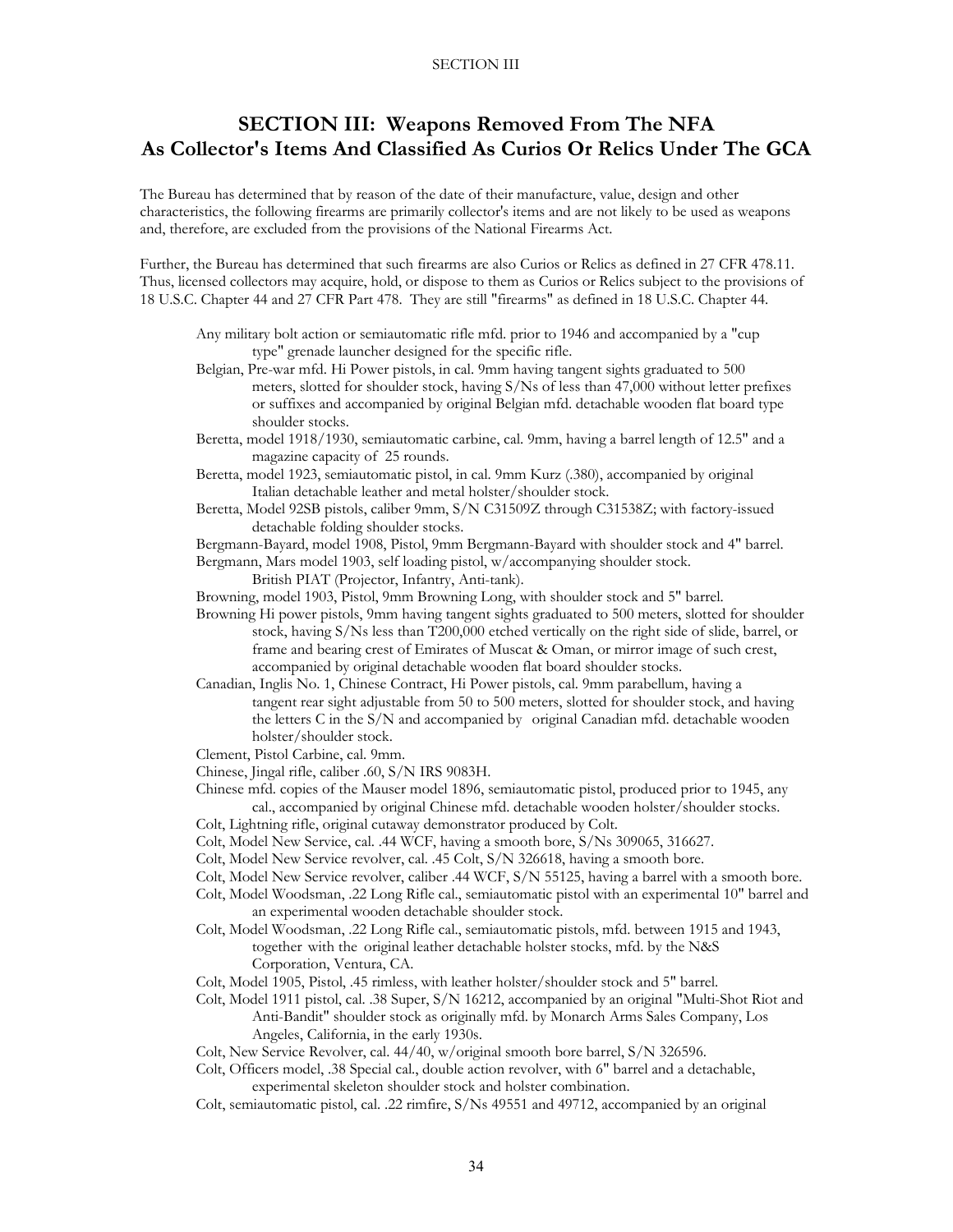"Rifle-ette" shoulder stock as originally mfd. by Monarch Arms & Mfg Co., Los Angles, CA in the 1920s.

Colt, Single Action Army revolver, cal. .45, with original smoothbore barrel, S/N 325085.

- Colt, Single Action Army revolver, caliber 44 WCF (.44-40), S/N 324477, with blue finish, 5-1/2 inch barrel and smooth bore presented by Colt Firearms to Mr. John W. Garrett.
- Colt, Single Action Army revolver, S/N 354096, cal. .44/40 having a smooth bored barrel and a barrel length of 7-1/2".
- Coston Supply Co., Coston Line Throwing Gun, caliber .45-70, S/N 447; determination applies only when included as an integral part of its accompanying accessory kit.
- Czechoslovakian, model CZ24, semiautomatic pistol, in cal. 9mm Kurz (.380) accompanied by original Czechoslovakian detachable wooden holster/shoulder stock.
- Fiala, model 1920, repeating pistol, cal. .22LR in all barrel lengths with accompanying detachable shoulder stock; original copies of the Fiala repeating pistol, marked Schall, Columbia or Botwinick Brothers, cal. .22LR, with accompanying original detachable shoulder stock.
- Finnish, model L-35, Lahti, Semiautomatic pistol, in cal. 9mm parabellum, accompanied by original Finnish detachable wooden holster/shoulder stock.
- Flashlight Revolver, cal. .22 Rimfire, having a rifled barrel, patented on July 10, 1923, and originally mfd. by S. P. Cottrell in Buffalo, NY.
- Fromme, model 1912, semiautomatic pistol w/Benke-Thiemann folding shoulder stock.
- German, model 1918, (WWI) anti-tank rifle (PzAgew 1918), cal. 13.25mm.
- German, (Nazi) Belt Buckle Gun, .22 rimfire, marked "DRP Ausl Pat, Louis Marquis, W. Elberfeld."
- German, (Nazi) Belt Buckle Gun, 7.65mm, marked "D.R.P. Angem."
- German, Kamphpistole, cal. 26.7mm.
- German, Leuchpistole, 26.7mm, Walther pattern, mfd. in or before 1945, with original 23mm rifle grenade launching adapter sleeve.
- German, VG1-5 (Volksgewehr), semiautomatic rifle, cal. 7.92mm Kurz, having a barrel length of 14.9" and an overall length of 34.8".
- Greener Cattle Killer (Original model) No. B1201, .310 cal.
- Greener Cattle Killer (Pocket Pattern) No. B1203, .310 cal.
- Greener Safti Killer No. B1216, .22 cal.
- Greener Universal Safti Killer No. B1217, .310 cal.
- Hamilton, models 7, 11, 15, 19, 23, 27, 027, 31, 35, 39, and 43 rifles.
- Harrington and Richardson (H&R) "Handy Gun," .22 rimfire or .32-20 centerfire, with 12-1/4" rifled barrel, without shoulder stock.
- Harrington and Richardson Handy Gun, Model 122 .22 Rimfire caliber, with original shoulder stock, having a barrel length of 12-3/4 inches, S/N 157.
- Heal, Rifle No. 10, cal. .22 Heal, .22 rimfire cal. rifles, all models, mfd. prior to 1908, by the Heal Rifle Company or the Detroit Rifle Company.
- High Standard, model C/S, smoothbore .22 cal. shot semiautomatic pistols, bearing S/Ns 59279, 59460, 59469, 59473, 59478.
- High Standard, Model Sentinel (R-100), cal. .22 revolver having smooth bore with integral choke, S/Ns 948, 995.
- High Standard, Model S, smoothbore .22 cal. shot semiautomatic pistols having slides marked "Hi- STANDARD MODEL "S" .22 L.R. SHOT ONLY," and bearing S/Ns 48142, 48143, 48144, 48145, 48146, 59474, 59496, 59458, 59459.
- High Standard, Model S, smoothbore pistol, caliber .22 L.R., S/N 59493.
- \* Invisible Defender four barrelled palm gun in .22 caliber manufactured by O.F. Mossberg, Chicopee Falls, Massachusetts, circa 1902 – 1909.
- Japanese, 20mm Single-Barrel Variant, flare pistol.
- "JGA" (J.G. Anchutz, Ulm, Germany), .22 Flobert single shot pistol.
- J.G. Anschutz, bolt action pistol, single shot, cal. 6 mm Glatt, S/N 377153.
- Kennedy Repeating Rifle, cal. .44, with 14" barrel, S/N C329.
- Krupp, models 1902 and 1906, 50mm Mountain Cannons as produced for the Siamese Government. Luger, Artillery model, pistols having chamber dates of 1914 through 1918 or 1920, having
	- German Weimar Navy markings consisting of the letter M over an anchor and a German Navy property number accompanied by original Artillery Luger flat board stocks, bearing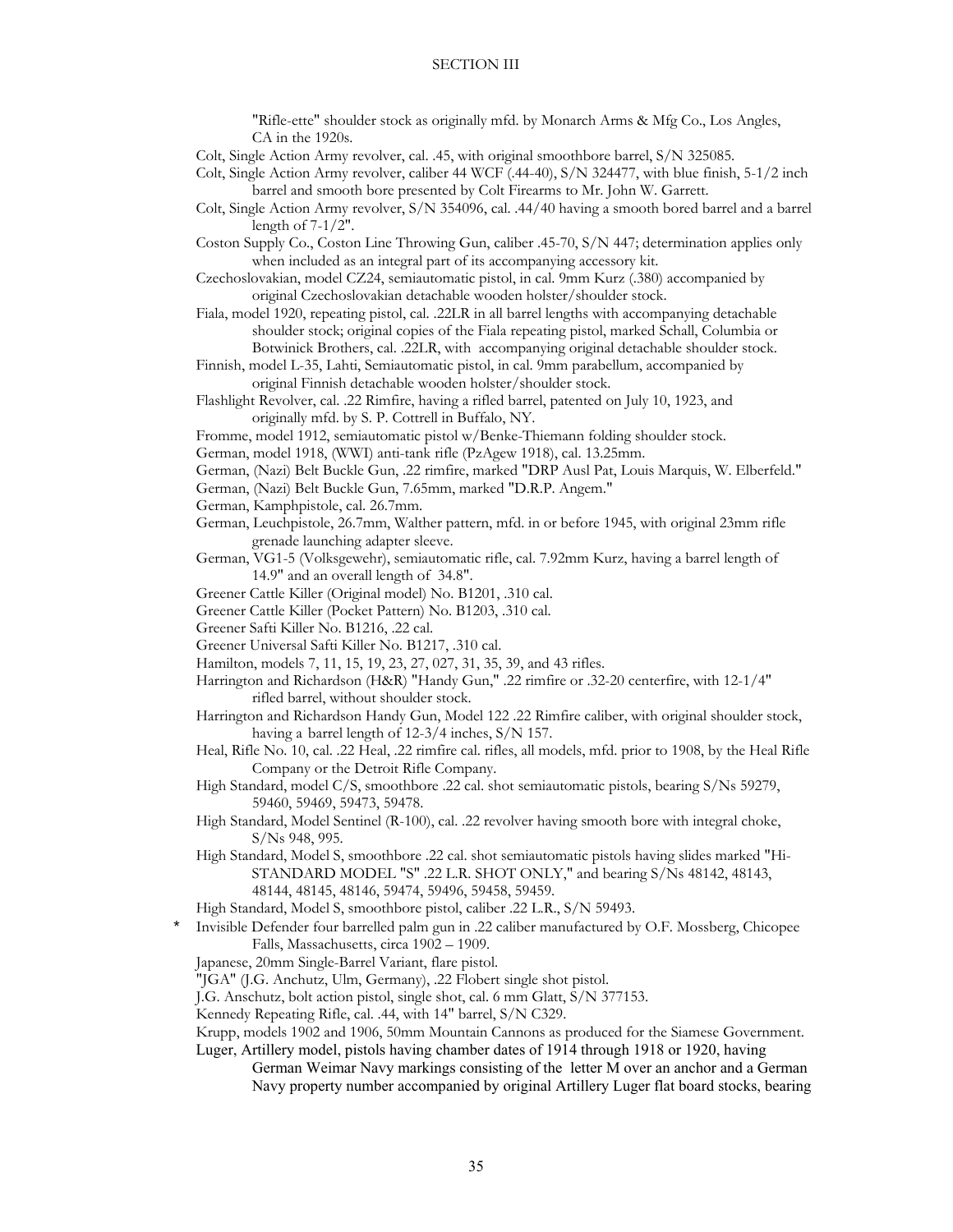German Weimar Navy markings of the letter M over an anchor with or without Navy property numbers.

- Luger, the 1920 Commercial Artillery model, pistols as mfd. by DWM or Erfurt, having undated chambers, commercial proofmarks, and bearing the inscription Germany or Made in Germany on the receiver and accompanied by original, German mfd., artillery type, detachable wooden shoulder stocks.
- Luger, DWM Pistol, model 1900, 1902, or 1906, in 7.65 Luger or 9mm parabellum cal., having the American Eagle chamber crest, and barrel lengths of either 4" or 4-3/4", with original detachable Ideal shoulder stocks and Ideal frame grips.
- DWM Luger, Original models 1904, 1906, 1908, 1914, and 1920. Naval pistols in 9mm parabellum or 7.65mm cal., in both the Commercial and Naval military varieties; in both altered and unaltered barrel lengths in the model 1904 and in both altered and unaltered safety markings in the model 1906; with original board-type detachable shoulder stocks bearing brass or iron discs, with or without markings, or, if without brass or iron discs, being of the Navy flat board-type. This exemption applies only to the listed Naval Luger pistols if mated to the Naval Luger stock and will not apply if the Naval Luger pistol is mated to the Artillery stock. The Naval stock has an overall dimension of 12-3/4", a rear width of 4-5/8", a front width of 1-1/2", a rear thickness of 9/16", and a front thickness of l-3/16".
- Luger, DWM Stoeger model 1920 and 1923, semiautomatic pistols in 7.65mm or 9mm parabellum cal., in barrel lengths of 8, 10, 12, and 12-1/2", having either American Eagle chamber crests and/or Stoeger frame and/or upper receiver marks, having either standard, Navy or artillery rear sights, having extractors marked either "Loaded" or "Geladen" and having frame safety markings of either "Gesichert" or "Safe," together w/original commercial flat board stocks of the artillery type, which bear no S/Ns or military proof marks; may include a "Germany" marking.
- Luger, DWM Pistol-Carbine, model 1920, 7.65mm or 9mm parabellum cal., with accompanying original commercial type shoulder stock, with or without forearm piece, having barrel lengths of 11-3/4" to less than 16".
- Luger, German model 1914, Artillery model pistol, mfd. by DWM or Erfurt, having chambers dated 1914 –1918, bearing Imperial German military proofmarks & accompanied by original, German mfd., artillery type, detachable wooden shoulder stocks.
- Luger, model 1902, Pistol-Carbine, 7.65mm Luger with original commercial type shoulder stock and forearm and 11-3/4" barrel.
- Luger, Persian (Iranian) Artillery model, pistols, as mfd. by Mauser prior to 1945, accompanied by the original artillery type, detachable wooden shoulder stock, bearing a S/N in Farsi characters stamped into the wood on the left side.
- Luger, semiautomatic pistol, certain variations with Benke-Thiemann folding shoulder stock.
- MBA, Gyrojet Rocket Guns, cal. 13mm, semiautomatic version only, produced in 1968 or earlier, S/N ranges A0001-A0032, A001-A085, B010-B411, and B5059-B5692.
- Manville, 18-shot-drum, 25mm, semiautomatic tear gas gun.
- Marlin, Model 1892, caliber .44-.40, S/N 386485, with 15-inch barrel.

Marlin Model 1893 or 93 carbine, cal. .25, with 15 inch barrel, S/Ns 193134, 284957, 320283, 387186.

 Marlin Model 1893 or 93 carbine, cal. .30, with 15 inch barrel, S/Ns 199669, 199690, 203990, 204585, 208526, 228856, 237681, 244372, 256559, 256568, 256577, 256583, 256611, 258853, 261844, 261889, 261901, 269397, 269636, 281802, 281810, 291358, 336467, 336478, 336504, 336610, 338883.

Marlin Model 1893 carbine, .30-30 caliber having a factory fitted 15-inch barrel S/N 1934.

 Marlin Model 1893 carbine, cal. .30-30, with a 15 inch barrel, S/Ns 244371, C2231 and 269397. Marlin Model 1893, carbine, cal. .32 with 15 inch barrel, S/N C2315.

 Marlin Model 1893 or 93 carbine, cal. .32-30, .32-40, .32 HPS, with 15 inch barrel, S/Ns \*2293, 176656, 194471, 194786, 194771, 194786, \*251864, 258880, 258894, 285305, 285331,

291337, 291399, 292390, 307905, 308094, 308111, 329063, 335434, 336651, 336964, 370263, 405878, 426311, C1326, C1323, C3967.

 Marlin Model 1893 or 93 carbine, cal. .38-55 or .38 HPS, w/15 inch barrel, S/Ns 194783, 246363, 75896, 316309, 336529, A4054, C3394, D8266.

Marlin Model 1894 or 94 carbine, cal. .25, with 12 inch barrel, S/Ns 283149, 328901, 328925, 328928,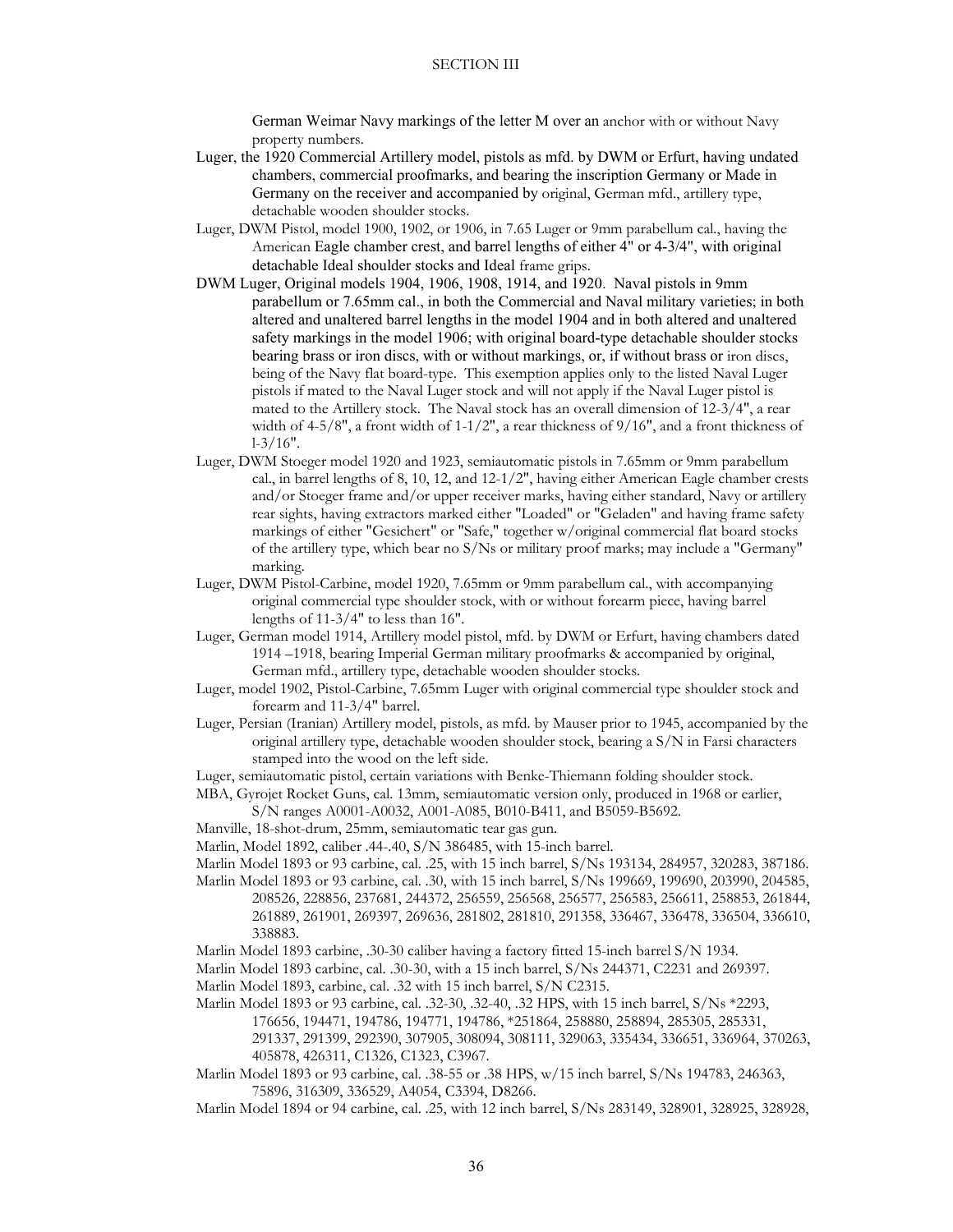328937, 328958.

 Marlin Model 1894 or 94 carbine, cal. .25, with 15 inch barrel, S/Ns 190958, 190962, 190976, 211087, 280125, 280128, 280141, 280147, 283330, 287748, 294716, 328910, 337955, 442611, 442643.

Marlin Model 1894, .25-20 caliber, S/Ns 409198, 442606, having a 15-inch barrel.

- Marlin Model 1894 or 94 carbine, cal. .32, with 15 inch barrel, S/Ns 190944, 190950, 190963, 190972, 217948, 282898, 282904, 287741, 287745, 287753, 287755, 287762, 287764, 287769, 287770, 287772, 294666, 294732, 301560, 314652, 325609, 328807, 328837, 328933, 376900.
- Marlin Model 1894, caliber .32-20, S/N 435220, with 15-inch barrel.

Marlin Model 1894, caliber .32-20, S/N 413828, with 15-inch barrel.

Marlin Model 1894 carbine, caliber .33-20, S/Ns \*D8959 and 417837, having a 15-inch barrel.

- Marlin Model 1894 or 94 carbine, cal. .38, with 14 inch barrel, S/Ns 324849, 326718.
- Marlin Model 1894 or 94 carbine, cal. .38, with 15 inch barrel, S/Ns 195570, 199975, 200007, 20022, 215011, 216362, 216412, 282004, 282936, 282997, 285870, 285974, 285979, 285990, 286281, 287729, 300626, 310864, 316798, 318000, 321957, 321970, 321973, 321985, 321986, 321990, 322025, 322035, 322037, 322053, 322077, 322079, 322082, 322095, 322514, 323672, 323688, 323785, 323810, 323846, 323925, 323928, 324195, 324238, 325732, 325740, 326143, 326206, 326726, 330543, 384186, 397215.
- Marlin Model 1894 or 94, caliber .38-40, S/N 430591, as originally manufactured with a 15-1/4 inch barrel.
- Marlin Model 1894 or 94 carbine, cal. 44, with 14 inch barrel, S/Ns 312691, 312708, 312801, 316617, 316628, 316632, 316645, 316649, 316654, 316656, 316739, 316772, 316803, 317427, 317449, 317466, 317470, 317499, 317559, 317573, 317578, 317582, 317587, 317596, 317646, 317687, 317690, 317698, 317697, 322641.
- Marlin Model 1894 or 94 carbine, cal. .44, with 15 inch barrel, S/Ns 181852, 181863, 181911, 181967, 182048, 182068, 182093, 182205, 182219, 182226, 182321, 182322, 182344, 183374, 183376, 183379, 183400, 183401, 183403, 183408, 183413, 183418, 183428, 183432, 183433, 185128, 185129, 185133, 185145, 185150, 185155, 185165, 185167, 185174, 185175, 185185, 85186, 185187, 185192, 191033, 191096, 191097, 191098, 191099, 191100, 191101, 191104, 191105, 191106, 191424, 195823, 195840, 195842, 196827, 197867, 200830, 200903, 200906, 200922, 200928, 200929, 200930, 200958, 203760, 203761,203763, 203766, 203767, 203769, 203771, 203772, 203773, 203774, 203778, 203780, 203781, 203782, 203784, 203785, 203787, 203788, 203789, 203796, 203798, 203806, 203811, 203812, 203813, 203818, 203822, 203824, 203826, 204395, 204398, 204403, 204404, 204407, 204411, 204414, 204415, 204419, 204421, 204426, 204427, 204428, 204429, 204430, 204499, 205727, 210260, 210269, 211064, 215017, 215019, 215020, 215023, 215030, 215037, 215043, 215054, 215058, 215059, 215063, 215068, 215070, 215071, 215079, 216340, 216348, 216350, 216357, 216363, 216366, 216368, 216416, 216423, 216424, 216425, 219240, 219253, 219254, 219273, 219288, 219291, 219295, 232678, 232948, 232950, 232964, 232981, 232997, 232999, 233001, 233010, 233240, 233281, 233299, 233344, 233355, 233369, 233396, 233403, 233481, 233519, 233530, 233535, 233543, 233549, 233592, 233600, 233632, 233695, 233712, 233733, 233781, 233798, 234308, 238716, 238720, 271131, 271328, 271330, 271331, 276129, 276138, 276156, 276162, 276170, 276177, 276183, 276189, 276195, 276218, 276226, 276228, 276239, 276249, 276254, 276255, 276258, 276262, 276264, 276265, 279683, 282927, 282945, 283260, 285876, 285943, 285946, 285961, 285999, 286011, 286018, 286019, 286250, 295694, 295725, 297384, 297473, 297598, 297639, 299635, 299643, 299648, 299662, 299670, 299676, 299689, 300302, 300629, 300634, 300656, 300685, 300690, 300698, 300705, 300709, 300719, 300738, 300744, 300754, 300777, 300780, 300793, 300800, 300806, 300832, 300834, 300850, 300904, 300905, 300917, 300918, 300927, 00931, 300936, 300951, 300955, 300967, 301844, 301857, 301863, 301866, 301867, 301896, 301924, 301942, 301961, 301976, 301981, 302015, 302059, 302102, 302149, 302209, 302224, 302239, 302246, 302341, 304526, 305795, 306179, 307210, 312344, 312358, 312367, 312370, 312371, 312377, 312378, 312382, 312384, 312387, 312391, 312393, 312403, 312415, 312419, 312420, 312423, 312425, 312427, 312435, 312437, 312438, 312443, 312445, 312446, 312451, 313218, 317706, 317710, 317713, 317723, 317726, 317728, 317742, 317744, 317750, 317751, 317761, 317796, 317802, 317817, 317832, 318000, 318012, 318023, 318029, 318042, 318043, 318044, 318045, 318046, 318048, 318054, 318792, 321954, 321955, 321956, 321962, 321972, 321974, 321975, 321977, 321978, 321979, 321988, 321994, 322002, 322015, 322019, 322021, 322028,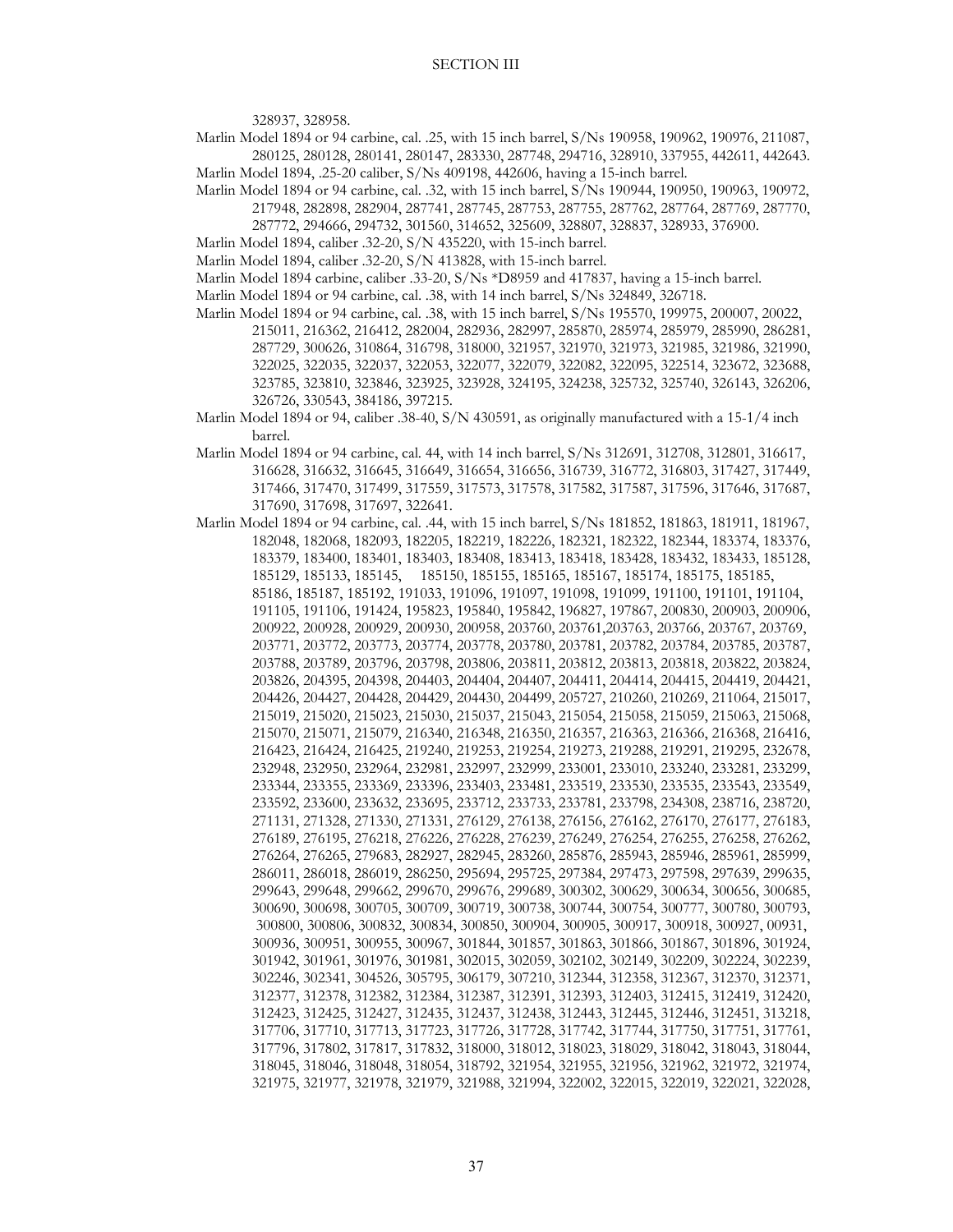322046, 322048, 322065, 322066, 322076, 322087, 322088, 322103, 322112, 322114, 322116, 322123, 322126, 322135, 322140, 322144, 322147, 322149, 322154, 322157, 322162, 322175, 322176, 322178, 322181, 322182, 322183, 322184, 322185, 322186, 322187, 322189, 322190, 322191, 322192, 322194, 322195, 322196, 322197, 322198, 322202, 322203, 322205, 322208, 322209, 322210, 322211, 322212, 322222, 322226, 322231, 322244, 322249, 322259, 322260, 322261, 322269, 322273, 322274, 322279, 322283, 322285, 322311, 323752, 323776, 323803, 323822, 323918, 323968, 324030, 324056, 324137, 324144, 324290, 324855, 324864, 325036, 325048, 325622, 325635, 325653, 325667, 325677, 325700, 325779, 325817, 325850, 325857, 325861, 325867, 325881, 325896, 325908, 325965, 326003, 326047, 326060, 326108, 326116, 326121, 326130, 326139, 326187, 326214, 330307, 330308, 330310, 330311, 330312, 330313, 330314, 330316, 330317, 330318, 330319, 330320, 330321, 330324, 330325, 330327, 330332, 330333, 330336, 330337, 330339, 330341, 330429, 330446, 330465, 330466, 330468, 330476, 330478, 330479, 330480, 330481, 330487, 330491, 330492, 330494, 330496, 330599, 330614, 330616, 330621, 330624, 330625, 330628, 330644, 331269, 331298, 333635, 338420, 338450, 338593, 338598, 338665, 384109 (384150 on tang), 386537, 386502, 386522, 86537, 386632, 386656, 396987, 398554, 398650 (386602 on tang), 398983, 401404, 401374, 21577, 423099.

 Marlin Model 1894 or 94 carbine, cal. .44-40, with 15 inch barrel, S/Ns 375792, 386485, 398492, 398586, 407596, 421436, 421459, 425082, 427022.

Marlin, Model 1894 carbine, cal. .44-40, with factory fitted 15 inch barrel, S/Ns 386612, 425194.

Marlin Model 1894, caliber .44-40, S/N 376768, with 15.25-inch barrel.

Marlin Model 1895 or 95 carbine, cal. .38-56, with 15-inch barrel, S/N 167406.

Marlin Model 1895 or 95 carbine, cal. .40-65, with 15-inch barrel, S/Ns 313644, 315054.

 Marlin Model 1895 or 95 carbine, cal. .45-70, with 15-inch barrel, S/Ns 313669, 313673, 313683, 313684, 313688.

Marlin Model 93, caliber .32 H.P.S., S/N 3375, with 15-inch barrel.

 Mauser, Commercial Luger Artillery model semiautomatic pistols cal. 9mm, Mauser banner marked, produced under contract for the Royal Thai Police accompanied by original, German mfd., detachable wooden shoulder stocks.

 Mauser, Model 1896 semiautomatic pistol accompanied by original German mfd. detachable wooden holster/shoulder stocks, all semiautomatic German mfd. variations produced prior to 1940, any caliber.

Mauser, Pistol-Carbine, model 1896, 7.63mm, with shoulder stock and 11-3/4" to 16" barrel.

 Mauser, Model 1902, 6 and 10 shot magazine capacity, semiautomatic pistols in cal. 7.63 x 25mm (.30 Mauser), having the distinctive hammer safety, barrel lengths of either 3.9 or 5.5", and accompanied by an original detachable wooden holster/shoulder stock.

 Mauser, Model 1912/14 pistol, 9mm Mauser short or .45 ACP, with original detachable wooden holster/shoulder stock and 5" barrel.

 Mauser Parabellum 75th Year Commemorative Luger Karabiner with accompanying shoulder stock. E. Mayer single shot handgun, no S/N, cal .38-55 smoothbore, barrel length 14-1/2".

 Military type Nambu pistol, model 1904, cal. 8mm Nambu with an accompanying original detachable telescoping wooden holster/shoulder stock.

Novelty four barreled palm gun in .22 caliber, manufactured by O.F. Mossberg or C.S. Shattuck Arms Co, circa 1906-1909.

 One Pocket Creedmores and other original pocket rifles with extension shoulder stocks, cal. .22, made by Samuel Watson Johnson (1838-1903).

OSS Glove Pistol, caliber .38 S&W or .38 special.

OSS "Liberator" pistol, .45 ACP or 9mm.

Remington Flare (Very) Pistol, Mark III, 10 gauge.

 Royal, semiautomatic pistol, cal. 7.63 x 25mm (.30 Mauser) having an integral 10 or 20 round magazine,  $5-1/2$ ",  $6-1/4$ ", or  $7-1/8$ " barrel, and accompanied by an original Spanish mfd. detachable holster/stock.

Sedgley, Mark V, 10 gauge, signal pistol.

The Shatuck "Unique" palm gun in .22 and .32 cal. rimfire.

 Smith & Wesson, model Military and Police revolver, cal. .38, S/N 112037, with original Ideal holster/shoulder stock.

Smith & Wesson, model 40, Light Rifle, caliber 9mm parabellum.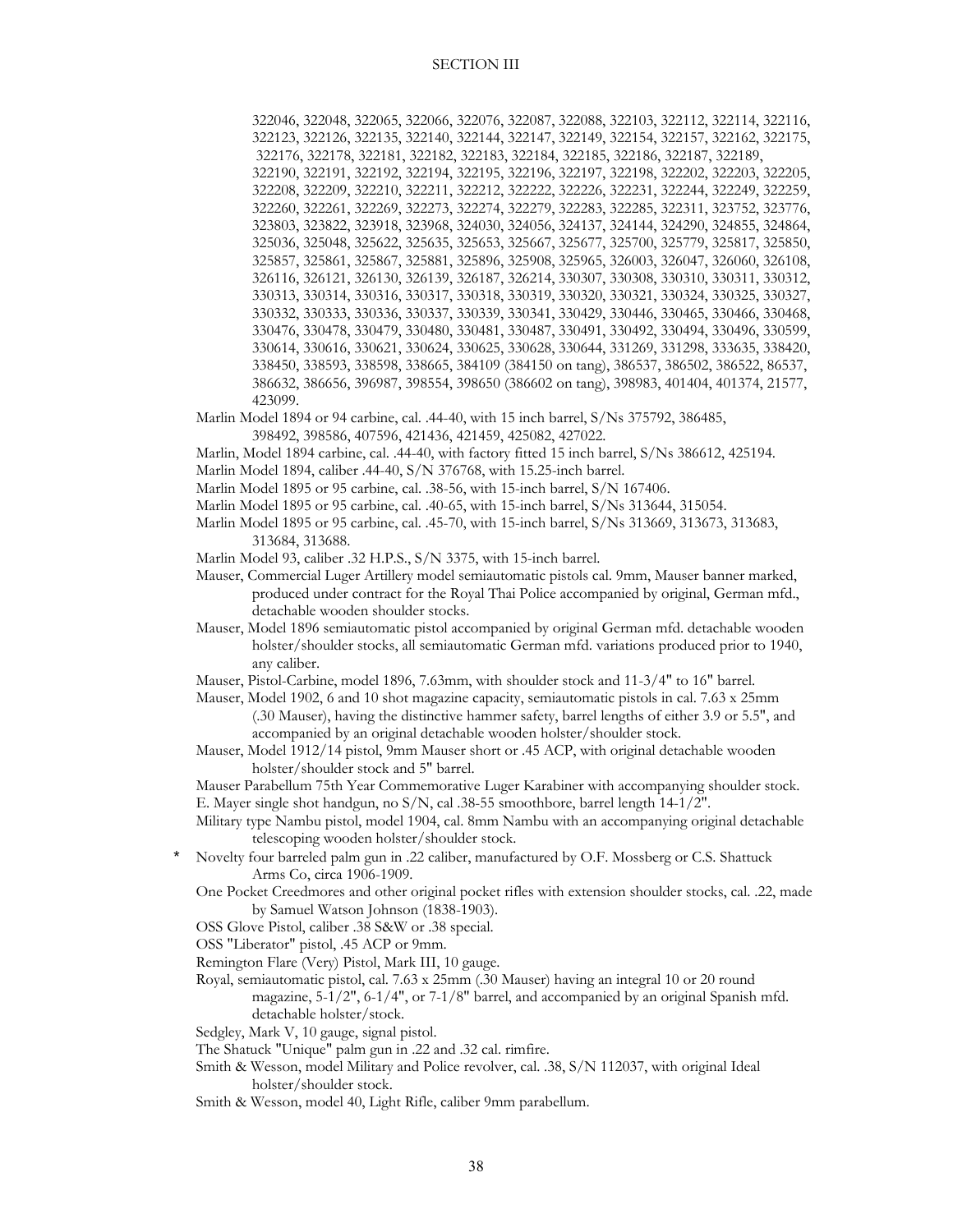Spanish Star, model A, semiautomatic pistol in cals. 7.63 Mauser, 9mm parabellum, 9mm long, .38 ACP and 45 ACP, accompanied by original Spanish mfd. detachable wooden holster/shoulder stock.

 Spanish mfd. copies of the Mauser, model 1896, semiautomatic pistol produced prior to 1946 in cal. 7.63mm or 9mm and having either integral or detachable magazines; accompanied by

original Spanish mfd. detachable wooden holster/shoulder stock.

- Stevens, Rifle, No. 20, w/smooth bore barrel for .22 and .32 rimfire shot cartridges.
- Stevens, Reliable Pocket Rifle, second issue, cal. .22 long rifle or .22 Stevens-Pope.
- Stevens, New model Pocket Rifle, first issue, caliber .22.
- Stevens, New model Pocket Rifle, second issue, cal. .22 short, long or long rifle rimfire, .22 WRF, .32 long centerfire.
- Stevens, New model Pocket Rifle No. 40, calibers: .22 long, rifle, .22 WRF, .22 Stevens-Pope, and .32 long centerfire.
- Stevens, Hunter's Pet No. 34 Pocket Rifle, cal. .22 short rimfire to .44-40 WCF.
- Stevens, Vernier Hunter's Pet No. 34 1/2 Pocket Rifle, cal. .22 short .44-40 WCF.
- Stevens, Vernier New model Pocket Rifle 40 1/2, cal. .22 long rifle, .22 WRF, .22 Stevens-Pope, .32 long centerfire.
- Stevens, 1898 New model Pocket Shotgun, in cals. .38-40 and .44-40.
- Stevens, Number 39, New model Pocket Shotgun, cals. .38-40 and .44-40.
- Stevens, 44-1/2 rifle, .22 cal. S/N 11006 with two-piece barrel owned by A.O. Neidner, Malden, MA.

 Steyr Hahn, model 1911/12, semiautomatic pistol, cal. 9mm Steyr or 9mm parabellum with 5" barrel and accompanied by an original European detachable holsterstock.

 Strong, Breech Loading Salute Cannon, 10 gauge, mfd. by Strong Firearms Co., New Haven, CT after 1898.

 Swedish, model P-40 Lahti, semiautomatic pistol, in cal. 9mm parabellum, accompanied by original Swedish detachable wooden holster/shoulder stock.

The Taylor "Fur Getter" mfd. by the F.C. Taylor Fur Company, St. Louis, MO, .22 cal. rimfire.

 The Taylor "Sure Shot" Trap Sun manufactured by or for the F.C. Taylor Fur Company, St. Louis, Missouri, .38 caliber and having a smooth bore.

- U.S. Coast Guard 37mm Deck Cannon, S/N M1-1983.
- U.S., Mark II, 10 gauge signal pistols.
- Walther, model 1937, pistol, "Armee Pistols," 9mm parabellum, with original detachable shoulder stock and 4.9" barrel.
- Webley & Scott pistol, Mark 1, No. 2, .455 cal., with original detachable shoulder stock.

Winchester Model 36, shotgun, 9mm rimfire.

Winchester rifle, Model 1873, .32 caliber, S/N 637480, having a 14-inch barrel.

Winchester Model 1873 carbine, cal. .32-20 WCF, with 14 inch barrel, S/N 695081 B.

Winchester Model 1873 carbine, caliber .32 WCF, with a 15-inch barrel, S/N 382028.

 Winchester Model 1873 carbine, cal. .44-40 WCF, with 14 inch barrel, S/Ns 612999B, 710976B, 719510B, 88502.

 Winchester Model 1873 carbine, cal. .44-40 WCF, with 15 inch barrel, S/Ns 579080B, ATF-33300- 252.

 \* Winchester Model 1873 carbine, caliber .44 WCF, S/Ns 717912 B, 718977B, and 85502, with 14-inch barrel.

Winchester Model 1873, caliber .44WCF, S/N 190542B, with 15-inch barrel.

Winchester Model 1885 carbine, cal. .25-35, with 15-inch barrel S/N 104783.

Winchester Model 1885 carbine, cal. .44-40 WCF, with 15 inch barrel, S/N 102429.

 \* Winchester Model 1885 rifle, cal. .44 WCF, S/Ns 75808 and 103509, having a 15-inch barrel. Winchester Model 1885, caliber .44WCF, S/N 103509, with 15-inch barrel.

 Winchester Model 1886 Line Throwing Gun, cal. .45-70 smoothbore, with 14-1/2 inch barrel, S/Ns 153830, 154228, 154229, 154231, 154232, 154256, 154257, 154258, 154259, 154260, 154262, 154263, 154264, 154265, 154266, 154267, 154268, 154269, 154270, 154271, 154274, 154287, 154301, 154304, 154305, 154308, 154319, 154320, 154321, 154322, 154327, 154328, 154331, 154332, 154334, 154336, 154337, 164338, 154339, 154340, 154342, 154345, 154346, 154347, 154348, 154349, 154350, 154351, 154352, 154355, 154356, 154357, 154359, 154360, 154365, 154366, 154384, 154385, 154388, 154390, 154393, 154396, 154397, 154398, 154402, 154403, 154404, 154406, 154409, 154411, 154413, 154414, 154415, 154418, 154419, 154420, 154422,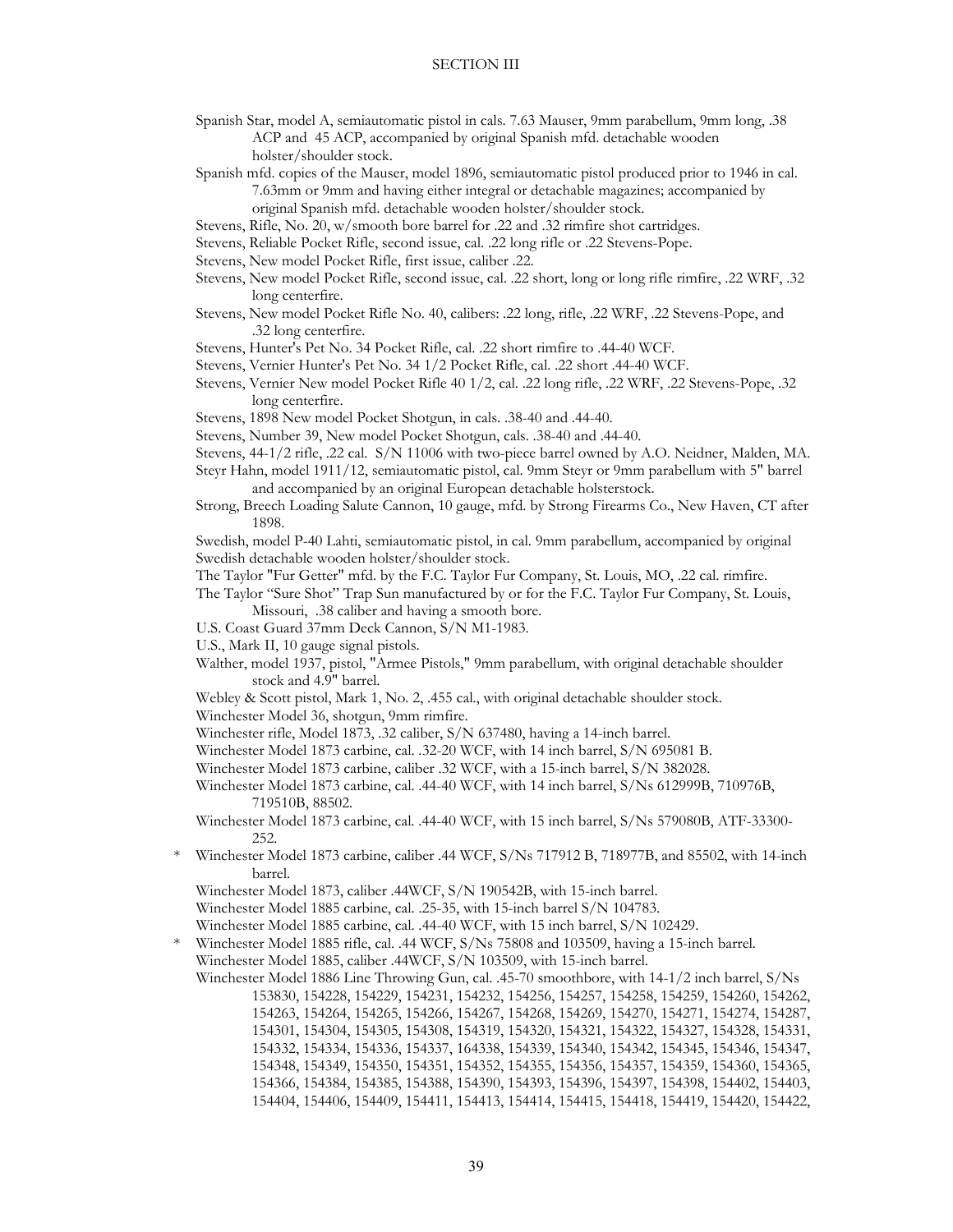154424, 154427, 154428, 154429, 154437, 154438, 154439, 154440, 154450, 154451, 154452, 154453, 154455, 154463, 154464, 154465, 154466, 154467, 154468, 154471, 154476, 154511, 154512, 154514, 154515, 154516, 154517, 154520, 154521, 154522, 154523, 154524, 154525, 154526, 154527, 154528, 154529, 154531, 154532, 154548, 154550, 154551, 154552, 154554, 154555, 154556, 154557, 154558, 154562, 154564, 154565, 154566, 154567, 154568, 154569, 154570, 154572, 154573, 154574, 154588, 154589, 154590, 154591, 154592, 154595, 154598, 154599, 154600, 154601, 154602, 154604, 154605, 154607, 154608, 154609, 154610, 154611, 154612, 154613, 154616, 154617, 154618, 154619, 154627, 154629, 154631, 154633, 154639, 154640, 154642, 154646, 154648, 154650, 154651, 154653, 154654, 154655, 154660, 154661, 154663, 154664, 154665, 154666, 154669, 154671, 154672, 154676, 154677, 154682, 154688, 154689, 154690, 154693, 154694, 154696, 154697, 154698, 154700, 154702, 154704, 154707, 154708, 154709, 154712, 154713, 154714, 154715, 154718, 154719, 154720, 154721, 154722, 154724, 154725, 154726, 154730, 154731, 154732, 154735, 154737, 154739, 154741, 154742, 154744, 154745, 154747, 154749, 154755, 154764, 154768, 154769, 154771, 154773, 154775, 154776, 154777, 154778, 154779, 154780, 154781, 154782, 154789, 154790, 154791, 154793, 154794, 154795, 154797, 154798, 154799, 154800, 154801, 154802, 154803, 154804,154808, 154814, 154820, 154821, 154822, 154823, 154824, 154825, 154826, 154827, 154830, 154831, 154833, 154834, 154853, 154854, 154855, 154856, 154857, 154858, 154860, 154862, 154865, 154866, 154868, 154869, 154870, 154871, 154875, 154878, 154889, 154891, 154892, 154893, 154894, 154895, 154896, 154897, 154905, 154906, 154912, 154913, 154914, 154928, 154942.

 Winchester Model 1892 or 92 carbine, cal. .25-20 WCF with 14-inch barrel, S/Ns 19782, 466396, 575644, 765952, 765987, 766291, 800432, \*801205, 801232, 801389, 836858, 818777, 859905, 859912, 903891, 940986, 942997.

 Winchester Model 1892 or 92 carbine, cal. .25-20 WCF with 15 inch barrel, S/Ns 295206, 512237, 692609, 846245, 850411, 852773, 853241, 859948, 982371, 850411.

Winchester Model 1892, caliber .30 WCF, S/N 211284, having a 14-inch barrel.

 Winchester Model 1892 or 92 carbine, cal. .32 WCF with 14-inch barrel, S/Ns 353676, 605816, 610041, 800188, 807261, 840518, 874184, 928023, 939107.

- Winchester Model 1892 or 92 carbine, cal. .32 WCF with 15-inch barrel, S/Ns \*475522, 575423, 786820, 838742.
- Winchester Model 1892 or 92 carbine, cal. .32-20 WCF with a 14-inch barrel, S/Ns 615287, 655804, 772706, 807261, 808290, 826022, 837181, 850460, 850556, 859920, 874501, 875174, 960471, 983151.
- Winchester, Model 1892, caliber .32 WCF, S/N 841245, with 14-inch octagonal barrel.

 Winchester Model 1892 or 92 carbine, cal. .32-20 WCF with a 15-inch barrel, S/Ns 203439, 472150, 475520, 490150, 554549, \*690038, 800472, 807957.

- Winchester, Model 1892, caliber .35 Winchester S.L., S/N 686515, with 15-inch barrel, marked .25-20 W.C.F.
- Winchester Model 1892, cal. .38 WCF, with a 12-inch barrel, S/N 681490.

 Winchester Model 1892 carbine, caliber .38 WCF, with a 14-inch barrel, S/Ns \*426935, 518749, 675600, 683395, 686204, 697846, 842774, 848416, 848742, 998336.

 Winchester Model 92 carbine, cal. .38 WCF, with a 14-inch barrel, S/Ns 654311, 672832, 683395, 979585.

 Winchester Model 1892 carbine, caliber .38 WCF, with a 15-inch barrel, S/Ns 545168 and 600577. Winchester Model 1892 or 92 carbine, cal. .38-40 WCF with 12 inch barrel, S/N 290849.

 Winchester Model 1892 or 92 carbine, cal. .38-40 WCF with 14 inch barrel, S/Ns 288562, 475736, 653874, 667950, 679709, 847750, 848745, 848873, 850811, 887641, 975236, 998845.

 Winchester Model 1892 or 92 carbine, cal. .38-40 WCF with 15 inch barrel, S/Ns 179252, 408307, 449677, 04878, 832039, 842788, 843000.

\* Winchester Model 1892, cal. 44-40 WCF, S/N 242340, 999009 with 15-inch barrel.

Winchester Model 1892 carbine, cal. .44 WCF, S/Ns 499886, with factory fitted 14-inch octagonal barrel.

Winchester Model 1892, caliber .44 WCF, S/N 414816, with 14-inch octagonal barrel.

Winchester Model 1892 carbine, cal. .44 WCF, S/Ns \*410040, 417473, 518749, with factory fitted 14-inch barrel

Winchester Model 1892 or 92 carbine, cal. .44 WCF, with 14-inch barrel, S/Ns 237383, \*241998,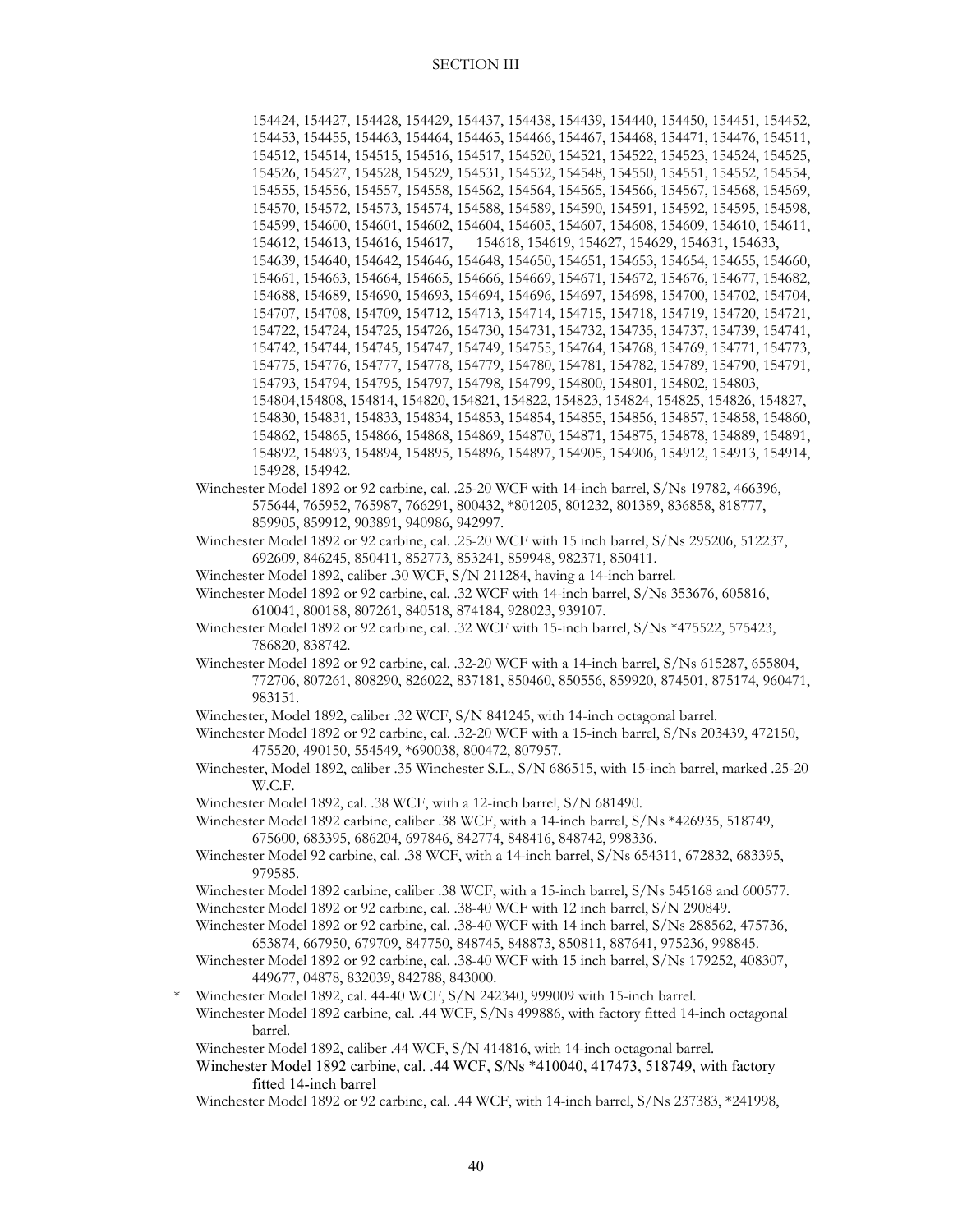290545, 314897, 319311, 323486, 324906, 325125, 325258, 325412, 325676, 328498, 326732, 353128, 373701, 374202, 394598, 407490, 407735, \*409734, 409959, 410015, 410127, 410461, 410488, 411197, 417104, 417274, 436742, 471250, 492863, 507295,558135, \*567955, 600075, 613228, 659956, 661061, 676111, 688571, 760056, 710257, 742128, 742330, 760298, 761294, 767088, 814474, 845258, 852145, 853128, 860766, 861322, 870893, 879896, 880098, 882743, 886582, 889143, 892877, 894524, 895290, \*895626, \*896406, 904104, 940939,905438, 934212, 940138, \*941030, 953433, 953533, 972059, 977206, 978960, 979529, 979915, 98094, 981253, 982178, 982703, 982509, 982549, 987936, 988293, 996120, ATF-33100012, 89287, 325676, 436742 and 982549.

- Winchester Model 1892, caliber .44 WCF, S/Ns \*58732, 168291, 172068, 191413, 302989, 338220, 450662, 454616, 449861, 677916, 697497, 715268, 756846, 820410, 820507, 820970, 821110,824056, 827272, 835806, 842869, 844314, 850990, 871544, 882743, 889143, 893373, 894230, 895861, 908502, 971295, 985251, 991413, \*992152, 995690, 996327, 997543, 998263, 998319, 998466, 998995, 998780, 999009, 999018, 999036, with 15-inch barrel.
- \* Winchester Model 1892, caliber .44, S/N 773086, having a 14-inch barrel with an engraved receiver. Winchester carbine, Model 1892, caliber .44 WCF, barrel length 14 1/8 inches, S/N 895675.
- Winchester rifle, Model 1892, .44 WCF caliber, S/Ns having a 15-inch barrel.
- \* Winchester Model 1892, caliber .44 WCF, S/N 998929, with factory fitted 15-inch barrel. Winchester Model 1892, caliber .44 WCF, S/Ns 408070, 409954, and 693360 with 12-inch barrel. Winchester Model 1892, caliber 44-40 WCF, S/Ns 172450, \*301164, \*678255, with 15-inch barrel. Winchester Model 1892 or 92 carbine, cal. .44-40 WCF, with 14 inch barrel, S/Ns 268828, 319250, 320567, 323075, 323300, 323428, 324318, 325248, 325618, 326147, 340471, 349471, 407898, 409715, 410033, 411349, 417996, 446526, 475736, 495045, 506991, 583403, 600903, 710267,
	- 743634, 761295, 819003, 820170, 822013, 823943, 824396, 842679, 852636, 861856, 879282, 890745, 895062, 895675, 897168, 898838, 898938, 921643, 925550, 948932, 976596, 977351, 977828, 978462, 979227, 979429, 980055, 980097, 980478, 981212, 982254, 982483, 982562, 984073, 987239, 987305, 989144, 993799, 999398.
	- Winchester Model 1892 or 92 carbine, cal. .44-40 WCF, with 15-inch barrel, S/Ns 197124, 381573, 414906, 511099, 518748, 650991, 659700, 756846, 816422, 820590, 823559, 837672, 844464, 881573, 886301, 895657, 896494, 905158, 937022, 954796, 977103, 988160, 990107, 991595, 994171, 996523, 997305, 998059, 998419, 998461, 998679, 998741, 998761, 998844, 998852.

Winchester Model 1892, caliber .25-20WCF, S/N 686515, with 15-inch barrel.

- Winchester Model 1892 caliber .25-20WCF, S/N 914301, with 15-inch barrel.
- Winchester Model 1894 or 94 carbine, cal. .25-35, with 14-inch barrel, S/Ns 427187, 814142, 865268.
- Winchester Model 1894 or 94 carbine, cal. .25-35, with 15-inch barrel, S/Ns 155531, 444585, \*522192, 542097, 589609, 812956, 815238.
- Winchester Model 1894 or 94 carbine, cal. .30-30 WCF, with 14-inch barrel, S/Ns 462548, 505307, 793359, 805815, 842523, 864415.
- Winchester Model 94 lever action rifle, caliber .30 WCF, S/N 990233, with factory fitted 15-inch barrel.
	- Winchester Rifle, Model 1894, .30 WCF caliber, S/Ns 442920, 463348, 554548, 612946, 639534, 742335, 780670, 820363, 839968, 844538, 846610, 847112, 861668, 865026, \*865212, 862579, 870711, 885127, 885359, 921311, 921754, 921922, \*925038, 958505, 958719, 992289, 959111, 959632, 976516, 986535, 986607, 992288, 1004929, 1004427, 1005373, 1009473, 1013530, 1017950, 1021542, 1028011, 1032419, 1034448, 1040690, 1044205, 1050280, 1054200, \*1052693, 1056793, 1057837, 1057984, 1058915, 1065744, 1068855, 1086186, having a 15-inch barrel.
- \* Winchester Model 94 carbine, caliber .30 WCF, S/Ns 441082, 846992, 1009372, 1086226, 1009382, 865026, 870711 and 839968. with 15-inch barrel.

Winchester Model 1894, caliber .30WCF, F/N 933879, 948487, and 1040988 with 15 1/16-inch barrel.

 Winchester Model 1894 carbine, caliber .30 WCF, S/N 321470 with factory fitted 14-inch octagonal barrel.

Winchester, Model 94 carbine, caliber .30 WCF, S/Ns 413187, 746707, 809300, 843083, 916487 with 14-inch barrel.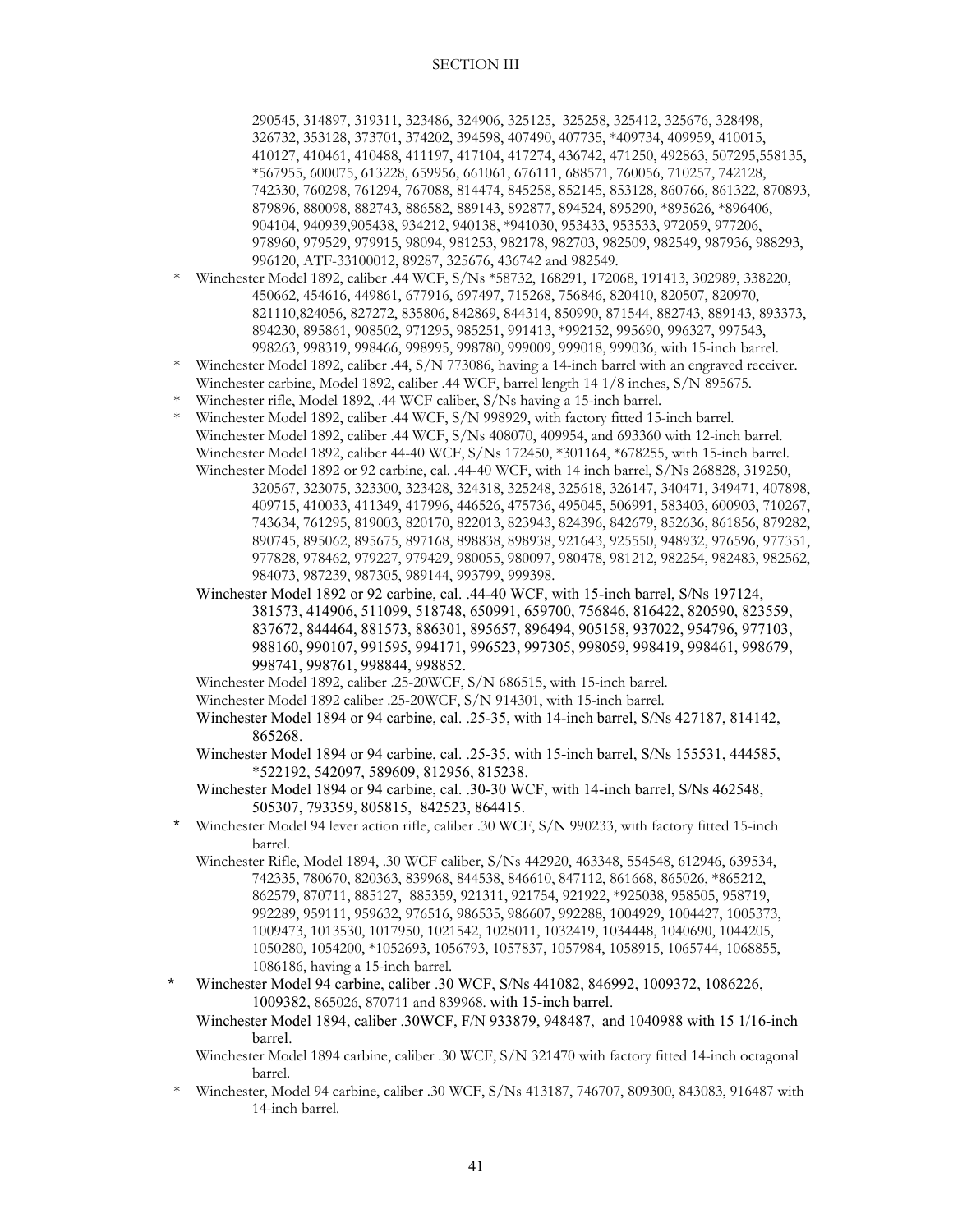Winchester rifle, Model 1894, .30 WCF caliber, S/N 1057890, having a 15-inch barrel.

 Winchester Model 1894 carbine, cal. .30 WCF, S/Ns \*847116, \*910606, 1017717, \*1031654, 1033895, with factory fitted 15-inch barrel.

Winchester Model 94 carbine, cal. .30 WCF, S/N 662205, with factory fitted 15-inch barrel.

- Winchester Model 1894 or 94 carbine, cal. .30 WCF, with a 15-inch barrel, S/Ns 502433, 503849, 505391, 507520, 639857, 640789, 758048, 801966, 820102, 864818, 885107, 885500, 909096, 910366, 923115, 923639, 937406, 959256, 981707, 992287, 998264, 1017931, 1021206, 1029281, \*1033896, 1034950, \*1038930, 1040702, \*1041205, 1046882, 1040987, 1065446, 1065843, 1066548.
- Winchester Model 1894, .30 WCF caliber, S/Ns 1052837, 933906, 910064, 922873 having a 15-inch barrel.

 Winchester Model 1894 carbine, caliber .30 WCF, S/N 554734, with factory fitted 15 1/8-inch barrel. Winchester Model 1894, cal. .30-30 WCF, S/N 848830, with original 15-inch unserviceable barrel.

 Winchester Model 1894 or 94 carbine, cal. .30-30 WCF, with 15-inch barrel, S/Ns 273691,315250, 318257, 324318, 360587, 368971, 373033, 433426, 444269, 447421, 464604, 467286, 478529, 481877, 486201, 491869, 495342, 554439, 554727, 559831, 593839, 602691, 638701, 639264, 661329, 662192, 701730, 758406, 790018, 790761, 794467, 802743, 806780, 815570, 820101, 820375, 820413, 839880, 840123, 857252, 862245, 868769, 868912, 869576, 870637, 871116, 871276, 872505, 882967, 883055, 884272, 885127, 885975, 887409, 910758, 923215, 928280, 933642, 933902, 938370, 943237, 952507, 958812, 958947, 959421, 959486, 972583, 973001, 973063, 976472, 981452, 981456, 986621, 990851, 991114, 992557, 995540, 995578, 995675, 998829, 1004615, 1004958, 1009373, 1009414, 1013465, 1025302, 1032798, 1033898, 1033973, 1034037, 1040905, 1046737, 1051727, 1051776, 1052211, 1052749, 1052851, 1052982, 1057043, 1059318, 1066951, 1068292, 1072755, 1080781, 1086226, 1090460

 Winchester Model 1894 or 94 carbine, cal. .32 Win. Spl., with 14-inch barrel, S/N 781211, 889043. Winchester Model 1894 or 94 carbine, cal. .32 Win. Spl., with 15-inch barrel, S/Ns 437440, 840832,

859421, 860098, 880845, 1006715.

 Winchester Model 1894 or 94 carbine, cal. .32-40 WCF, with 15-inch barrel, S/N 355640, 894588. Winchester Model 1894 or 94 carbine, cal. .38-55 WCF, with 15-inch barrel, S/N 247646.

 Winchester, 1902, pistol made from a rifle, cal. .22, produced at factory, having no S/N, but having a decorated stock and accompanied by documents denoting its use by Mr. Ned Tupperwein.

Winchester, 1892 Saddle Ring Carbine, .32 WCF cal. with 15″ barrel, S/Ns 575423 and 838742.

Winchester, 1892 Saddle Ring Carbine, .38 WCF cal. with 14″ barrel, S/N 683395.

Winchester, 1892 Saddle Ring Carbine, .44 WCF cal. with 14″ barrel S/N 988293.

Winchester, 1894 Saddle Ring Carbine, .30 WCF cal. with 15″ barrel S/N 959111, 1040690 and 986607.

Winchester, Model 1894 Saddle Ring, .30 WCF cal. with 15 1/16 ″ barrel S/N 933879.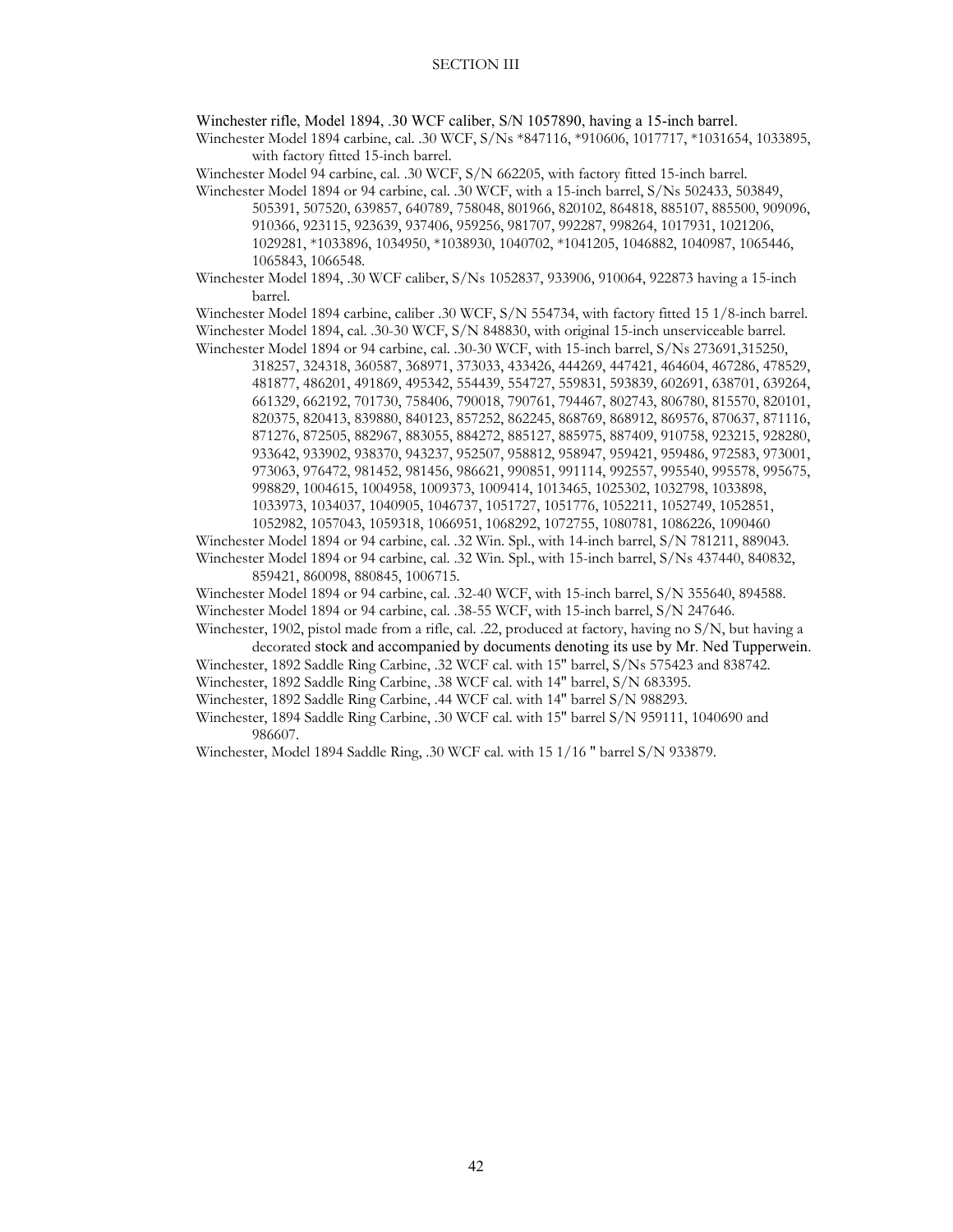# **SECTION IIIA: Weapons Removed From The NFA As Collector's Items And Removed From the GCA As Antiques.**

The following firearms were removed from the NFA as collector's items and classified as Curios or Relics under 18 U.S.C. Chapter 44. However, because they are antiques as defined in Chapter 44, they should not have been classified as Curios or Relics. Because they are no longer NFA weapons and are antiques under Chapter 44, they are not subject to GCA provisions.

Any pistol or revolver, mfd. in or before 1898, originally designed to accept a shoulder stock, and accompanied by an original shoulder stock. Belgian, Cane Gun, 41 caliber rimfire. Bergmann, model 1897, cal. 7.65mm (7.8mm) pistol with accompanying shoulder stock. Borchardt, model 1893, cal. 7.63mm pistol with accompanying shoulder stock. Chicago, palm pistol, caliber .32 rimfire extra short. Frank Wesson, Bicycle Rifle with accompanying shoulder stock. French, Model 1897 75mm breechloading cannon of French manufacture, mfd. in or before 1898. Gaulois, palm squeezer, 8mm short "Little All Right" palm pistol, .22 cal. rimfire patented by Edward Boardman and Andrew Peavey, January 18, 1876. German Minenwerfers, old and new models, mfd. prior to 1919, utilizing radial, straight pull friction primer ignition system. Mannlicher, Pistol-Carbine, model 1896, 7.63mm Mannlicher, with rifle type shoulder stock and forearm and 11-3/4" barrel. Marlin Model 1889, cal. .32, with 15-inch barrel, S/Ns 45952, 69571, 70624, 70678, 70729, 70737, 70738, 80884, 85429, 96169. Marlin Model 1889, cal. .38, with 15-inch barrel, S/Ns 53545, 63448, 63476, 63478, 69566, 69568, 69569, 69657, 69660, 73133, 73715, 73742, 83805, 83875, 83892, 83949, 83957, 83984, 83986, 88942. Marlin Model 1889, cal. .44, with 15-inch barrel, S/Ns 40013, 40021, 40074, 40083, 40084, 40089, 44305, 44306, 44313, 44324, 44327, 44330, 44332, 44335, 44336, 44338, 44343, 44345, 44347, 44348, 44351, 44360, 44366, 44369, 44372, 46621, 46641, 46709, 46743, 46765, 46876, 48997, 49009, 49012, 49016, 49019, 49026, 49029, 49031, 51902, 51912, 52022, 52023, 52029, 52031,52038, 52039, 52043, 53304, 53318, 53360, 53376, 53392, 53393, 55365, 55820, 59140, 59792, 61252, 61265, 61347, 61350, 61903, 61904, 61929, 61932, 61935, 61972, 61982, 61985, 63440, 63458, 63732, 63735, 63747, 63761, 63763, 65070, 65074, 66329, 66415, 66819, 66841, 66842, 66846, 66852, 66888, 67397, 67402, 67403, 67406, 67433, 67436, 67454, 67457, 67460, 67513, 67518, 68599, 68612, 68620, 70779, 70784, 70821, 70830, 70832, 72848, 73049, 73083, 73085, 73090, 73151, 73159, 73160, 73181, 73195, 73208, 73216, 73218, 73713, 73729, 73733, 73735, 73749, 73750, 73751, 73764, 73768, 73772, 73774, 73776, 73789, 73814, 73824, 73838, 73842, 73848, 73853, 81046, 81052, 81063, 81077, 81084, 81092, 81099, 81119, 81187, 81194, 83456, 83471, 83472, 83484, 83493, 83499, 83501, 83513, 83514, 83515, 83520, 83533, 83542, 83543, 83554, 83559, 83632, 83679, 83691, 83859, 83870, 83930, 83933, 83937, 83950, 83953, 83954, 83964, 83969, 86458, 86506, 86674, 86697, 86745, 86746, 86782, 86786, 86795, 88938, 89484, 89485, 89491, 89503, 89523, 89534, 89535, 89541, 89562, 89584, 89587, 89609, 89818, 89823, 89831, 90012, 90013, 90016, 90021, 90037, 90053, 90055, 90072, 90075, 90706, 91389, 91496, 91520, 91657, 91672, 91819, 91842, 91869, 91887, 91889, 91918, 91949, 91962, 91974, 91981, 91983, 91984, 91990, 91995, 92009, 92010, 92011, 92012, 92030, 92044, 92061, 92074, 92078, 92079, 92104, 92106, 92116, 92133, 92137, 92142, 92144, 92154, 92170, 92172, 92178, 92193, 92197, 92198, 92213, 92218, 92224, 99751, 99753, 99758, 99766, 99819, 99820, 99869, 99885, 99967, 99972, 99974, 99992, 99994, 100003, 100009, 100021, 100086, 100228, 108487, 108513, 108517, 108526, 108532, 108537, 108541, 108546, 108554, 108555, 108557, 108567, 108570, 108571, 108572, 108575, 108577, 108579, 108581, 108585. Marlin Model 1893, cal. .25-36, with 15-inch barrel, S/N 124940, 374465. Marlin Model 1893, cal. .30, with 15-inch barrel, S/Ns 161903, 162931, 164888. Marlin Model 1893, cal. .32, with 15-inch barrel, S/Ns 96935, 103641, 103643, 107944, 107948, 107950, 107958, 107970, 124405, 131030, 142050, 147644, 147669, 162785, 162810, 176191. Marlin Model 1893, cal. .38-55 or .38-56, with 15-inch barrel, S/Ns 96930, 96938, 96942, 103642, 103648, 103660, 103661, 103666, 103670, 133880, 147638, 147658, 167090, 167406.

 Marlin Model 1894, cal. .25, with 15-inch barrel, S/Ns 137247, 137248, 137250, 137252, 137256, 137261, 140941, 146754, 146755, 146756, 146757, 146758, 146759, 147678, 147681, 147682, 147688, 147694,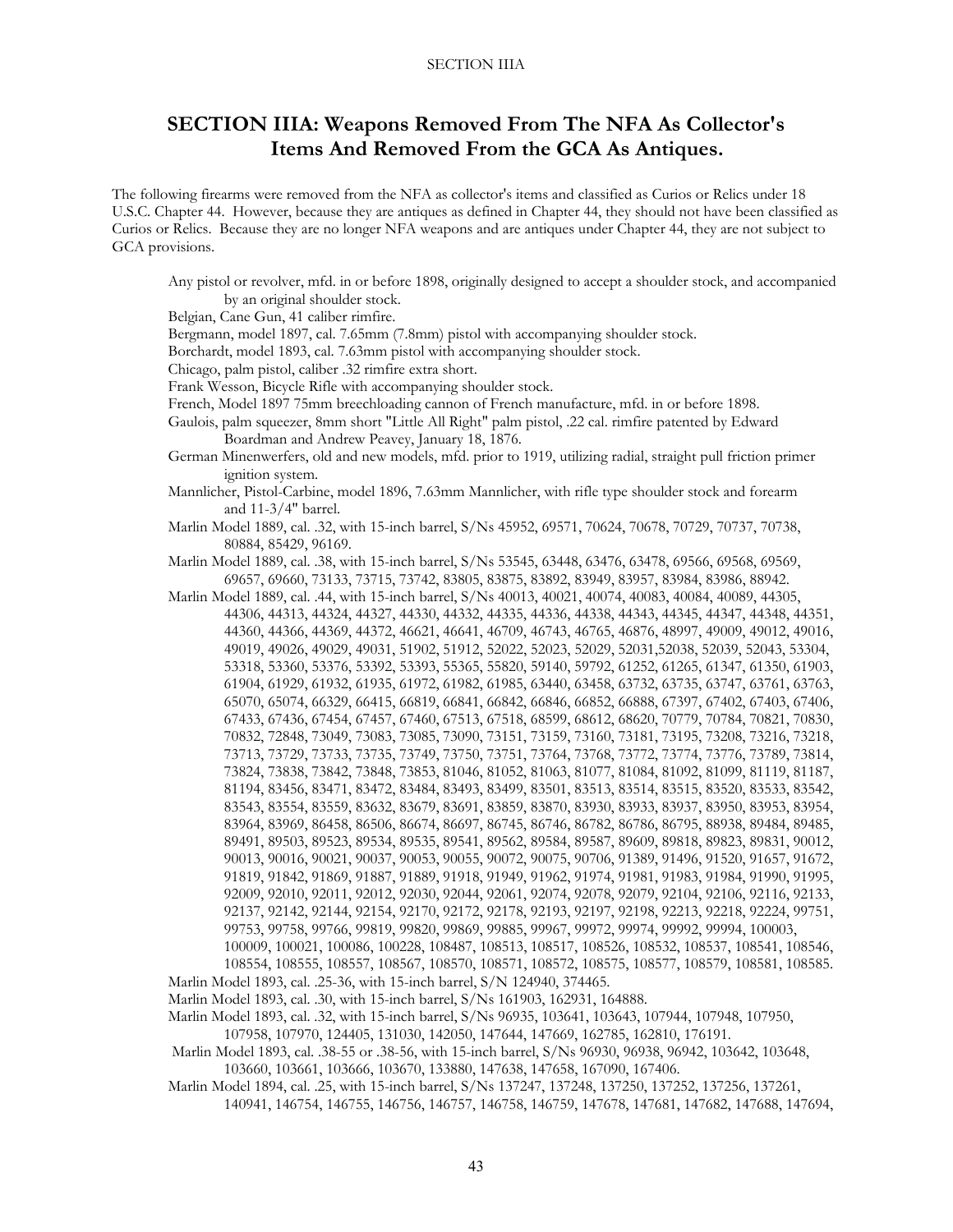147699, 147700, 147701, 147703, 148157, 148173, 148183, 148217, 151981, 174745.

 Marlin Model 1894, cal. .32, with 15-inch barrel, S/Ns 47431, 84993, 126545, 129211, 129221, 129227, 130657, 134113, 134118, 134126, 135406, 135407, 137124, 137125, 137129, 137130, 137131, 137133, 137136, 137137, 137138, 137139, 137145, 137146, 137147, 137149, 137151, 137156, 140876, 140877, 140892, 140899, 140903, 140907, 140909, 140921, 140922, 140924, 140927, 140931, 140934, 140942, 140943, 140945, 142038, 142039, 147206, 147704, 148147, 148153, 148155, 148158, 148178, 148183, 148184, 148194, 148197, 148200, 148201, 148207, 148209, 148212, 148214.

Marlin Model 1894, cal. .38 WCF, with a 15-inch barrel, S/N 150463.

- Marlin Model 1894, cal. .38, with 15-inch barrel, S/Ns 109874, 111674, 115770, 115772, 126799, 126858, 126907, 126953, 127093, 127180, 127382, 133190, 133260, 133491, 133645, 134348, 134363, 134364, 134446, 134495, 134526, 134565, 137669, 142371, 142374, 142379, 142389, 145783, 145784, 145787, 145788, 145789, 145790, 145792, 145793, 145794, 145796, 145798, 145799, 145800, 145806, 145813, 147629, 147630, 147631, 147632, 147633, 147634, 150482, 150483, 150486, 150576, 151586, 151594, 151651, 151721, 151726, 151737, 151746, 151748, 151751, 151753, 151761, 151923, 151987, 152004, 152043, 152057, 152066, 152070, 169850,169851, 169852, 169855, 169856.
- Marlin Model 1894, cal. .44, with 15 inch barrel, S/Ns 109588, 111398, 111696, 111789, 111794, 111813, 115362, 115363, 115365, 115378, 115383, 115385, 115388, 115392, 115393, 115400, 115403, 115407, 115408, 115412, 115413, 115414, 115418, 115419, 115421, 115433, 115436, 115438, 115439, 115449, 115451, 115453, 115457, 115458, 115459, 115473, 115476, 116487, 115489, 115496, 115499, 115616, 115622, 115644, 115649, 115651, 115662, 115710, 115723, 115743, 115822, 120065, 120094, 120107, 120115, 120118, 120119, 120126, 120133, 120137, 120139, 120145, 120146, 120149, 120161, 120213, 120227, 120228, 120239, 120243, 120270, 120273, 120276, 120292, 120296, 120469, 120496, 120504, 120505, 120523, 120534, 120549, 121549, 121933, 124651, 124662, 124671, 124704, 124725, 124734, 126787, 126843, 126851, 127149, 127251, 127300, 133605, 134090, 134376, 134543, 137495, 137614, 137725, 137734, 137765, 142367, 142368, 142373, 142376, 142377, 142380, 142390, 142402, 144194, 144197, 144198, 144272, 144296, 145687, 145689, 145693, 148154, 150181, 150260, 150369, 150371, 150380, 150384, 150385, 150406, 150420, 150421, 150430, 150462, 150471, 150568, 151047, 151074, 151082, 151086, 151087, 151091, 151092, 151094, 151096, 151097, 151101, 151107, 151133, 151134, 151137, 151140, 151144, 151145, 151151, 151158, 151187, 151193, 151195, 151214, 151227, 151242, 151243, 151619, 151622, 151631, 161632, 151698, 151723, 151724, 151730, 151733, 151735, 151743, 151744, 151756, 151757, 151760, 151764, 151790, 151792, 151797, 151994, 151997, 152020, 152022, 152075, 169854, 169914, 169940, 169971, 169972, 169986, 170002, 170025, 170138.
- \* Mauser, Model 1896, semiautomatic pistols or carbines having the following combination of features: 1)Serial number below 1500; 2) Large ring or cone hammer; 3) Early safety (safety on with lever in down position); 4) Early extractor (straight sided at front without semicircular lobes on either side); 5) Early firing pin retainer (U-shaped insert in back of bolt which retains firing pin). Mervellieux, squeezer pistol, 6mm and 8mm short.
	- Peavey, A.J., Knife Gun, .22 short rimfire.
	- Protector palm gun, .32 rimfire extra short, patented by Jacques Tublaux, Patent No. 732644.
	- Quackenbrush Bicycle Rifle, with telescopic wire stock, .22 caliber.
	- Remington, Cane Gun, model 1, .22 rimfire.
	- Remington, Cane Gun, model 2, .32 rimfire.
	- Springfield Trapdoor, Model 1884, cal. 45-70, line throwing gun, having a barrel length less than 16 inches, S/N 294879.
	- Stevens, Old model Pocket Rifle, .22 short or long rimfire.
	- Stevens, Reliable Pocket Rifle, first issue, cal. .22 short, long or long rifle.
	- Stevens, New Model Pocket Rifle, first issue, in cal. .32 short or long rimfire.
	- Stevens, New Model Pocket Rifle, 2nd issue, in cals. .25 Stevens or .32 long rimfire.
	- Stevens, New Model Pocket Rifle No. 40, in cal. .25 Stevens or .32 long rimfire.
	- Stevens, New Model Pocket shotgun, in cal. .44-50 Everlasting.
	- Stevens, Vernier, New Model Pocket Rifle, cal. .22 short, .22 long rifle, .22 WRF, .32 long rimfire.
	- Stevens, Vernier, New Model Pocket Rifle, No. 40 1/2, in cal. .25 Stevens or .32 long rimfire.

Tribuzio, "Squeezer" invented by Catello Tribuzio of Turin, Italy, cal. 8mm short.

- Winchester Model 1873 carbine, cal. .32-20 WCF, with 15-inch barrel, S/N 382027.
- Winchester Model 1873 carbine, cal. .38-40 WCF, with 14-inch barrel, S/N 514709.
- Winchester Model 1873, caliber .44 WCF, S/Ns 131592A and 92835A, with 15-inch barrel.
- \* Winchester Model 1873 carbine, cal. .44-40 WCF, with 15-inch barrel, S/Ns 69450, 92537, 92842A, 127884,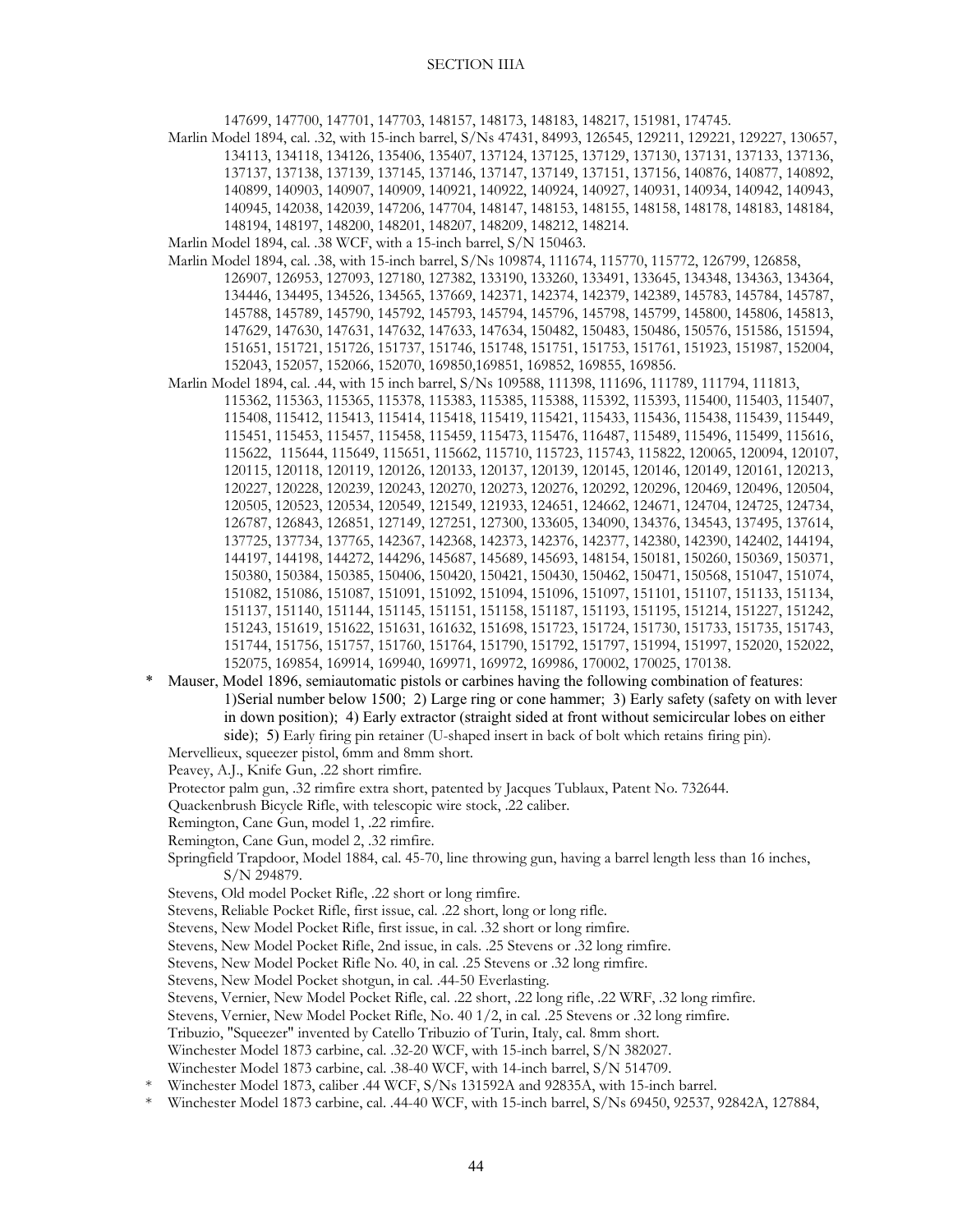131762A, 145337A, 198040B, 234795B, 235014B, 247094B, 263826B, 336514B, 336549, 380061, 486139B.

Winchester Model 1885 carbine, cal. .38-40 WCF, with 15-inch barrel, S/N 79085.

 Winchester Model 1885 carbine, cal. .44-40 WCF, with 15-inch barrel, S/Ns 73604, 73885, 78928, 79256, 83304.

 \* Winchester Model 1885 single shot carbine, cal. .44 WCF, with factory fitted 15-inch barrel, S/N 83313. Winchester Model 1885 carbine, caliber .44 WCF, S/Ns 73593, 75744, \*75759, with a 15-inch barrel. Winchester Model 1892 carbine, cal. .32-20 WCF, with 14-inch barrel, S/N 50480.

Winchester Model 1873 Carbine, caliber .44 WCF, having a 15-inch barrel, S/N 249401B.

Winchester Model 1892 carbine, cal. .38-40 WCF, with 15-inch barrel, S/N 43844.

Winchester Model 1892, caliber .38 WCF, S/N 102645, with 15-inch barrel.

Winchester Model 1892 carbine, cal. .44-40 WCF, with 15-inch barrel, S/Ns 51976, 95516, 158145.

Winchester Model 1894 carbine, cal. .30-30 WCF, S/N 42771.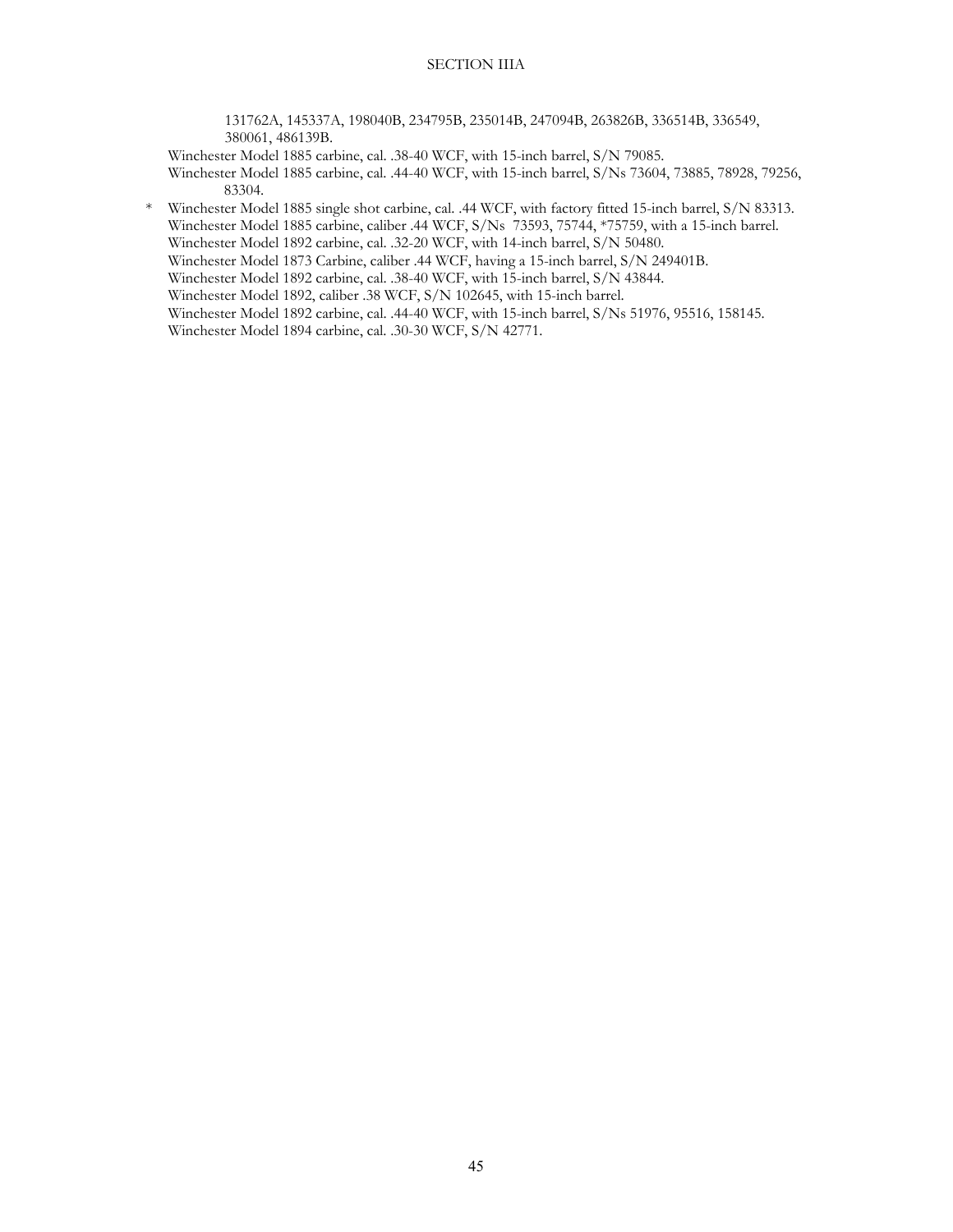# **SECTION IV: National Firearms Act Weapons Classified As Curios Or Relics Under 18 U.S.C. Chapter 44**

The Bureau has determined that the following NFA weapons are Curios or Relics as defined in 27 CFR 478.11 because of their dates of manufacture. These NFA weapons, classified as Curios or Relics, are still subject to all the controls under the NFA. However, licensed collectors may acquire, hold, or dispose of them as Curios or Relics subject to the provisions of 18 U.S.C. Chapter 44 and 27 CFR Part 478. They are still "firearms" as defined in 18 U.S.C. Chapter 44 and 26 U.S.C. Chapter 53.

- Alarm Pistol, S/N IRS-3591, cal. .22 rimfire, marked Patent Pending about 1883, which rings an alarm bell and also fires a cartridge when set to do so.
- Armalite, AR 10, 1955, cal. 7.62mm NATO submachinegun, made by the Armalite Div. Of Fairchild Engine & Airplane Co., Costa Mesa, CA, prior to 1961.
- Armalite AR-15, .222 Remington or.223 cals., produced by Armalite.
- Armalite AR-15, Model 601,.223 cal., mfd. by Colt. Must be marked "Armalite."
- Armalite, AR-18, selective fire rifle, cal. .223, prod. by Armalite, Costa Mesa, CA.
- Astra, models 901, 902, and 903, selective fire pistols, cal. 7.63mm (.30 Mauser).
- Astra, model F, selective fire pistol, caliber 9mm Bergmann.
- Azul, selective fire pistol, cal. 7.63mm (.30 Mauser), copy of Mauser model 1896 pistol.
- Australian, Austen MK I and MK II Submachineguns, cal. 9mm, mfd. in Australia prior to 1946.
- Australian, Owen MK I and MK II Submachineguns, cal. 9mm, mfd. in Australia prior to 1946.
- Austrian, Swartzlose machinegun, model 1905 and 1907/1912, cal. 8mm.
- Austrian, Steyr-Solothurn model MP-30 and MP-34 submachineguns as originally mfd. by Steyr-Daimier- Puch of Steyr-Austria, prior to 1946.
- Auto Ordnance, WWII commemorative Thompson model 1928, caliber .45.
- Auto Ordnance, Korean War Commemorative Thompson model 1928, cal. .45.
- Auto Ordnance, Thompson Model 1928, .22 caliber machinegun in original configuration as manufactured at the West Hurley, NY, facility between 1980 and 1981.
- Benet Mercie, machine rifle, model 1909 (French and American manufacture), caliber 8mm Lebel or .30. Boys, MK1, caliber .55 , anti-tank rifle.
- Bren, light machineguns, any model, any cal., British Commonwealth manufacture.
- Brevettata, model F.N.A.- B 1943, submachinegun, cal. 9mm parabellum,with an 8" barrel, S/N 5391.
- British, Lanchester (Lancaster) Mk 1 and Mk 1, 9mm, submachineguns mfd. in England during World War II.
- British Model 1903, 4.5 inch howitzer.
- British, STEN submachineguns Mk. I, Mk. II, Mk. III, Mk. IV and Mk. V, cal. 9mm, original British Commonwealth Military issue only.

 Browning automatic rifle (BAR), model 1918A2, mfd. by New England Arms Corporation prior to 1946. Browning automatic rifle M1918A2, S/N 00229, mfd. by Group Industries.

- Canadian, EX1 and EX2 experimental series of the FN FAL in cal. 7.62mm NATO, as mfd. by Fabrique Nationale, Herstal, Belgium, for the Canadian Government.
- Cane Gun, cane with horn handle, silver tipped, wood-covered steel, breech loading, smooth bore barrel, cal. .32 centerfire, S/N IRS-5834.
- Cane Gun, English walking stick, bamboo covered steel rifled barrel with horn handle, caliber .38 centerfire, S/N IRS-3589.
- Cane Gun, cal. .410 centerfire, S/N IRS-3587.
- Chinese mfd. copy of the U.S. 60mm mortar mfd. prior to 1946.
- Chinese, Type 24 (Maxim) machinegun, cal. 7.92mm, Chinese manufacture.
- Chinese, Type 26 light machinegun.
- Colt, CMG-2, S/N 012.
- Colt, Machinegun, model 1895, any caliber.
- Colt, Machinegun, model 1914, any caliber.
- Colt, Model MG38 and MG38B, water cooled machinegun any cal. mfd. by Colt.
- Colt, Model 1919 auto rifle.
- Colt, Model 1921, Model 1921A1, Model 52, and Model 52A, .50 cal., water-cooled machinegun, as originally mfd. by Colt and bearing the original S/N with the letter "C" prefix.
- Colt, Monitor model machine rifle, cal. 30-06, commercial version of the BAR, 18" barrel, vertical pistol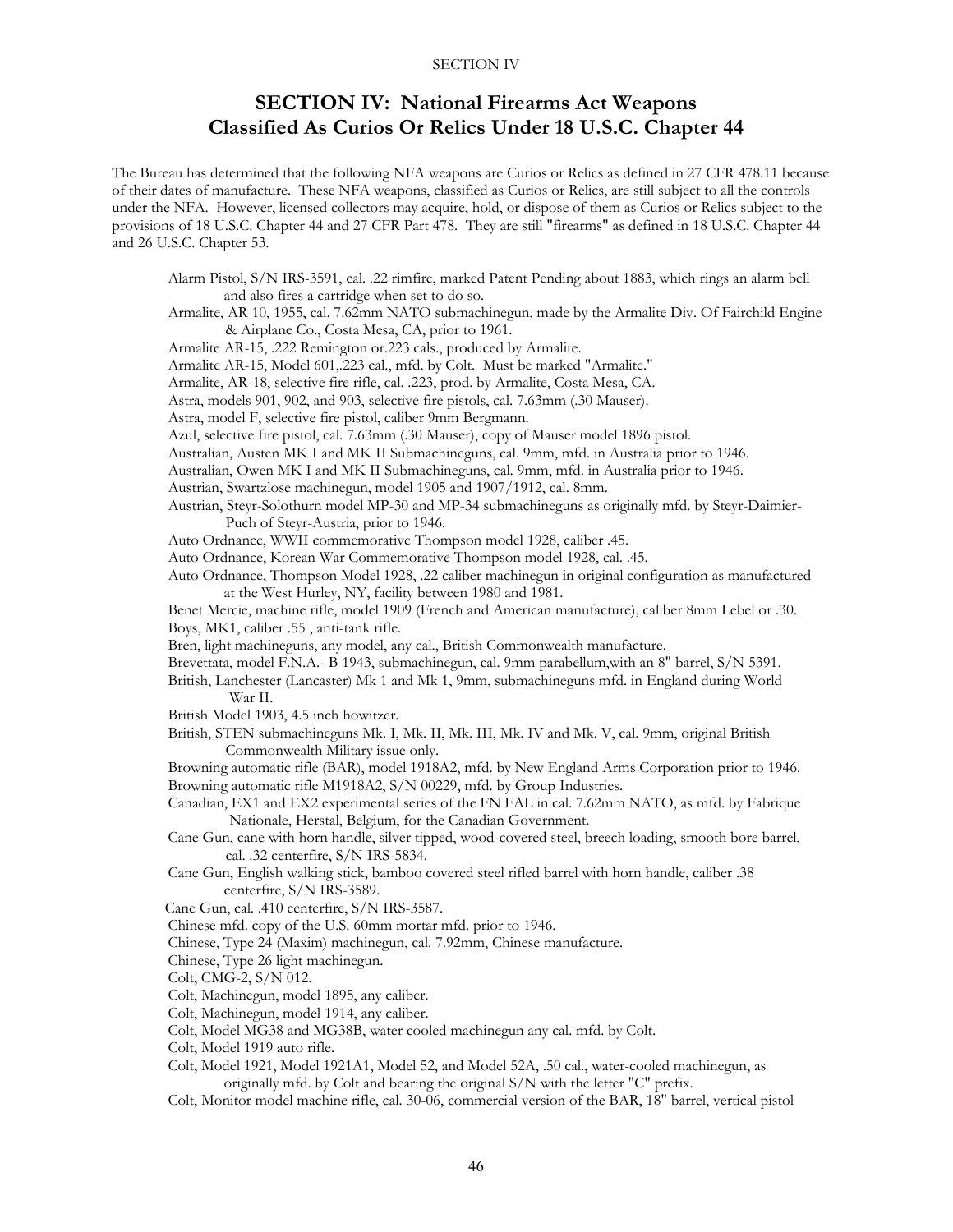- grip, Cutts compensator, mfd. by Colt.
- Crescent, Certified Shotgun .410 gauge, with 12-1/4" barrel and pistol grip.
- Czechoslovakian, model ZB 26 and ZB 30 light machinegun.
- Danish HOVEA M1949, 9mm parabellum, produced in Denmark.
- Danish, Madsen machineguns, all models produced prior to 1946; all calibers.
- Danish, Madsen, model 1946, submachineguns.
- Danish, Madsen, model 1950, submachineguns.
- Degtyarev RPD Light Machine Gun, 7.62 x 39mm caliber, mfd. in the Soviet Union, the People's Republic of China, or the People's Republic of Korea (North Korea).
- Degtyarev-PTRD 1941, 14.5mm anti-tank rifle.
- Egyptian "Port Said" version of the Swedish Model 45B, 9mm cal., produced in Egypt.
- Enfield, military bolt action rifle cut-a-ways, having barrels of less than 16".
- Fabrique Nationale, model BAR, full automatic rifle, all cals., as mfd. by Fabrique Nationale, Herstal, Belgium.
- Federal Laboratories, 12 Gauge Gas Billy, all variations.
- French, 25mm anti-tank cannon SA-L mil. 1937, commonly known as French models 34 SA and 37A.
- French, Chatellerault model 1924/29 machineguns, cal. 7.5mm.
- French, C.S.R.G. (Chauchat) machinegun model 1915, cal. 8mm Lebel.
- French, C.S.R.G. (Chauchat) machinegun, model 1918, cal. .30.
- French, model MAS 1938, sugmachinegun, caliber 7.65mm Long.
- French, model MAT 49, submachinegun, caliber 9mm.
- French, model 1897 75mm breechloading cannon of French and American manufacture, in 1899 or later.
- French, model 37, 5Omm (1.97 in.) mortar also designated as a German, model 203(f), 5cm (1.97 in.) mortar.
- French, model 34 SA and 37A, antitank cannon 1937 in 25mm.
- French, model 1934 M39 (Mle 34 K39), cal. 7.5 x 54mm, aircraft machinegun.
- Franchi, model 1962 Semiautomatic carbines, caliber 9mm.
- French, St. Etienne machinegun, model 1907, caliber 8mm. Lebel.
- Finnish, Tampelia (original), model 1938, caliber 81mm mortars.
- German, assault rifles selective fire, produced during 1941 through 1945, in caliber 7.92mm Kurz (7.92 x 33mm).
- German, Bergmann model 1915 water cooled machinegun, caliber 7.92mm.
- German, Bergmann model 1915, an air cooled machinegun, caliber 7.92mm.
- German, Bergmann, MP-34, 9mm, machine pistol.
- German, Bergmann, MP-35/1, 9mm, machine pistol.
- German, BUCO hand firing device, caliber 12mm (.44 cal.).
- German, Dreyse model 1918 water cooled machinegun, cal. 7.92mm.
- German, Erma (EMP), or MPE, 9mm, machine pistol.
- German Flak 30, 2cm anti aircraft machinegun.
- German, Gast machinegun, caliber 7.9mm.
- German, FG42 Parachutists rifle, cal. 7.92mm, mfd. prior to 1946.
- German, MG 15 anti aircraft machinegun 7.92mm made before 1945.
- German, MG 15 machineguns, cal. 7.92mm, made prior to 1945.
- German mfd., Model MP3008 submachinegun, cal. 9mm Luger, produced in Germany c. 1944-1945.

 German MP41 submachineguns, cal. 9mm parabellum, mfd. by C.G. Haenel, Suhl, Germany during WWII. (Original WWII German production only.)

- German Minenwerfers, having fixed firing pins, spring or hammer actuated striker, any cal., any model, mfd. prior to 1919.
- German, 15cm Nebelwerfer, 41 (150-mm) Rocket Launcher.
- German, Parabellum machinegun, model 1913, 1914 and LMG 14/17, caliber 7.9mm.
- German, Raketenpanzerbuchse 43 (8.8cm, RPzB43), model 43, 88mm Rocket Launcher.
- German, Raketenpanzerbuchse 54 (8.8cm, RPzB54), model 54, 88mm Rocket Launcher.
- German, Schmeisser, MP-28/II, 9mm machine pistol.
- German, Steyr-Solothurn, 9mm machine pistol.
- German, MG 34 light machinegun, cal. 7.92mm.
- German, MG 42 light machinegun, produced prior to 1946, cal. 7.92mm.
- German, MG 131 machineguns, all models, all calibers, mfd. before 1946.
- German, MP 18-1, submachinegun, cal. 9mm parabellum.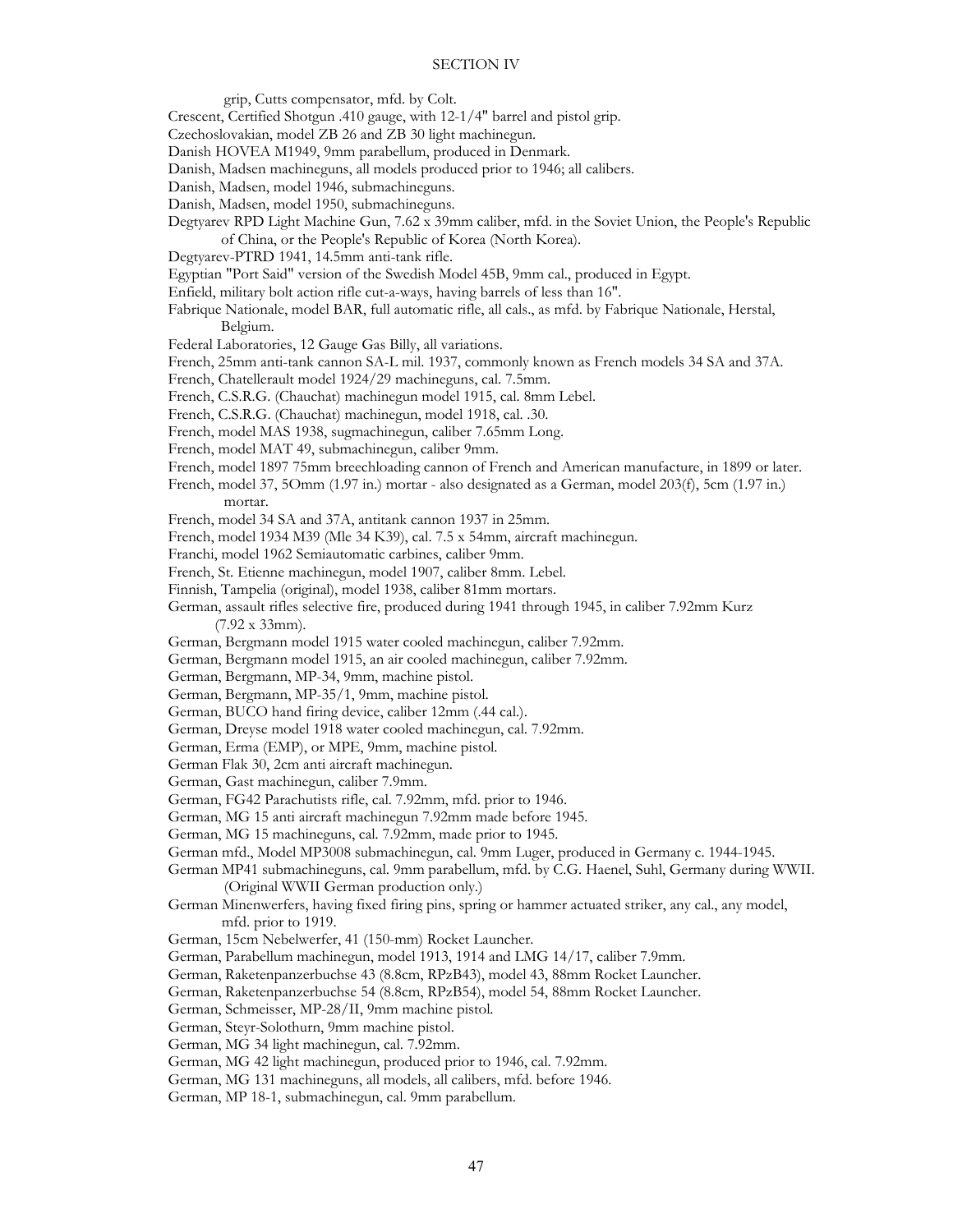German, MP 38 submachinegun, cal. 9mm parabellum, mfd. by B. Geipel (Erma) prior to 1941.

- German, MP 40 submachineguns, cal. 9mm, mfd. from 1940-1945 for the German military forces.
- German, 7.5cm Pak 40 anti-tank gun (75mm).
- German, 7.5cm Pak 39 anti-tank gun (75mm).
- German, 7.5cm Stuk assault gun (75mm).
- German, 7.5cm Kw.K 40 tank gun (75mm).
- German, 8mm MG 81 and MG 81Z aircraft Machineguns.
- German, 15/20mm MG 151 Aircraft Machineguns (all variations).
- German, 30mm MG 108 Aircraft Machineguns/Cannons.
- German, 13mm Rheinetal-Borsig model 131, Aircraft Machineguns (all variations).
- German 37 mm Rheinmetall Borsig anti tank guns mfd. prior to 1946, including the following variations or designations: German issue 3.7cm PAK 35, PAK 35/36, PAK 36, Swedish 3.7cm PvKan m/38, Italian 37mm Cannone contracarro da 37/45 [captured designation 3.7cm PAK 162(I)], Russian 37mm Protivotankovaya Pushka obrets 1930 [captured desgination 3.7 PAK 158(r)], Dutch 37mm Rheinmetall [captured designation 3.7 cm PAK 153(h)], and Japanese 37mm Type 97 (PAK36 purchassed by Japan).
- H&A A. Company, 16 gauge, set gun.
- H&R Reising Model 55, submachineguns, caliber .45 ACP, manufactured by Harrington and Richardson, Worcester, MA, prior to 1946.
- Harrington and Richardson (H&R) Handy Guns, smoothbore pistols, mfd. at Worcester, MA, all calibers, all barrel lengths, having an overall length of less than 26 inches.
- Harrington and Richardson (H&R) Handy guns, with shoulder stock, mfd. at Worcester, MA, having a smoothbore barrel less than 18 inches in length, or having a rifled barrel less than 16 inches in length.
- High Standard, USA model HD, .22 1r cal. pistols, originally equipped with silencers for issue to the OSS and other military agencies, S/N range 109110-153890.
- Hotchkiss Field Cannon, Model 1909, 37mm caliber, S/N IRS 3857.
- Hotchkiss, light machinegun, British model 1909 Mark I and Mark I, caliber .303.
- Hotchkiss, models 1897, 1900 and 1914 machineguns of French mfd. in all calibers.
- Ingram Models 6 and 7, various cals., produced by Police Ordnance Company.
- Ingram Models 8 and 9, various cals., produced in Thailand.
- Italian, Breda model 1930 machineguns, all calibers.
- Italian, Breda Safat, model 1935, 7mm aircraft machinegun, mfd. by Societa Anonima Ernesto Breda, Brescia, Italy, prior to 1946.
- Italian, Breda model 1937 heavy machinegun, caliber 8mm.
- Italian, Cannone anticarro e d'accompagnamento 47/32 M1935, cal. 47mm, all variations and manufacturers.
- Italian, Fiat Revelli model 1935 machinegun, caliber 8mm.
- Italian, Model TZ-45, cal. 9mm submachineguns mfd. before 1946.
- Italian, model 38A, 9mm parabellum submachinegun, mfd. by Pietro Beretta SpA, Gardone-val Trompia, Italy, prior to 1946.
- Italian, model 38/42, 9mm parabellum, by Beretta SpA, Gardone-val Trompia, Italy prior to 1946.
- Italian, Revelli model 1914 machinegun, caliber 6.5mm.
- Italian, Scotti machineguns, all models, all calibers, mfd. Before 1946.
- Italian, Villar Perosa submachinegun, model 1915, 1916 and 1917, cal. 9mm parabellum.
- Ithaca, "Auto and Burglar Guns," mfd. by Ithaca Gun Company from 1922, to 1933, all original guns.
- Ithaca Auto & Burglar Gun, 28 gauge, S/N 354442, mfd. in 1921 or 1922.
- Japanese, (model 1921 Browning Type), aircraft fixed machinegun, cal. 12.7mm.
- Japanese, experimental submachinegun "Bullpup" caliber 8mm Nambu.
- Japanese, model 10 and 89, 50 mm grenade dischargers.
- Japanese, model 38 Field Cannon.
- Japanese, model 94, 37mm gun mfd. prior to 1946.
- Japanese, model 94, 37mm gun, mfd. prior to 1946.
- Japanese, modified Bergmann (SIG), submachinegun, cal. 7.63mm, featuring bayonet mounting lug.
- Japanese, M1932 76mm Battalion Pack Howitzer.
- Japanese, Type 1 (1941), aircraft flexible machinegun, cal. 7.92mm, twin barrel type.
- Japanese, Type 3 (1927), heavy machinegun, cal. 6.5mm. twin barrel type.
- Japanese, Type 11 (1922) light machinegun, all variations, caliber 6.5mm.
- Japanese, Type 38 (105) machinegun (Hotchkiss) cal. 6.5mm.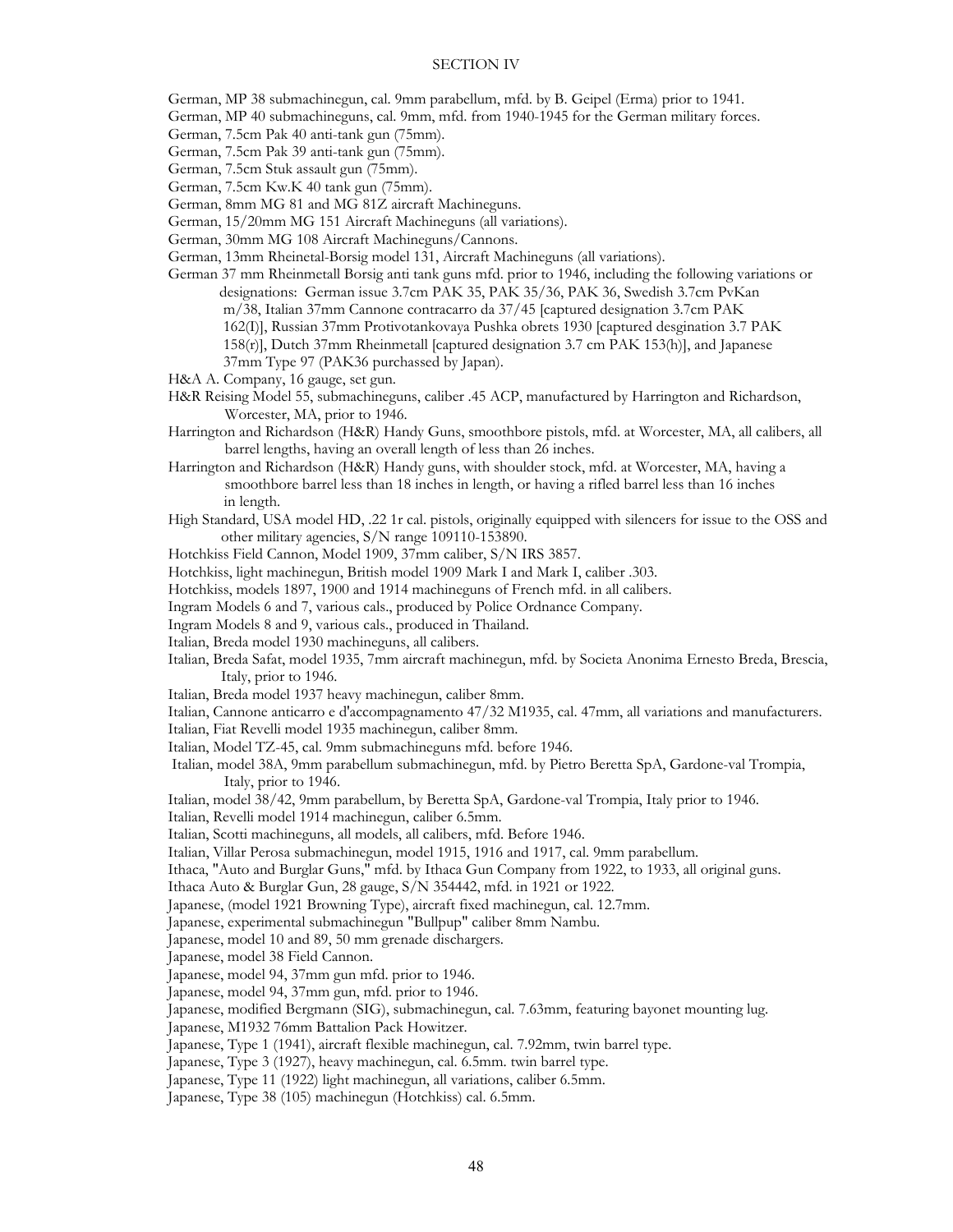Japanese, Type 89 (1929) Vickers pattern machineguns, cal. 7.7mm.

Japanese, Type 91 (1931), tank machineguns (modified Type 11), cal. 6.5mm.

Japanese, Type 92 (1932), heavy machinegun, Hotchkiss pattern cal. 7.7mm.

Japanese, Type 92 (1932), light machinegun or aircraft machinegun, Lewis pattern, cal. 7.7mm.

Japanese, Type 92 (1932), tank machinegun, caliber 13.2mm.

- Japanese, Type 93 (1938), aircraft machinegun cal. 7.29mm.
- Japanese, Type 94, 37mm gun, mfd. prior to 1946.

Japanese, Type 96 (1936), light machinegun cal. 6.5mm.

Japanese, Type 97 (1937), tank machinegun, cal. 7.7mm.

Japanese, Type 97, 20mm Anti-Tank machinegun.

Japanese, Type 98, 7.92 aircraft machinegun, Japanese mfd. prior to1946.

Japanese, Type 99 (1939), light machinegun, all varieties, cal. 7.7mm.

Japanese, Type 100 (1940), aircraft flexible machinegun, cal. 7.92mm, twin barrel type.

Japanese, Type 100 submachinegun, caliber 8mm Nambu, all varieties.

Japanese, 12.7 (13) mm Browning HO-103 machineguns.

Japanese, 20mm Browning Aircraft HO-5 machineguns/cannons.

- Japanese, 20mm Oerlikon model 99, machineguns/cannons.
- Japanese, 30mm Browning Aircraft HO-155 Type 1, machineguns/cannons.

Japanese, 30mm Browning Aircraft HO-155 Type 2, machineguns/cannons.

Japanese, 37mm Browning Aircraft HO-204 machineguns/cannons.

- Japanese, 40mm Caseless Aircraft machineguns/cannons.
- Lahti, model 39, caliber 20mm anti-tank rifle.
- Lewis, light machinegun (American or British manufacture), caliber .303 or .30.
- Lovelace Fur Getter; patented by C.D. Lovelace, June 2, 1914, mfd. by Hopkins and Allen Company, Norwich, CT, 12 gauge.
- Luger, Mauser commercial manufacture, semiautomatic pistol, 75 Jahre, Parabellum-Pistol, Mod. Karabiner, Commemorative, caliber 9mm, accompanied by a carbine type shoulder stock.
- Madsen light machineguns, Series A, all calibers, mfd. in Denmark between 1936 and 1956.

Marble's Game Getter, Firearms, with a combination of .44 cal. or .410 gauge smooth bore and .22 cal.

barrels, both lst and 2nd models, with barrel lengths of less than 18", mfd. by the Marble Arms Corporation of Gladstone, MI, prior to 1943.

- Marlin, aircraft machinegun, model 1917 and 1918, caliber .30.
- Marlin, U.S. model 1917, ground machinegun, caliber 30/06.
- Marlin, tank machineguns, model 1918 caliber .30.
- Mauser, mfd. Schnellfeuer selective fire pistols and all original prototypes, cal. 7.63mm Mauser.
- Maxim, machineguns of German manufacture, all models and cals.
- Maxim, machineguns produced by Maxim Nordenfeldt and Vickers Sons and Maxim from approximately 1885 through 1908, all calibers.

 Maxim, machineguns, Russian model 1905, Russian manufacture having a brass water jacket in caliber 7.62mm, Russian rimmed.

- Oerlikon, MG-FF and MG-FFM, 20mm aircraft cannon.
- Oerlikon, 20mm Automatic Cannon, all variations mfd. in the United States prior to 1946.
- Phoenix Cartridge Company, Model PCMP submachinegun, caliber 9mm or .45, S/N 2.
- Pipe Pistol, S/N 420, cal. .22 rimfire (word "pipe" means smoking tobacco type).

 Pipe Pistol, S/N IRS-3579, cal. 7mm centerfire, marked drgm Bucksom (word "pipe" means smoking tobacco type).

- Reinmetall MG17, 7.9mm aircraft machinegun.
- Reising, submachineguns U.S. model M-50, .45 cal., Harrington & Richardson Arms, Worchester, MA, USA, Pat Pending.
- Rexer, original British made Madsen type light machineguns mfd. at the British Arms Factory known as Rexer.
- Royal, selective fire pistol, cal. 7.63mm (.30 Mauser), copy of Mauser model 1896 pistol.

Russian, Degtyarev machineguns, models DA, DP, DPM, DT, and RP46, caliber 7.62mm.

Russian, model 1910 (Maxim), machinegun, any cal., Russian manufacture.

 Russian, model PPD 1943/38 and PPD 1940, submachineguns, cal. 7.62mm, original Russian manufacture. Russian, 50mm Mortar Launcher.

 Russian, PSH41, 7.62mm submachineguns and all copies/variations produced in the Communist Bloc countries prior to mid 1950's.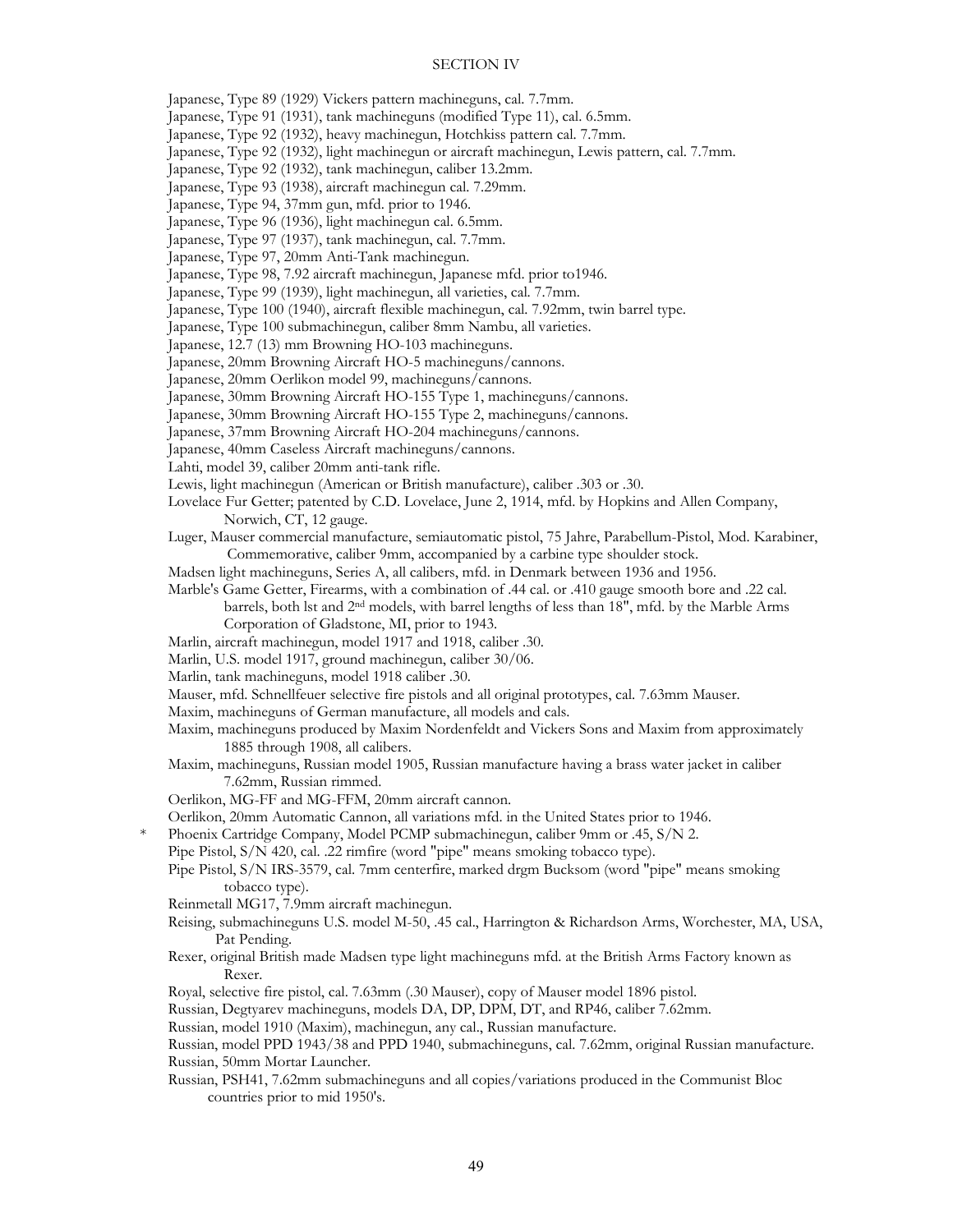Russian, PPS42, submachineguns, caliber 7.62mm.

- Russian, PPS43 submachineguns, cal. 7.62mm mfd. in the Soviet Union prior to 1946.
- Russian, model SG43 heavy machinegun, cal. 7.62mm, Russian manufacture.Russian (U.S.S.R.), Federov, automatic rifle, model 1916 AVF (Avtomat), cal. 6.5 x 5O.5SR (6.5mm Japanese), of Russian manufacture.
- Russian (U.S.S.R.), Simonov, automatic rifle, model 1936 AVS (AVS36), cal. 7.62 x 64R, of Soviet manufacture.
- Russian (U.S.S.R.), Tokarev, automatic rifle, model 1940 AVT (AVT40), cal. 7.62 x 54R, of Soviet manufacture.
- Russian (U.S.S.R.), Stechkin, automatic pistol, model APS, cal. 9 x 18 (Makarov), of Soviet manufacture.

 Sedgley, Glove Pistol .38 centerfire, S/N IRS-3580, single shot, marked MK2S, mfd. by Sedgley, Philadelphia, for the U.S. Marines.

Simonov-PTRS 1941, 14.5mm anti-tank rifle.

- Smith & Wesson, Model 76 submachineguns, 9mm parabellum caliber, all S/Ns, originally manufactured by Smith & Wesson prior to 1975.
- Smith & Wesson, Model 76 submachinegun, cal. 9mm parabellum, S/N range from U100 to U6100.

 Solothurn Maschinengewehr, Model 38 (MG38), 7.92mm machinegun, mfd. between 1930 - 1935, by Waffenfabrik Solothur AG, Solothurn, Switzerland.

Solothurn, models S18-100, S18-1000 and S18-1100 20mm semiautomatic, antitank rifle.

- Springer, .32 cal., Knife-Pistols, marked "C-16" and "C-12" on the left and right extractors, respectively, with "BAZAAR" marked on the left side of the blade. Some devices are marked "Solingen" on the
- left side of the blade and "Made in Germany" on the other.
- \* Springfield, .50 caliber M3 aircraft basic machinegun, S/N 1254946.

 SS-1 Sidewinder machinegun, serial numbers Ex-001 through Ex-0015 and Ex-0017 through Ex-020. SS1-Sidewinder Machinegun, S/N Ex-016.

STAR, models AD, BD, MD, and PD, Selective Fire Pistols, any cal., produced prior to 1953.

Stevens, Offhand Number 35, .410 gauge shot pistols.

Stevens, Auto Shot Number 35, .410 gauge shot pistols.

Stoner, model 63 and 63A, machineguns, all variations, as originally manufactured from 1963 through 1970.

- Suomi, model 26 and 31 submachinegun.
- Swedish, model 37 and 39 submachinegun.
- Swedish, Model 45, and Model 45B 9mm parabellum cal., produced in Sweden.

Swedish, model M-42, 20mm recoilless anti-tank rifles.

- Swedish, 3.7mm Bofors anti-tank guns produced prior to 1946, including the following variations and designations: Swedish Bofors, 37mm PvKan 34, Polish 37mm Armata przeciwpancerna wz. 36 (German captured designation 3.7 cm PAK 36(p), Danish 37mm antitank gun, designation unknown German captured designation 3.7 cm PAK 157(d), and British Ordnance QF 37mm Mk.1.
- Swedish, model 21, 6.5mm, auto rifles mfd. prior to 1946.
- Swedish, model 37, 6.5mm, auto rifles mfd. prior to 1946.
- Swiss (Societe Industrielle Suisse) NKPO carbines, 7.65mm, with barrels less than 16".
- Thompson, model 1927, semiautomatic carbine, caliber .45 ACP.

Thompson, submachineguns including all models, prototypes, & variations actually mfd. in or before 1945.

- Thompson submachinegun, Model M1, .45 cal., mfd. by Auto Ordnance Corporation, West Hurley, New York, between 1985 and 1986, having S/Ns from M100A to M717A.
- Thompson, model 1928, Korean War Commemorative submachineguns, cal. .45 produced by Auto Ordnance, West Hurley, NY.
- Tippman Arms Company, .22 cal. machinegun set, consisting of a Model 1919-A4, S/N 333, Model 1917, S/N 333-A, Model .50 HB, S/N 333-B.
- Tippman Arms Company ½ scale Browning Model 1917, water cooled, cal. .22 machineguns.
- Tippmann ½ scale, Browning Model 1919 and .50HB machineguns, caliber .22.
- Trejo, selective fire machineguns, caliber .22, mfd. in Mexico, circa 1952 to 1972.
- Umbrella Gun, 6-shot pepper box revolver with dagger attachment extending from muzzle, combined with handle and umbrella, S/N 16, cal. .22 rimfire, with markings Brevette PT, mfd. by Marquis de Fabrique, France.
- United Defense Supply Corporation, model U.D. 42, submachinegun, cal. 9mm parabellum, as mfd. by Marlin

Firearms Company, New Haven, CT.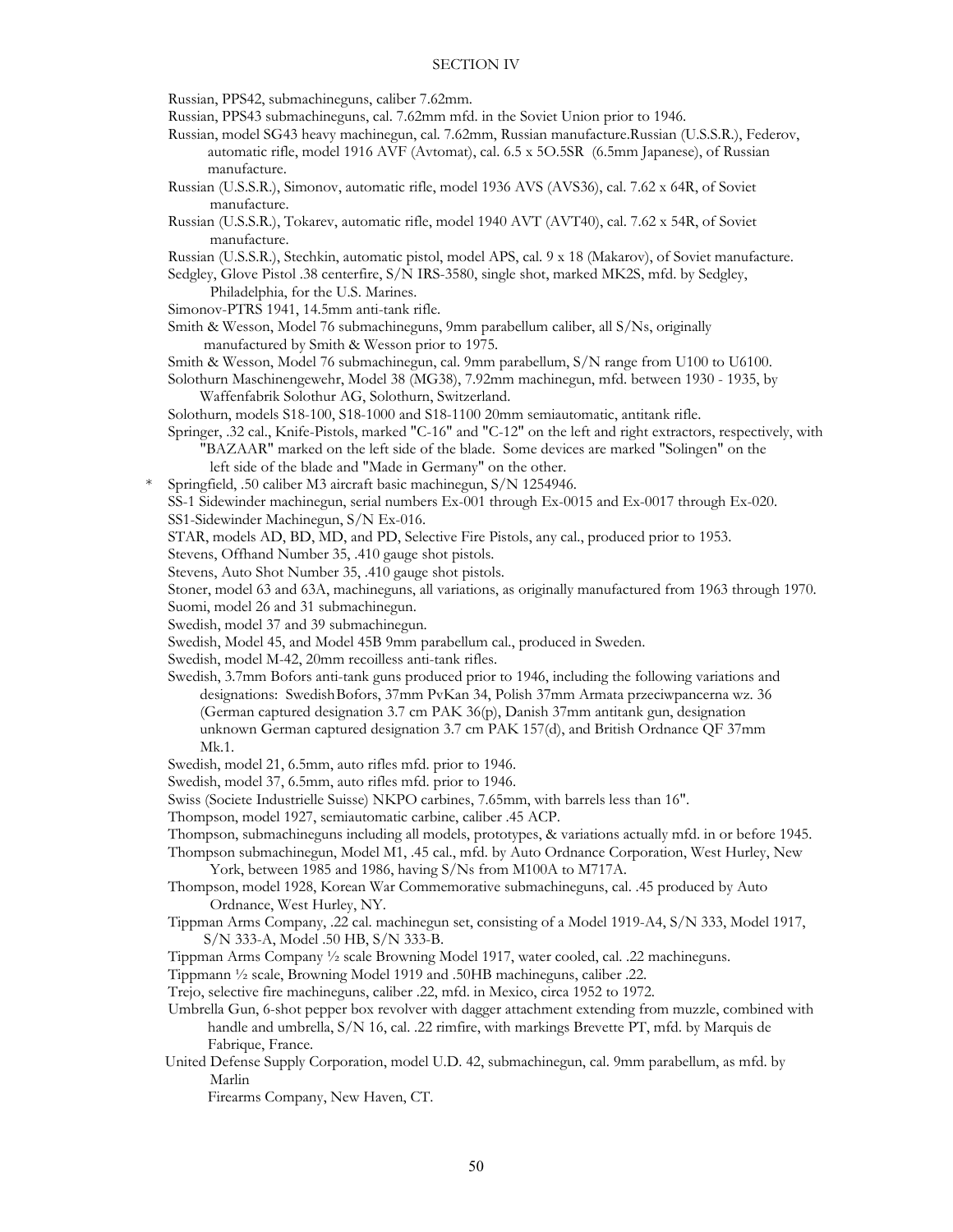- \* United States Field Gun, Model 1902, 3-inch caliber, produced prior to 1916.
	- U.S. Arms Company, knife pistol, cal. .22, mfd. prior to 1934.
	- U.S. Browning machineguns (original), cal. .30, M1917 and M1917A1, mfd. by Colt's Patent Firearms Company, New England Westinghouse Company, Remington Arms, Union Metallic Cartridge Company, Rock Island Arsenal, High Standard Company, Savage Arms Corporation, Buffalo Arms Corporation, Frigidaire, AC Spark Plug, Brown-LipeChappin, Saginaw Steering Gear Division, and Kelsey Hayes Wheel Company.
	- U.S. Browning 1918 and 1918A2 BAR, mfd. by Colt, Winchester, Marlin Rockwell, New England Small Arms, IBM, and Royal Typewriter.
	- U.S. Browning model 1919, cal. .30, machineguns, produced by various U.S. Government contractors prior to 1946, all variations.
	- U.S. Browning model 1919A4 air cooled machinegun, produced by various U.S. Government contractors prior to 1946, cal. .30.
	- U.S. Carbine, cal. 30, M2, original U.S. Military issue, mfd. prior to 1946, and marked "M-2" on the receiver.
	- U.S. Johnson models 1941 and 1944 light machineguns, cal. .30.
	- U.S. M2 Browning, .30 cal. machineguns (ANM2), as mfd. by various U.S. Government contractors prior to and during World War II.
	- U.S. M 4 Survival Rifle, cal. .22 Hornet, as issued by the government, mfd. in the United States and Canada by Harrington & Richardson Arms Company.
	- U.S. Machinegun, Model T161, caliber 7.62, S/Ns EXP21, EXP25, EXP26, EXP27, EXP30, EXP32, EXP34, EXP35, EXP37, EXP38, EXP42, EXP45, EXP47, EXP47, EXP51, EXP53, EXP56, EXP57, EXP60.
	- U.S. Maxim machinegun, model 1904, caliber .30.
	- U.S. Model M3 and M3A1 submachinegun, cal. .45, original Guide Lamp or Ithaca Gun Co. manufacture only, mfd. prior to 1954.
	- U.S. M3 submachinegun, 9mm parabellum, as originally produced for the U.S. Government, having no manufacturer's name or S/N and originally marked U.S. 9mm SMG on the left side of the magazine housing, original production only.
	- U.S. Model M6, 37mm, gun, produced prior to 1946.
	- U.S. Model T-48 assault rifles, caliber 7.62mm, mfd. by H&R.
	- U.S. Models Ml, M9 and M18, cal. 2.36" Rocket launcher (Bazooka) and variations thereof.
	- U.S. Models 1915 and 1918 Vickers machineguns mfd. by Colt in cals. 30/06 or 11mm.
	- U.S. Mortar (original), cal. 60mm, M1 and M2, with mount M2.
	- U.S. M6 Survival rifle/shotgun, cal. .22/410 gauge, having 14-1/2" barrels, produced by various U.S. Government contractors.
- \* U.S. Pack Howitzer, Model M1-A1, 75mm caliber, S/N 336, manufactured in 1941.
	- U.S. Small Arms Company knife pistol, cal. .22 original manufacture produced prior to 1934.
	- U.S. 3" Anti-tank Gun, model M5.
	- U.S. 37mm Antitank guns M3 and M3A1, produced by various U.S. Government contractors prior to 1946.
	- U.S. 76mm Tank Cannon, Models M1, M1A1, M1A2.Vickers commercial water cooled machinegun, any configuration, any cal., British manufacture.

Vickers original military machineguns, all variations, all cals., mfd. prior to 1946.

 Winchester model 92 Trapper carbines having barrel lengths of less than 16" (original Winchester manufacture only).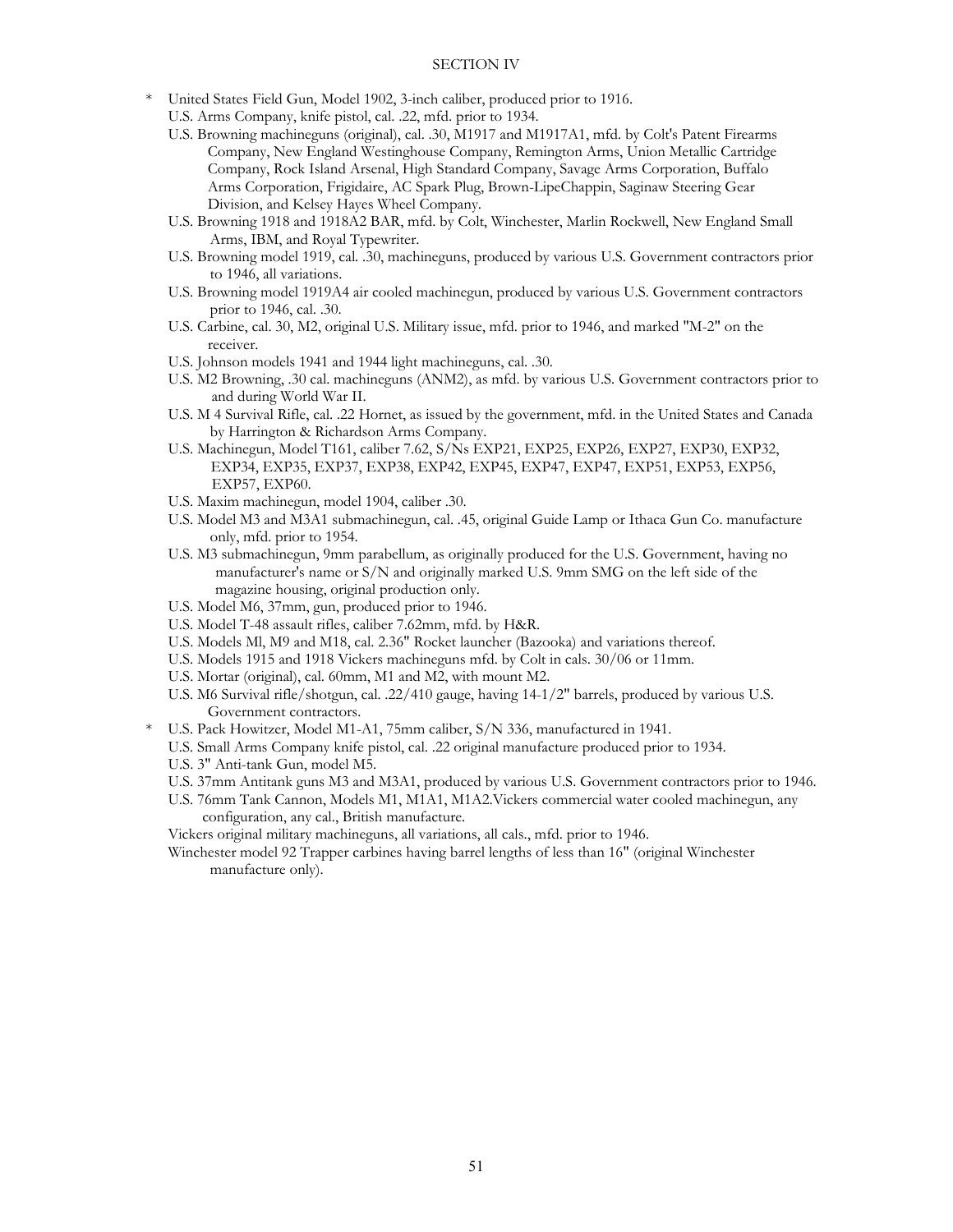## **Frequently Asked Questions**

## Licensed Collectors

## **What modifications can be made on C&R firearms without changing their C&R classification?**

The definition for curio or relic ("C & R") firearms found in 27 C.F.R.  $\frac{6478.11}{100}$  does not specifically state that a firearm must be in its original condition to be classified as a C&R firearm. However, ATF Ruling 85-10, which discusses the importation of military C&R firearms, notes that they must be in original configuration and adds that a *receiver* is not a C&R item. Combining this ruling and the definition of C&R firearms, the Firearms Technology Branch (FTB) has concluded that a firearm must be in its original condition to be considered a C&R weapon.

It is also the opinion of FTB, however, that a minor change such as the addition of scope mounts, non-original sights, or sling swivels would not remove a firearm from its original condition. Moreover, we have determined that replacing particular firearms parts with new parts that are made to the original design would also be acceptable—for example, replacing a cracked M1 Grand stock with a new wooden stock of the same design, but replacing the original firearm stock with a plastic stock would change its classification as a C&R item.

## **What is a firearm curio or relic?**

Firearm Curios or Relics include firearms which have special value to collectors because they possess some qualities not ordinarily associated with firearms intended for sporting use or as offensive or defensive weapons. To be recognized as Curios or Relics, firearms must fall within one of the following categories:

- 1) Have been manufactured at least 50 years prior to the current date, but not including replicas thereof; or
- 2) Be certified by the curator of a municipal, State, or Federal museum which exhibits firearms to be Curios or Relics of museum interest; or
- 3) Derive a substantial part of their monetary value from the fact that they are novel, rare, bizarre, or from the fact of their association with some historical figure, period, or event.

## [27 CFR 478.11]

## **Is there a specific license that permits a collector to acquire firearms in interstate commerce?**

Yes. The person may obtain a collector's license; however, this license applies only to transactions in curio or relic firearms. The principal advantage of a collector's license is that a licensed collector can acquire Curios or Relics in interstate commerce.

[27 CFR 478.41(c), (d), 478.50(b) and 478.93]

#### **How does one get a collector's license?**

Submit ATF Form 7CR, Application for License (Collector of Curios or Relics), with the appropriate fee in accordance with the instructions on the form. These forms may be obtained from the Firearms and Explosives Licensing Center in Atlanta, Georgia, your local ATF office, or downloaded from ATF's Internet site (www.atf.gov).

## [27 CFR 478.41(c)]

## **Does a collector's license afford any privileges to the licensee with respect to acquiring or disposing of firearms other than Curios or Relics in interstate or foreign commerce?**

No. A licensed collector has the same status under the Gun Control Act (GCA) as a nonlicensee except for transactions in curio or relic firearms.

## [27 CFR 478.93]

#### **Does the Federal firearms law require licensed collectors to comply with State laws and local published**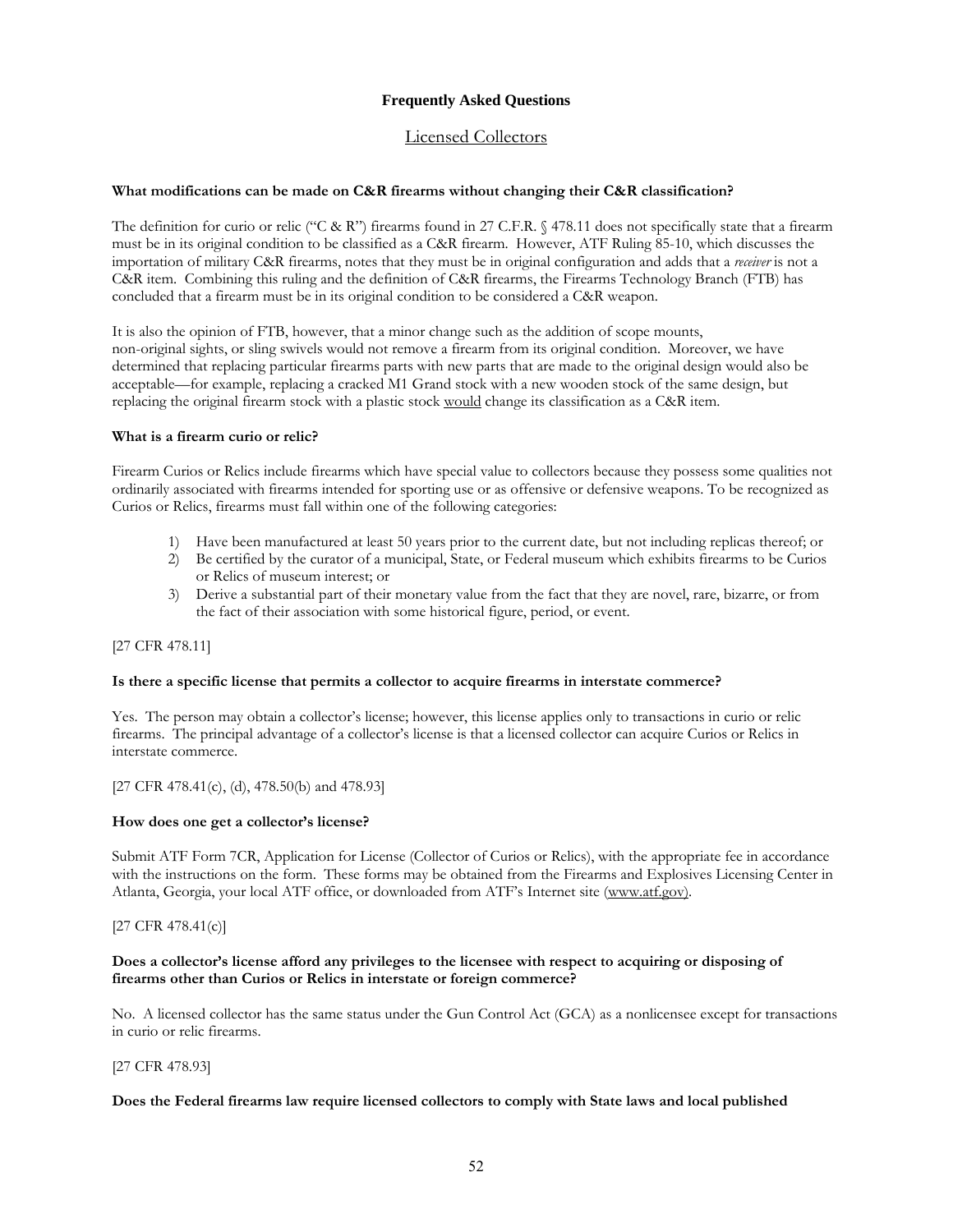## **ordinances which are relevant to the enforcement of the GCA?**

Yes. It is unlawful for any licensed collector to sell or deliver any firearm or ammunition to any person if the person's purchase or possession would be in violation of any State law or local published ordinance applicable at the place of sale or delivery.

## [18 U.S.C. 922(b)(2), 27 C.F.R. 478.99(b)(2)]

## **Does a license as a collector of curio or relic firearms authorize the collector to engage in the business of dealing in Curios or Relics?**

No. A collector's license only enables the collector to transport, ship, receive, and acquire curios and relics in interstate or foreign commerce, and to make disposition of curios and relics in interstate or foreign commerce, to any other licensee, for the period stated on the license. A collector's license does not authorize the collector to engage in a business required to be licensed under the Act. Therefore, if the acquisitions and dispositions of curios and relics by a collector brings the collector within the definition of a manufacturer, importer, or dealer, he shall qualify as such. A dealer's license must be obtained to engage in the business of dealing in any firearms, including Curios or Relics.

## [18 U.S.C. 922(a) and 923(a)(1), 27 CFR 478.41(c)(d)]

## **What does "engaged in the business" mean?**

The term "engaged in the business," as applicable to a firearms dealer, is defined as a person who devotes time, attention, and labor to dealing in firearms as a regular course of trade or business with the principal objective of livelihood and profit through the repetitive purchase and resale of firearms, but such term shall not include a person who makes occasional sales, exchanges, or purchases of firearms for the enhancement of a personal collection or for a hobby, or who sells all or part of his personal collection of firearms.

## [27 CFR 478.11]

## **Are licensed collectors transfers of curio or relic firearms subject to the Brady law, including the provision for making background checks on transferees?**

No. Transfers of curio or relic firearms by licensed collectors are not subject to the requirements of the Brady law. It is, however, unlawful to transfer a firearm to any person knowing or having reasonable cause to believe that such person is a felon or is within any other category of persons prohibited from receiving or possessing firearms.

[18 U.S.C. 922 (d), 27 CFR 478.32 (d), 18 U.S.C. 922(t)]

## **Is the transfer of a firearm by a licensed dealer to a licensed collector subject to the Brady law?**

The Brady law does not apply to the transfer of a curio or relic firearm to a licensed collector, but a licensed collector who acquires a firearm other than a curio or relic from a licensee would be treated like a nonlicensee, and the transfer would be subject to Brady requirements.

## **Are licensed collectors required to execute ATF Form 4473 for transactions in curio or relic firearms?**

No. Licensed collectors are only required to keep a "bound book" record.

## [27 CFR 478.125(f)]

## **Are licensed collectors required to comply with the requirements that written notification be given to handgun transferees and signs be posted on juvenile handgun possession?**

The requirement that written notification concerning juvenile handgun possession be given by licensees to a nonlicensee to whom a handgun is delivered applies to curio or relic handguns transferred by licensed collectors. Licensed collectors may lawfully dispose of curio or relic handguns away from their licensed premises. Therefore, the signposting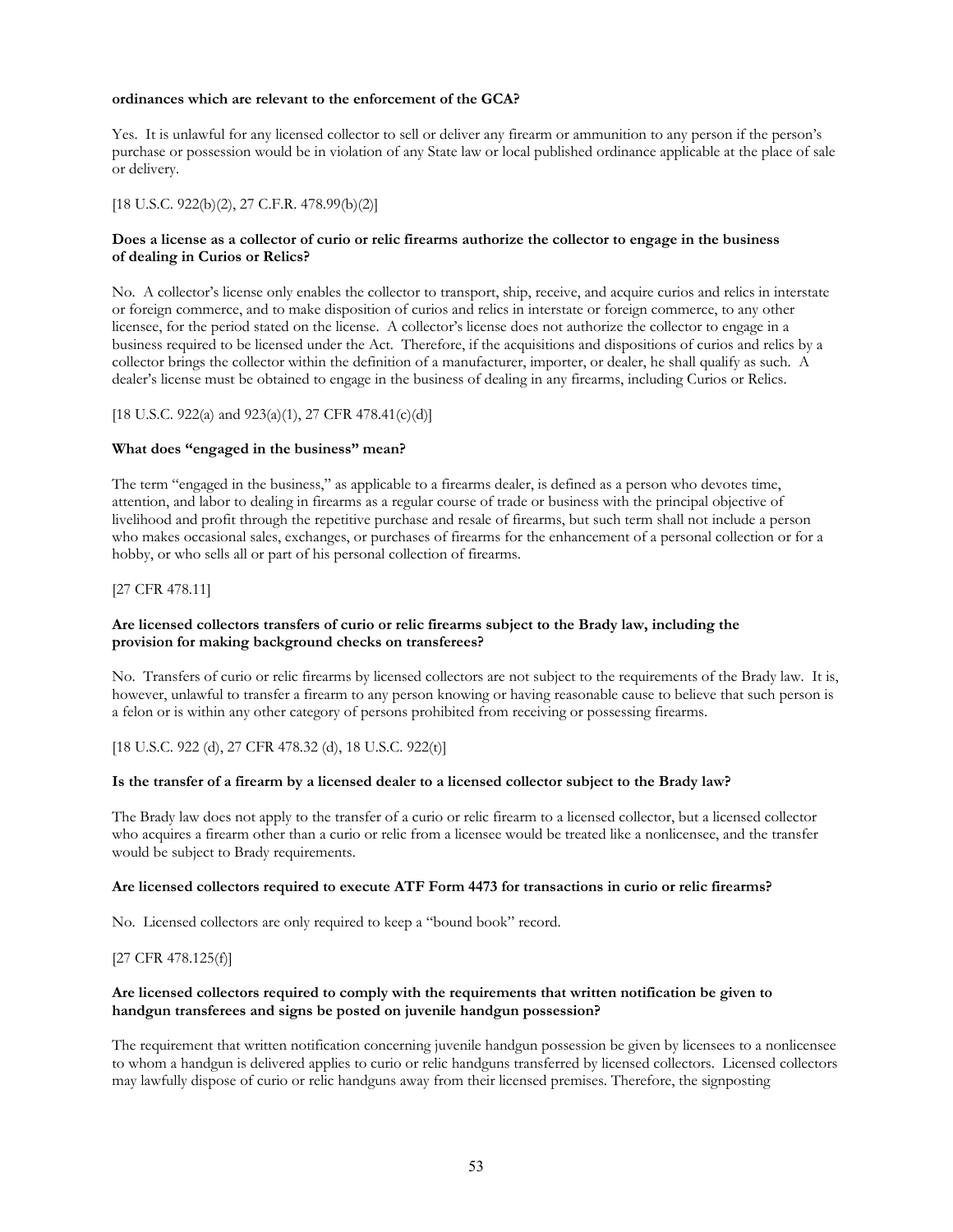requirement does not apply to licensed collectors since, in the case of collectors, a requirement to post signs at the licensed premises would serve no purpose because the premises is not a business premises open to the public.

## [18 U.S.C. 922 (x), 27 CFR 478.103]

## **Can a licensed collector sell a curio or relic shotgun or rifle to a nonlicensed resident of another State?**

Yes. A licensed collector is specifically authorized to sell a curio or relic shotgun or rifle to a nonlicensed resident of another State so long as 1) The purchaser meets with the licensee in person at the licensee's premises to accomplish the transfer, sale, and delivery of the rifle or shotgun; and 2) The sale, delivery, and receipt of the rifle or shotgun fully comply with the legal conditions of sale in both such States.

## $[27 \text{ CFR } 478.96 \text{ (c)}(1)]$

## **Are licensed collectors required to turn in their acquisition/disposition records to ATF if their collector's license is not renewed or they discontinue their collecting activity?**

No. The GCA requires the delivery of required records to the Government within 30 days after a firearm "business" is discontinued. A license as a collector of Curios or Relics does not authorize any business with respect to firearms. This is in contrast to firearm importers, manufacturers, and dealers who are licensed to engage in a firearms business. Therefore, the records required to be kept by licensed collectors under the law and regulations are not business records and are not required to be turned in to ATF when collectors' licenses are not renewed or collecting activity under such licenses is discontinued.

## [18 U.S.C. 923(g)(4), 27 CFR 478.127]

## **May a licensed collector obtain NFA firearms in interstate commerce?**

Only if the firearms are classified as Curios or Relics, are registered in the National Firearms Registration and Transfer Record, and are transferred in accordance with the provisions of the NFA.

## [27 CFR 479.83 – 479.86]

## **May semiautomatic assault weapons, which have been classified as Curios or Relics, be imported?**

Not unless they are being imported for sale to a government agency or law enforcement officer employed by such agency for official use. Because ATF will not approve an importation that would place the importer in violation of the law, ATF would not authorize the importation of semiautomatic assault weapons, even if classified as Curios or Relics, unless the importer provided evidence that the weapons were being imported for sale to a governmental entity or other exempt purchaser.

 $[18$  U.S.C.  $922(v)]$